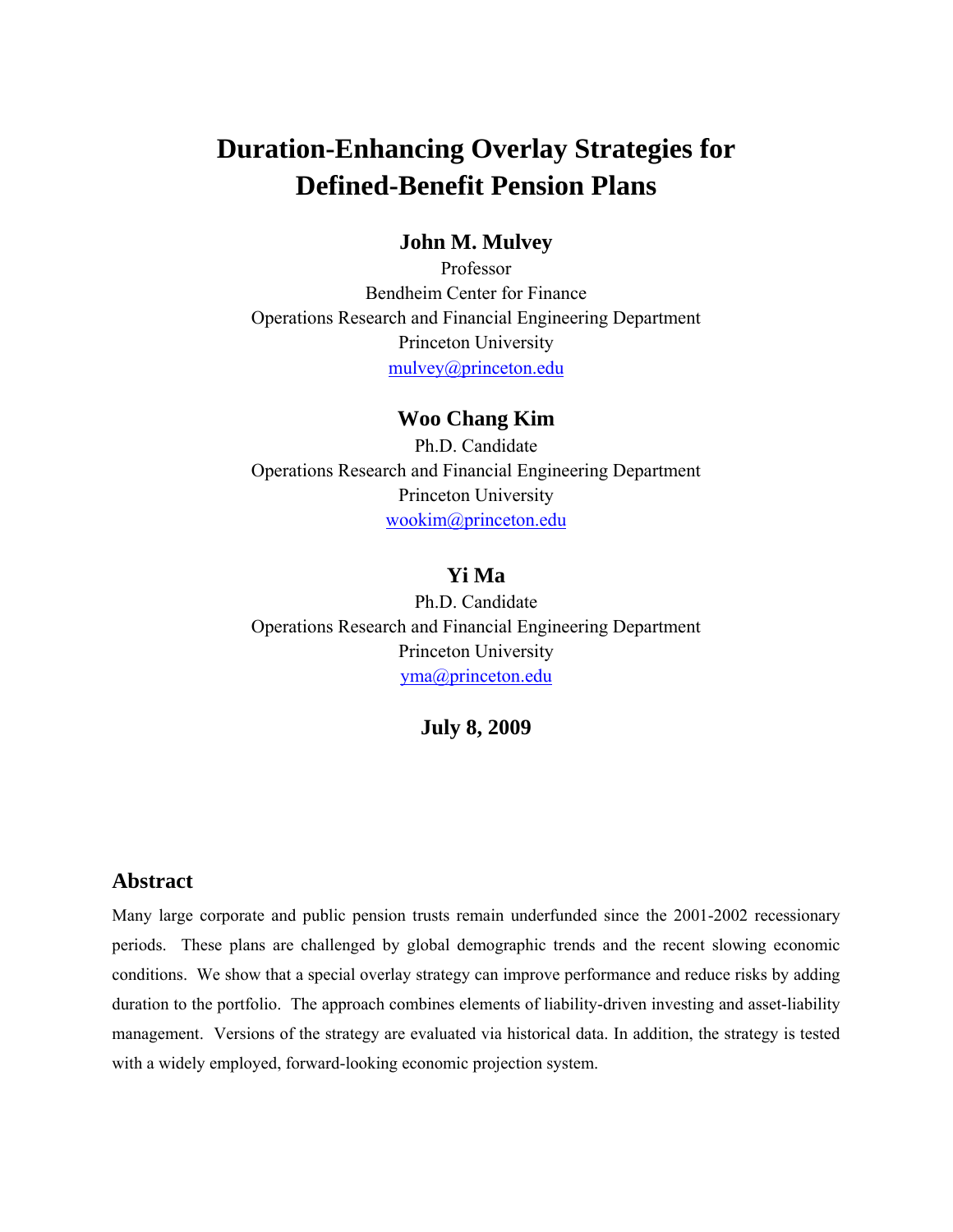### **1. Introduction**

In many countries, there is a concern about demographic trends associated with providing adequate pensions to retired workers. For example, the workforce in Japan is expected to shrink to from 84 million to 74 million, while the number of retirees will increase from 26 million to 36 million by 2030. In Europe, the population aged 65 and older as a ratio of the working age population will increase from 25% in 2008 to 53% in 2060. Given these headwinds, companies who sponsor pension trusts will benefit from improving their investment performance.

Subsequently, there has been a trend to modify defined benefit (DB) pension plans. First, pension plans have lost their surpluses since the 2001-2002 drop in equity markets and the commensurate decrease in interest rates. Second, changes in regulation in the U.S. have increased the penalty for pension deficits. Third, the bankruptcy of a number of large firms over the past few years has shown that traditional pension valuations may be too optimistic when a firm experiences financial distress.

In this paper, we show that a specialized version of overlay strategies can help DB pensions to achieve their financial goals more efficiently. In addition to empirical tests using historical data, we adopt a forward looking model under the asset-liability management (ALM) framework<sup>1</sup> that integrates assets and liabilities in stochastic simulations.

### **2. Two approaches in core portfolio management for DB pension plans**

In defined pension plans, liabilities can be understood as a form of a fixed income security. Retirees are guaranteed to receive a pre-determined amount of money in the future from the pension plan. Therefore, a major source of risk involves the discount rate due to changes in interest rates. Thus, it is natural to construct the core portfolios (traditional assets such as equities and bonds) to hedge interest rate risks by matching duration of assets with liabilities. Due to the nature of pensions, duration on liabilities is rather long. For instance, a typical pension plan possesses roughly 12.6 years duration<sup>2</sup>. Therefore, in order to match or immunize these liabilities, the core portfolios are mainly composed of long term fixed income securities such as long dated zero-coupon bonds. As mentioned, this type of conservative pension plan management scheme prioritizes the duration matching (immunization) to replicate the future cash outflows, so the portfolios have usually higher weights on long-term bonds.

However, there is a downside to these conservative approaches. In particular, long-term bonds have lower expected returns than equities; therefore, these strategies will give rise to expected contributions

1

<sup>&</sup>lt;sup>1</sup> See Consigli and Dempster (1998), Mulvey and Ziemba (1998), Muralidhar, et al. (1999), Ziemba (2003), Fabozzi, et al. (2004) and Zenios and Ziemba (2006).

 $2$  Towers-Perrin liability index has a duration of 12.6 years.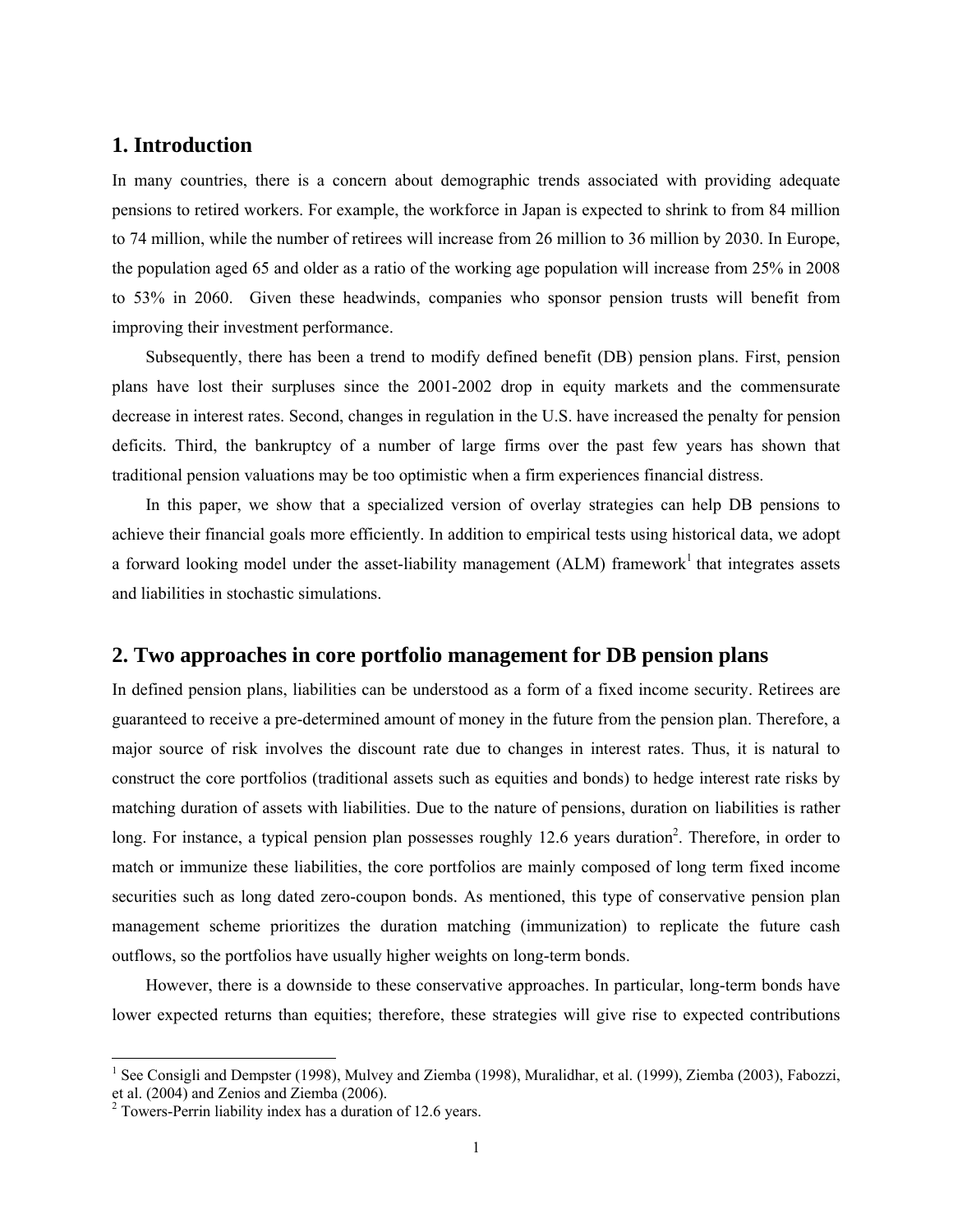from the sponsoring company. Historically, fixed income securities have underperformed compared to other investment vehicles such as stocks, so the portfolios mainly formed with bonds would have lower returns. Thus, they are unlikely to provide high growth rate in the core portfolios enough to cover the growth in liabilities, which will force high contributions. With the changes in demographic trends of lower birth rates and extended life expectancies in most of developed countries, poor performance in core assets will burden sponsoring companies more as time goes on. Further, there could be macro impacts to the economy if a large number of pension plans move their asset allocation to fixed-income categories. Considering the size of pension plans, for example, their concentration on the bond market will decrease returns.

In contrast to the conservative matching approaches, another approach puts more emphasis on the performance of the core portfolios. Under this framework, the core portfolios are mainly constructed with investment vehicles with relatively high performance such as stocks, private equities, hedge funds, etc. Due to higher expected performance, it could ease the burden of large future contributions by the sponsoring companies. However, since the core assets are less correlated to the liabilities as compared to the conservative approaches due to the duration mismatch, future contributions become more volatile. In other words, although the performance-oriented approach might reduce the contributions on average, the worst case over shorter time periods will be more significant to the sponsoring companies than that of the duration matching approach. The main source of risk arises from the shorter duration on core assets, since duration of non-fixed income securities are relatively short, if not zero.

### **3. Duration enhancing overlay strategies**

For large DB pensions, the traditional approach is to hire an outside manager, such as commodity trading advisor. The manager can develop and implement an overlay strategy. Herein, traditional assets in the core portfolio are employed as margin capital for targeted positions in the futures/forward markets. Overlay strategies have been popular with institutional investors in several areas including managing currencies. Mulvey, et al. (2006) and Mulvey, et al. (2007) show the benefits of general overlay strategies within asset allocation and ALM. These strategies seek to widen diversification of the portfolio, while generating higher growth rates. Popular strategies employ three general domains: commodities, fixedincome, and currencies. In each case, trading volume in the futures market is large enough so that investors can quickly rebalance the portfolio mix as conditions warrant.

Importantly, these types of overlay strategies must be implemented in conjunction with careful risk management. There are examples of organizations that experienced severe difficulties since they were either unaware of possible risks in their positions, or did not take adequate action to protect their capital.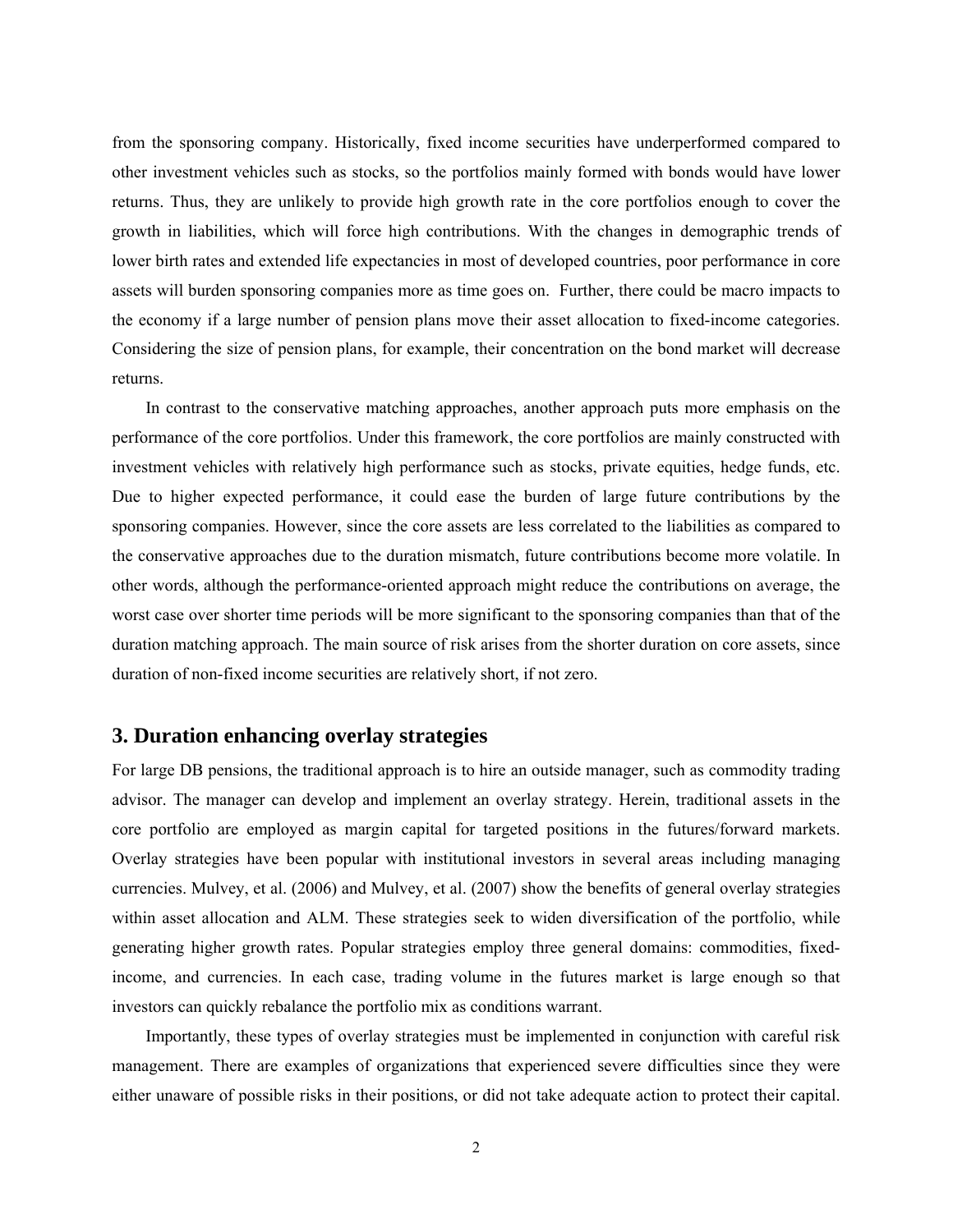A prime example occurred in 1994 involving Orange County, California. The treasurer Edward Citron wished to increase returns for the county. He managed to take on a substantial bet on long-dated interest rates through swaps and related investments, and a short bet on short term interest rates. The drop in his position in 1994 due to a structural shift in the yield curve was not foreseen. Subsequently, Orange County declared bankruptcy.

In this paper, we focus on a specialized type of overlay, called duration-enhancing overlay (DEO) in order to improve the performance of defined-benefit pension plans. The basic idea is straightforward: it is a zero investment strategy constructed by taking long future positions in long-dated treasury bonds, while taking opposite positions in shorter term treasury securities.

Here, we evaluate the fixed-percentage DEO strategy. It provides a special case of the longstanding fixed-mix rule. The investor modifies her portfolio over time in order to enforce a constant percentage target. For example, an investor might select 75% as a target for DEO. This investor will reset the portfolio values on a recurring basis. Fixed-mix rules have been shown to be optimal for long term investors. For example, see the early work by Samuelson (1969) and Merton (1969); also see Fernholtz (1982), Luenberger (1998), and Mulvey, et al. (2005).

The logic for employing DEO for DB pension plans is intuitive. Suppose the core portfolio is constructed from various investment vehicles and DEO will be employed in addition to the traditional assets. Then, the DEO strategy works similar to other levered investments, since long-term bonds generally will have higher returns than cash. So in traditional portfolio management contexts, the asset values can be written as in the following equation.

> $W_{t+1} = W_t[1 + \sum x_{i,t} r_{i,t} + x_{DEO,t} r_{DEO,t}],$ where  $W_t$ : wealth at t, *xi,t*: weight on asset i at t, *ri,t*: return on asset i at t, *xOL,t*: weight on DEO at t, *rDEO,t*: return on DEO at t,

Since DEO is implemented independently to the core assets, the sum of the weights on core assets  $(\sum x_{i,t})$  is 1. Under the performance-oriented approach, the effects of employing DEO depend on the tradeoff between the diversification benefits from the low correlation between DEO and the core portfolio and increased risks due to the position on DEO, if the asset-only aspect is considered.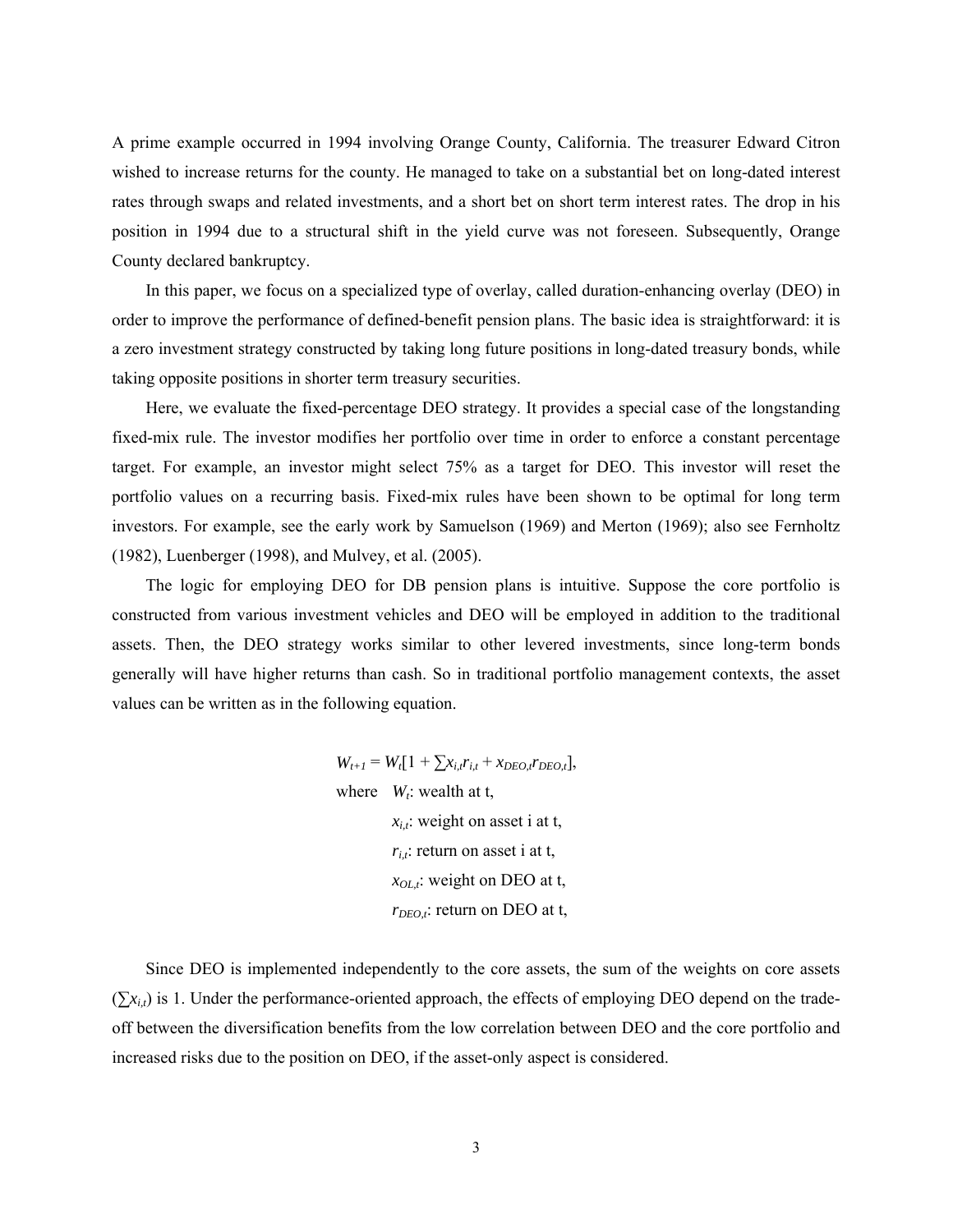However, when the pension plan is considered as an integrated system of asset and liability, DEO can provide benefits beyond enhanced asset performance. The answer lies with increased duration. Assuming linearity, the duration of core assets with DEO is:

> $D_{\text{Asset},t} = \sum_{i} x_{i,t} D_{i,t} + x_{DEO,t} D_{DEO,t}$ where *D<sub>Asset,t</sub>*: duration of core assets at t,  $x_{i,t}$ : weight on asset i at t,  $D_{i,t}$ : duration on asset i at t, *xOL,t*: weight on DEO at t, *DDEO,t*: duration on DEO at t.

In general,

$$
D_{DEO,t} \approx D_{LongBond,t} - D_{Cash,t} > 0.
$$

Since DEO adds duration to the asset portfolio, the performance pattern of core assets would become more similar to that of liabilities as the interest rate changes over time. This gives investors more room to invest in high performance securities with low duration while controlling exposure to the interest risk at a reasonable level. In a long run, the approach improves investment performance for long-term investors, causing healthier plans and lower contributions.

### **4. Empirical Results with Historical Data**

This section describes a set of empirical results of applying the specialized overlay strategy over the 26 year period (1982 to 2007). In particular, we evaluate the duration-based strategy presented in the previous section with a focus on potentials to extend the duration of core assets. To keep the discussion relatively simple, we focus on asset allocation decisions only and ignore contribution and payout decisions. The next section will take up the full pension plan environment.

To analyze the impact of the DEO strategies, we apply two standard fixed-mix rules: 60-40 (60% equities and 40% bonds) and 70-30 (70% equities and 30% bonds). We employ the S&P 500 index and the USA 10-year government bond index as proxies for equities and bonds, respectably. Under the fixedmix approach, the investor must rebalance her portfolio at the beginning of each period (monthly in our empirical tests) to the target percentages (60-40 or 70-30). Thus, stocks must be sold (bought) if they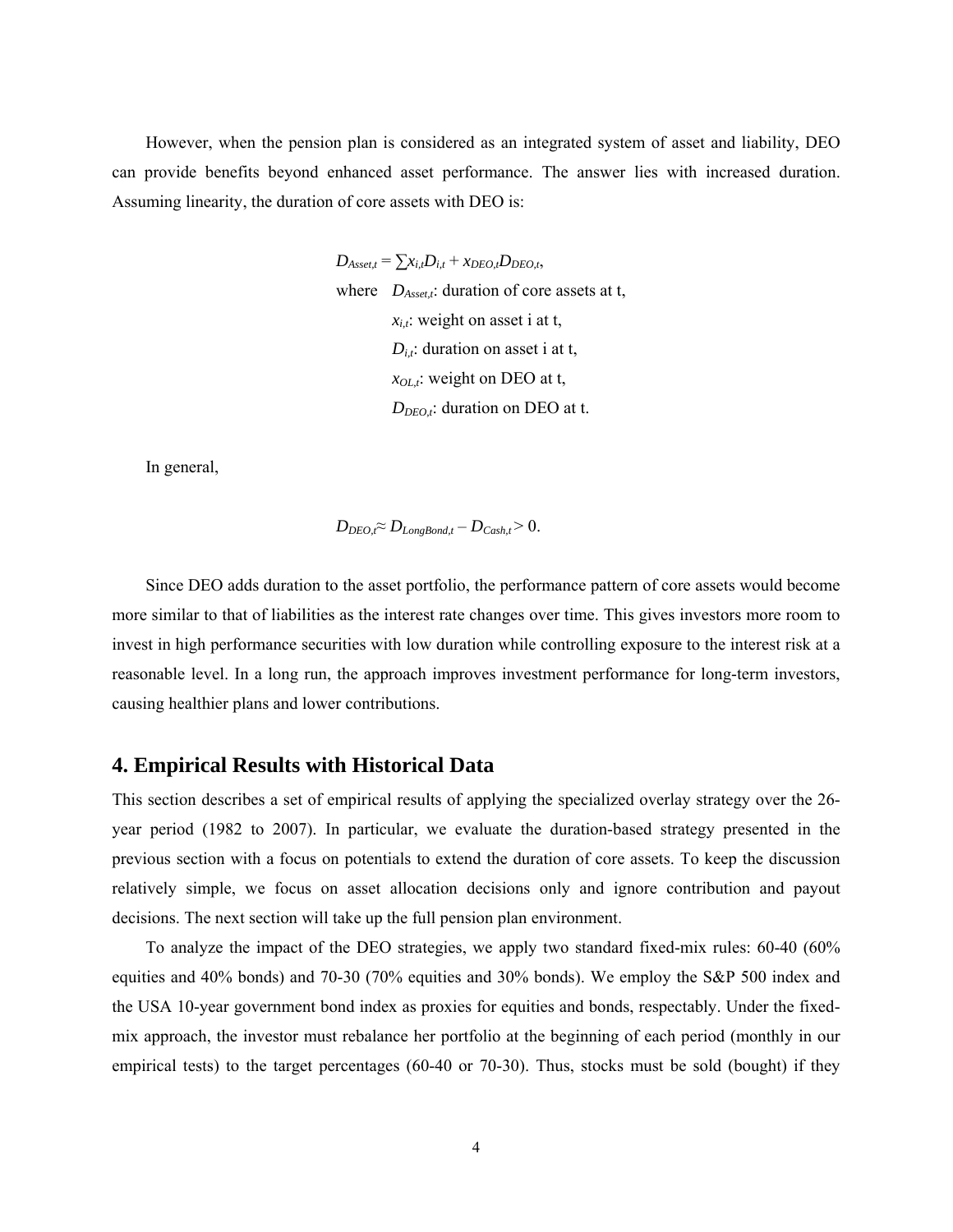outperform (underperform) bonds over the previous time period. The Towers-Perrin liability index<sup>3</sup> is employed as a proxy on liabilities to replicate the long duration of the liability properly<sup>4</sup>. In addition, as mentioned, DEO is modeled by taking long position on 10-year bonds and short position on 3month tbills. Although DEO should be constructed within the futures market, we adopt spot returns on 10-year bonds and t-bills to keep the analysis relatively simple. See Table 1 for the performance of the six main ingredients.

**Panel 1**: Asset-Only Performance Measures

|                              | Liability | Equity    | Bond      | <b>Tbill</b> | 60-40     | 70-30     | DEO      |
|------------------------------|-----------|-----------|-----------|--------------|-----------|-----------|----------|
| Annual Geometric Mean Return | 8.15%     | $13.06\%$ | $10.24\%$ | 5.38%        | $12.26\%$ | $12.50\%$ | 4.63%    |
| Volatility                   | 10.39%    | 14.66%    | 8.38%     | $0.70\%$     | 9.88%     | 1093%     | 8.33%    |
| Maximal Drawdown $24.35\%$   |           | 44 73%    | $11.64\%$ | $0.00\%$     | 20.80%    | 2745%     | 19.06%   |
| <b>Sharpe Ratio</b>          | 0.267     | 0.524     | 0.584     | N/A          | 0.699     | 0.653     | $-0.090$ |
| Excess return/Max. Drawdown  | 0.114     | 0.172     | 0.418     | N/A          | 0 3 3 1   | 0.259     | $-0.039$ |

**Panel 2**: Short-term risk measures

|                                                                  | Liability | Equity | Bond      | <b>Tbill</b> | 60-40      | 70-30     | DEO       |
|------------------------------------------------------------------|-----------|--------|-----------|--------------|------------|-----------|-----------|
| Mean Return for $5\%$ Worst Month $-5.81\%$                      |           | -8.98% | $-4.09\%$ | $0.08\%$     | $-512\%$   | $-6.03\%$ | $-4.55\%$ |
| Mean Return for $1\%$ Worst Month $-8.24\%$ $-14.00\%$ $-5.33\%$ |           |        |           | $0.08\%$     | $-7.56\%$  | $-9.00\%$ | $-5.77\%$ |
| Return for Worst Month $-10.00\%$ $-21.53\%$                     |           |        | $-6.71\%$ | $0.07\%$     | $-10.45\%$ | $-1322\%$ | $-6.79\%$ |

**Panel 3**: Relative performance measures

|                              | Liability | Equity | Bond  | Tbill     | 60-40    | 70-30  | DEO       |
|------------------------------|-----------|--------|-------|-----------|----------|--------|-----------|
| Correlation to Liability     | 1.000     | 0.284  | 0.840 | 0.043     | 0.537    | 0.459  | 0.841     |
| Tracking Error $0.00\%$      |           | 4.90%  | 2.09% | $-2.77\%$ | $4.11\%$ | 4.35%  | $-3.52\%$ |
| Std(Tracking Error) $0.00\%$ |           | 15.37% | 5.65% | 10.38%    | 9.76%    | 11.10% | 5.63%     |
| Information Ratio            | N/A       | 0.319  | 0.370 | $-0.267$  | 0.421    | 0.392  | $-0.625$  |

#### **Table 1**: Performance of the key strategies

The performance of liability, equity, bonds, 60/40, T-bills, and DEO over the time period Jan 1982 to Dec 2007 is listed. The historical performance of the two benchmark strategies (70-30 and 60- 40) is good (Sharpe ratios above .6), while their correlations to the liabilities are relatively low. On the other hand, the standalone performance of DEO has been moderate (Sharpe ratio: -0.09, Information ratio: -0.625) and the level of risk exposure is relatively high, but the returns from DEO are highly correlated to the liabilities. Also equities are the best performing asset (13% per annum), yet one of the least correlated assets to liability (0.284).

l

 $3$  For the period of 1982 to 2000, the liability growth rates are extrapolated based on the Towers-Perrin liability construction rules. Growth rates for 2001 to 2007 are directed obtained from the Towers-Perrin liability index.<br><sup>4</sup> We also conduct the same tests employing the 30-year government bond index as a different proxy for the li The tests yield similar results as the tests with Towers-Perrin liability index. See Appendix A.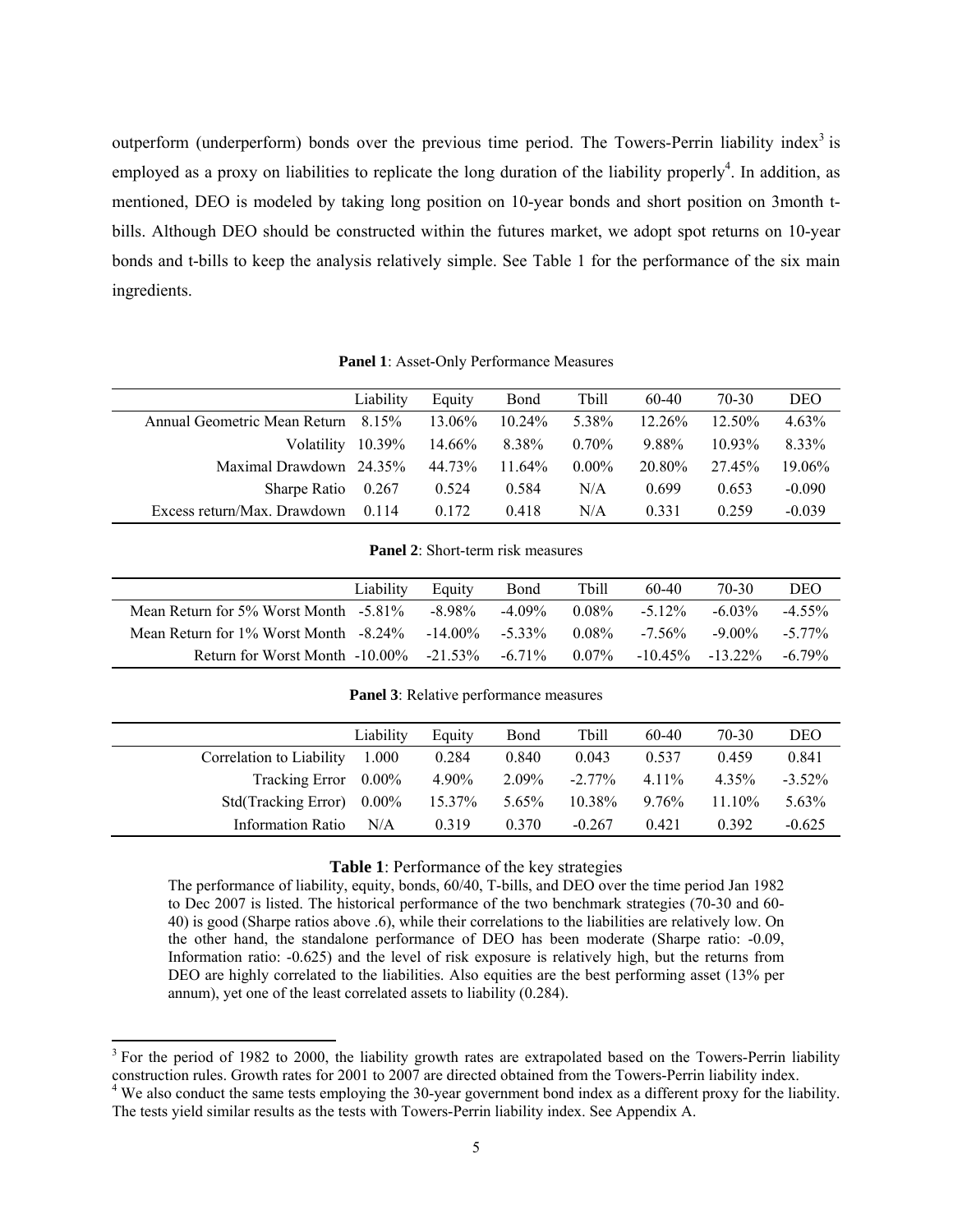Several points should be addressed in Table 1. First, although the historical performance of the two benchmark strategies (70-30 and 60-40) are good (Sharpe ratios above .6), they have relatively low correlations to the liabilities (0.537, and 0.459, respectably). When duration of core assets and liabilities are well matched, changes in their wealth due to a parallel shift in the yield curve are similar. Thus, as the duration mismatch declines, asset returns and liability growth rates become more correlated. In this sense, the correlation between monthly returns of liabilities and strategies can be employed as an indirect measure for a level of duration matching. Therefore, low correlations between returns of benchmark strategies and liabilities imply that the conventional approaches have suffered from the short core portfolio duration. All of the investment vehicles employed in this section generally possess lower duration than liabilities. The main issue is to lengthen the core asset duration.

Next, as a standalone investment vehicle, the performance of DEO has been rather poor (Sharpe ratio: -0.09, Information ratio: -0.625), while the level of risk exposure is relatively high. Especially, short term risk measures possess similar values to those of benchmark strategies. Nevertheless, the returns from DEO are highly correlated to the liabilities, implying that it could potentially be a useful tool to modify the return pattern and duration of the core portfolio. An important observation is that equities are the best performing asset (13% per annum), yet one of the least correlated assets to liability (0.284). Therefore, the key to the successful DB pension plan management is to add duration while properly utilizing high performance assets such as equities.

Table 2 depicts the summary statistics for benchmark strategies (panel 1: 60-40, panel 2: 70-30) after applying several levels of DEO (0 to 200%). Note that weights on DEO are relative to the wealth on core assets. For instance, when 100% DEO is employed, the investor should take a long position on the longterm bond worth the current core assets' wealth, and a short position on T-bill worth the same amount. The portfolios of benchmark strategies and DEO are rebalanced at the beginning of every month to ensure the desired level of the DEO at every juncture.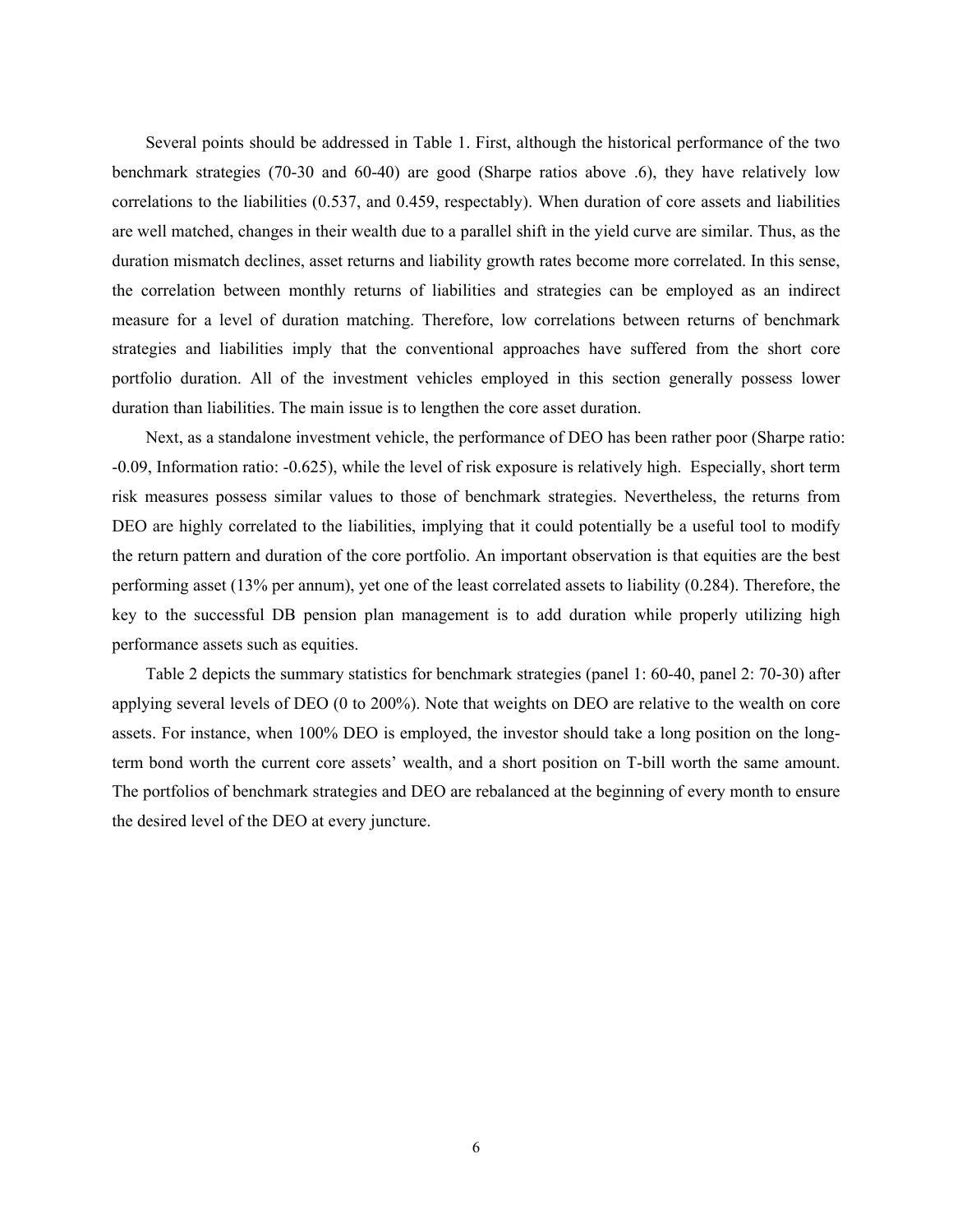### **Panel 1**: 60-40

| 1. Asset Performance Measures        |              |        |        |                                  |         |         |         |         |         |  |  |  |  |
|--------------------------------------|--------------|--------|--------|----------------------------------|---------|---------|---------|---------|---------|--|--|--|--|
| DEO $(\% )$                          | $\mathbf{0}$ | 25     | 50     | 75                               | 100     | 125     | 150     | 175     | 200     |  |  |  |  |
| Annual Return $(\% )$                | 12.2         | 13.5   | 14.7   | 15.8                             | 16.9    | 18.0    | 19.1    | 20.1    | 21.0    |  |  |  |  |
| Volatility $(\%)$                    | 9.8          | 11.0   | 12.4   | 13.9                             | 15.6    | 17.4    | 19.2    | 21.1    | 23.0    |  |  |  |  |
| Maximal Drawdown (%)                 | 20.8         | 16.8   | 16.5   | 20.6                             | 25.0    | 29.1    | 33.1    | 36.9    | 40.6    |  |  |  |  |
| Sharpe Ratio                         | 0.69         | 0.73   | 0.75   | 0.75                             | 0.74    | 0.73    | 0.71    | 0.69    | 0.68    |  |  |  |  |
| Excess return/Max. Drawdown          | 0.33         | 0.48   | 0.56   | 0.50                             | 0.46    | 0.43    | 0.41    | 0.39    | 0.38    |  |  |  |  |
| 2. Short-term risk measures          |              |        |        |                                  |         |         |         |         |         |  |  |  |  |
| DEO $(\% )$                          | $\theta$     | 25     | 50     | 75                               | 100     | 125     | 150     | 175     | 200     |  |  |  |  |
| Return for 5% Worst Month $(\%)$     | $-5.1$       | $-5.4$ | $-6.1$ | $-6.9$                           | $-7.8$  | $-8.9$  | $-10.0$ | $-11.1$ | $-12.2$ |  |  |  |  |
| Return for $1\%$ Worst Month $(\%$ ) | $-7.5$       | $-7.6$ | $-8.1$ | $-9.0$                           | $-10.0$ | $-11.2$ | $-12.5$ | $-13.8$ | $-15.1$ |  |  |  |  |
| Return for Worst Month $(\% )$       | $-10.4$      | $-9.0$ | $-8.8$ | $-10.4$                          | $-12.1$ | $-13.7$ | $-15.3$ | $-16.9$ | $-18.6$ |  |  |  |  |
|                                      |              |        |        | 3. Relative Performance Measures |         |         |         |         |         |  |  |  |  |
| DEO $(\% )$                          | $\theta$     | 25     | 50     | 75                               | 100     | 125     | 150     | 175     | 200     |  |  |  |  |
| Correlation to Liability             | 0.53         | 0.64   | 0.71   | 0.75                             | 0.78    | 0.80    | 0.82    | 0.83    | 0.83    |  |  |  |  |
| Tracking Error $(\% )$               | 4.1          | 5.3    | 6.5    | 7.7                              | 8.8     | 9.9     | 10.9    | 11.9    | 12.9    |  |  |  |  |
| Std(Tracking Error) (%)              | 9.7          | 9.0    | 8.8    | 9.1                              | 9.8     | 10.9    | 12.2    | 13.7    | 15.3    |  |  |  |  |
| <b>Information Ratio</b>             | 0.42         | 0.58   | 0.73   | 0.84                             | 0.89    | 0.91    | 0.89    | 0.87    | 0.84    |  |  |  |  |

#### **Panel 2**: 70-30

| 1. Asset Performance Measures        |              |                                  |         |         |         |         |         |         |         |  |  |  |  |
|--------------------------------------|--------------|----------------------------------|---------|---------|---------|---------|---------|---------|---------|--|--|--|--|
| DEO $(\% )$                          | 0            | 25                               | 50      | 75      | 100     | 125     | 150     | 175     | 200     |  |  |  |  |
| Annual Return $(\% )$                | 12.5         | 13.7                             | 14.9    | 16.1    | 17.3    | 18.4    | 19.4    | 20.4    | 21.4    |  |  |  |  |
| Volatility $(\%)$                    | 10.9         | 11.8                             | 13.0    | 14.4    | 16.0    | 17.6    | 19.4    | 21.2    | 23.0    |  |  |  |  |
| Maximal Drawdown (%)                 | 27.4         | 23.4                             | 19.6    | 20.1    | 24.4    | 28.6    | 32.6    | 36.4    | 40.1    |  |  |  |  |
| Sharpe Ratio                         | 0.65         | 0.70                             | 0.73    | 0.74    | 0.74    | 0.73    | 0.72    | 0.71    | 0.69    |  |  |  |  |
| Excess return/Max. Drawdown          | 0.25         | 0.35                             | 0.48    | 0.53    | 0.48    | 0.45    | 0.43    | 0.41    | 0.40    |  |  |  |  |
| 2. Short-term risk measures          |              |                                  |         |         |         |         |         |         |         |  |  |  |  |
| DEO(%)                               | $\mathbf{0}$ | 25                               | 50      | 75      | 100     | 125     | 150     | 175     | 200     |  |  |  |  |
| Return for 5% Worst Month $(\%)$     | $-6.0$       | $-6.1$                           | $-6.5$  | $-7.1$  | $-8.0$  | $-8.9$  | $-9.9$  | $-11.0$ | $-12.1$ |  |  |  |  |
| Return for $1\%$ Worst Month $(\%$ ) | $-9.0$       | $-8.8$                           | $-9.1$  | $-9.5$  | $-10.4$ | $-11.4$ | $-12.5$ | $-13.8$ | $-15.0$ |  |  |  |  |
| Return for Worst Month (%)           | $-13.2$      | $-11.7$                          | $-10.3$ | $-10.4$ | $-12.0$ | $-13.7$ | $-15.3$ | $-16.9$ | $-18.5$ |  |  |  |  |
|                                      |              | 3. Relative Performance Measures |         |         |         |         |         |         |         |  |  |  |  |
| DEO $(\% )$                          | 0            | 25                               | 50      | 75      | 100     | 125     | 150     | 175     | 200     |  |  |  |  |
| Correlation to Liability             | 0.45         | 0.57                             | 0.65    | 0.71    | 0.75    | 0.78    | 0.80    | 0.81    | 0.82    |  |  |  |  |
| Tracking Error $(\% )$               | 4.3          | 5.6                              | 6.8     | 8.0     | 9.1     | 10.2    | 11.3    | 12.3    | 13.3    |  |  |  |  |
| Std(Tracking Error) $(\% )$          | 11.1         | 10.3                             | 10.0    | 10.1    | 10.6    | 11.5    | 12.7    | 14.1    | 15.6    |  |  |  |  |
| <b>Information Ratio</b>             | 0.39         | 0.53                             | 0.67    | 0.78    | 0.85    | 0.88    | 0.88    | 0.87    | 0.85    |  |  |  |  |

### **Table 2**: Performance of key strategies after applying DEO

The summary statistics for benchmark strategies (panel 1: 60-40, panel 2: 70-30) after applying several levels of DEO (0 to 200%) are illustrated. Applying DEO improves the correlation significantly, implying that it is a useful tool to increase the duration on core assets. However, it becomes less efficient after a certain level (100%). As the DEO is employed more than 100% level, the short-term risks increase significantly, while the performance enhancement is less so.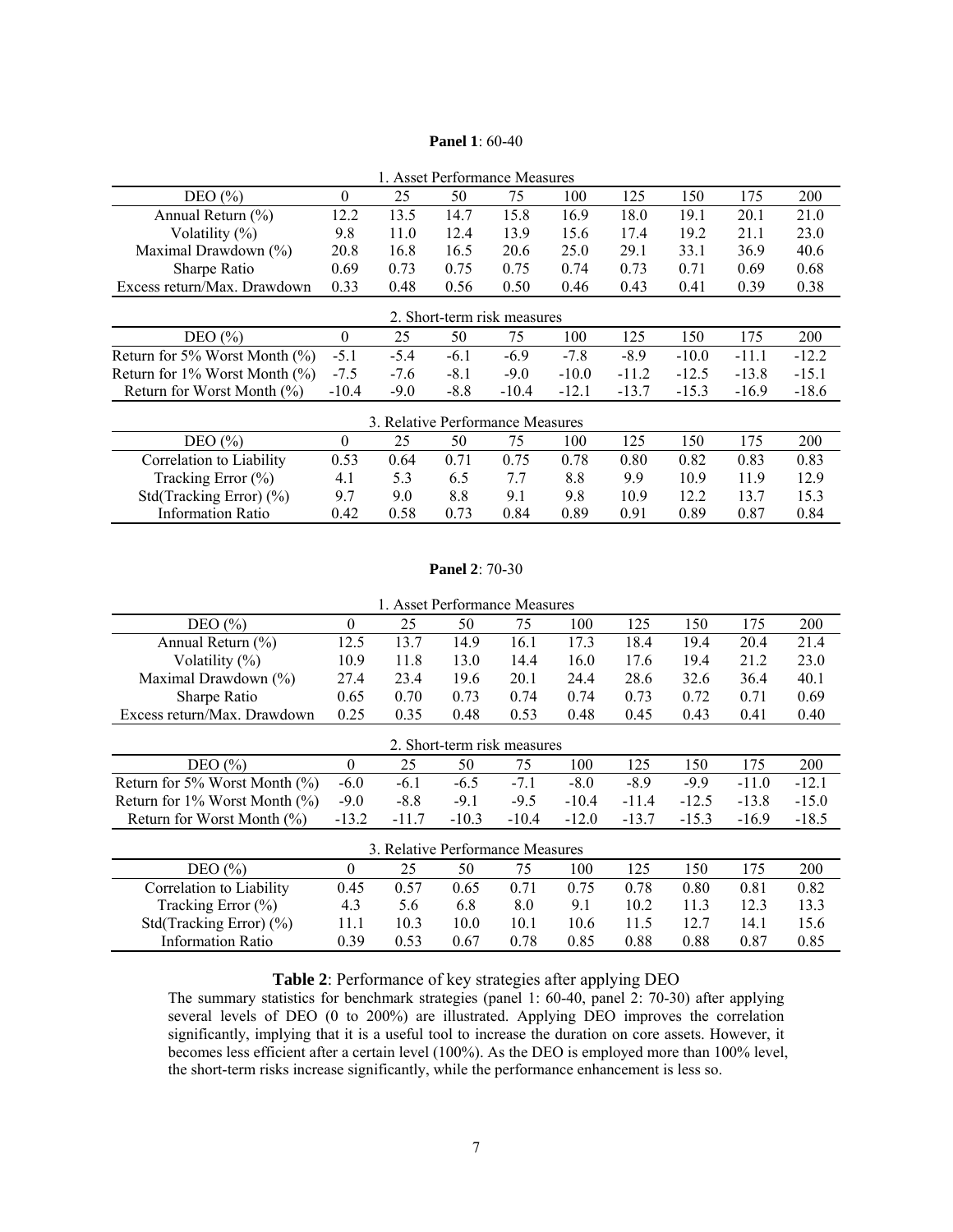Indeed, adding the DEO increases correlations of core asset portfolios to the liability significantly. For instance, applying 100% DEO improves the correlation from 0.54 to 0.79 for 60-40 and from 0.46 to 0.75 for 70-30. As the level of the DEO strategies increase, the returns and the information ratios get higher, in addition to the increment of correlations.

The test results also indicate that investors should be careful applying DEO above a certain level. For instance, for 70-30 strategy, the expected shortfall at 5% level (-mean return for 5% worst month) increases only by 2% for the first 100% of DEO, but it is 4% for the next 100%. Also, the maximal drawdown gets even better when the DEO is employed up to 100%, while it worsens significantly (24.5%  $\rightarrow$  40%) for the next 100%. Note that the relative performance measures such as correlations to liability should be prioritized to asset-only measures, for the main issue in the DB pension plan management is to match the future out-stream of the cash flows of the liability with the core assets. However, short term risk measures should be carefully considered along with the relative measures to achieve investment goals. See Figure 1 for the trend of performance changes due to different levels of the DEO strategies.

The implications are clear. The DEO strategies can help pension plans to reduce their exposure to interest rate risk factors. However, they should be implemented only at a modest level (roughly up to 100%) in order to avoid another Orange County incident.



**Figure 1**: Comparisons on portfolio performance at different levels of DEO (DD: maximal drawdown, ER: excess return, SR: Sharpe ratio, IR: information ratio) Several performance measures with different DEO levels are depicted. It illustrates that the DEO is an efficient investment tool only up to a certain level (100%). When it is employed excessively, it increases risks more than performance.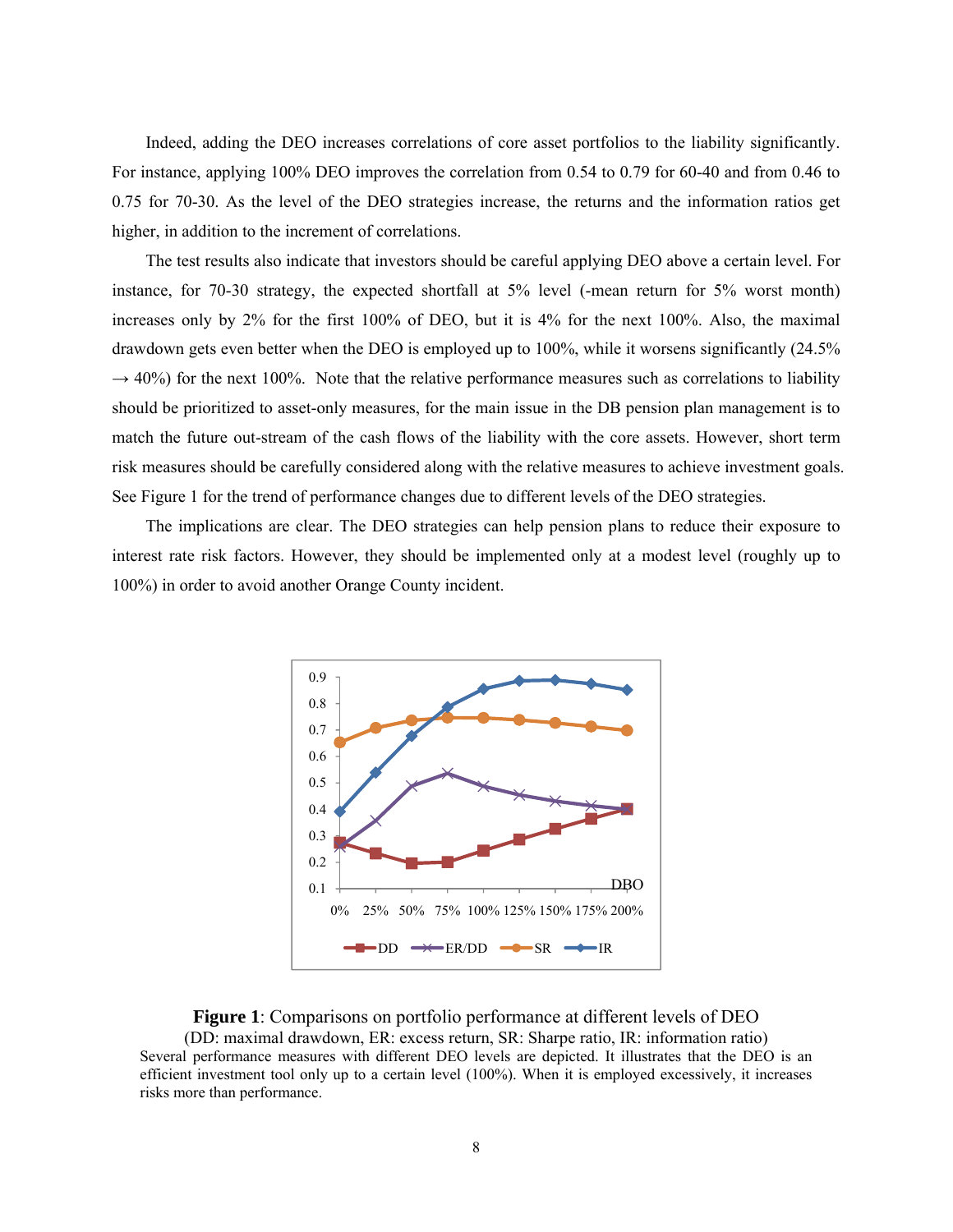### **5. Empirical results with a forward-looking scenario generator (CAP:Link)**

Next, we evaluate the DEO strategies under the asset-liability management context. ALM models have been implemented in numerous pension and insurance studies (Dert (1995), Peskin (1997), Boender, et al. (1998), Ryan and Fabozzi (2003), Hilli et al. (2003), Olson (2005), and Mulvey, et al. (2008)). In these models, there are three basic ingredients: a system for generating future scenarios, a set of rules for significant decisions at each time period, and an algorithm for selecting the best set of decisions.

We employ the CAP:Link scenario generator for the empirical tests. This system has been employed widely throughout the world over the past 15 years (Mulvey, Gould, and Morgan (2000)). The generator employs a cascade structure, in which a set of economic factors are modeled at the highest level (interest rates, GDP, etc.) with stochastic equations. Returns of assets are modeled as functions of the economic factors at each time period for each scenario (Figure 3.2). This approach guarantees a consistent relationship between interest rates needed for discounting liabilities and asset returns including bond categories.



**Figure 3.2**: CAP:Link – cascade of stochastic processes

The CAP:LINK system models the returns of assets as functions of economic factors at each time period under each scenario. Its cascade structure can guarantee a consistent relationship between interest rates and asset returns.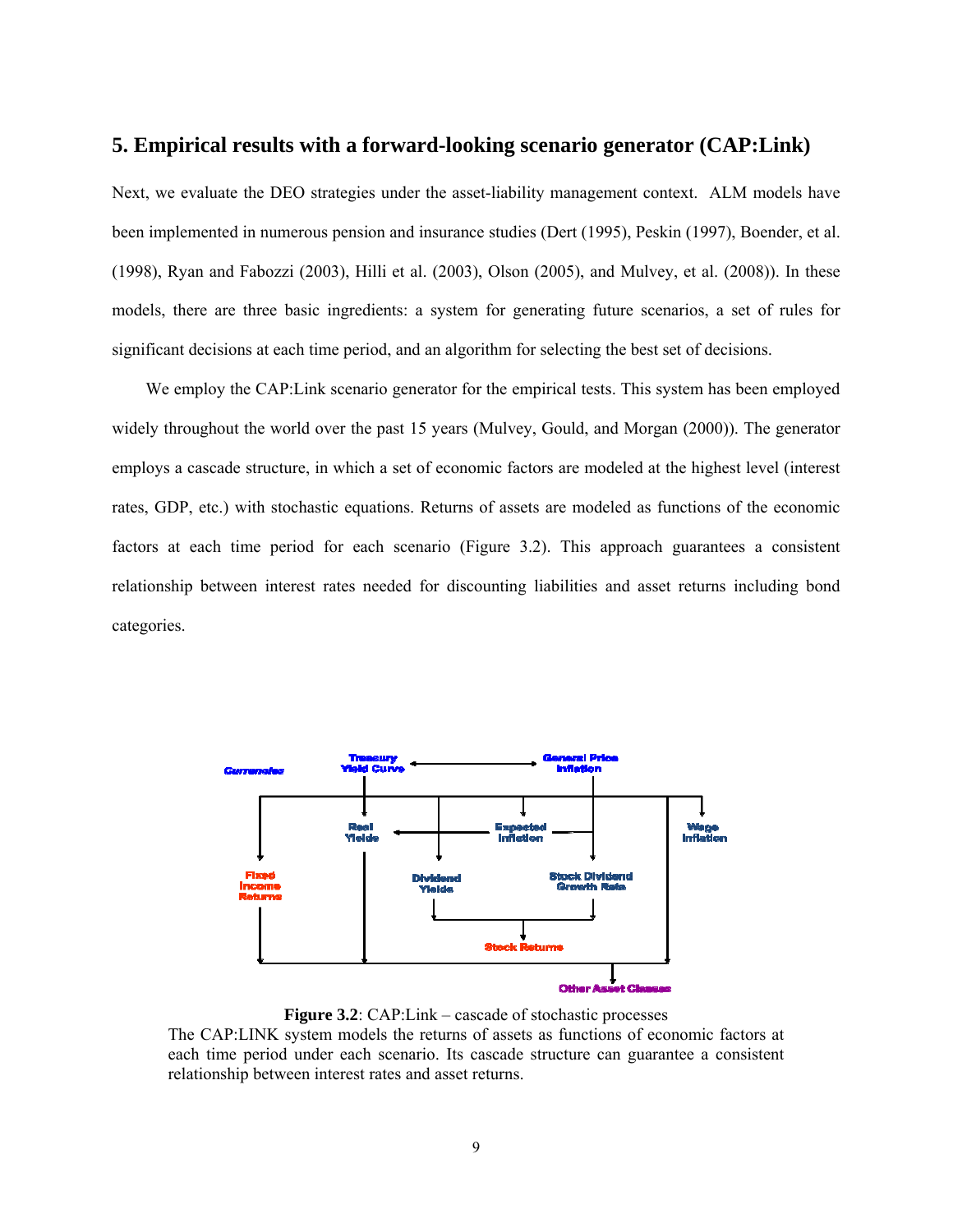We assume that the investment mix is rebalanced to a target asset mix at the beginning of each period. The fixed mix rule has become a norm in the DB pension plan management domain. For instance, it is now common for large pension plans such as TIAA-CREF to rebalance portfolios back to the chosen weights at the client's requests. A simple and intuitive explanation on the benefits of the fixed mix rules can be found in Luenberger (1997).

Let's assume that there are n stocks whose mean return is  $r \in \mathbb{R}^n$  and covariance matrix  $\Sigma \in \mathbb{R}^{n \times n}$ . With a normality assumption, the return of the fixed mix portfolio with weight *w* follows

$$
N\left(w^{T}r + \frac{1}{2}\sum_{i=1}^{n} w_{i}\sigma_{i}^{2} - \frac{1}{2}\sigma_{p}^{2}, \sigma_{p}^{2}\right) \equiv N\left(w^{T}r + \frac{1}{2}\sum_{i=1}^{n} w_{i}\sigma_{i}^{2} - \frac{1}{2}w^{T}\Sigma w, w^{T}\Sigma w\right).
$$

The extra term in the expected return compared to the Markowitz model,  $(\sum_{i=1}^{n} w_i \sigma_i^2 - \sigma_p^2)/2$ , which is often called rebalancing gains or volatility pumping, illustrates the benefits of the fixed mix rule. For simplicity, suppose all of stocks have the same expected return  $(r)$  and volatility  $(\sigma)$ , and the correlation is  $\rho$  for any given pair. Then, the rebalancing gain for an equal-weighted portfolio becomes

$$
\frac{1}{2} \left\{ \sum_{i=1}^{n} \frac{1}{n} \sigma^{2} - \left( \frac{1}{n} \quad \cdots \quad \frac{1}{n} \right) \Sigma \left( \frac{1}{n} \quad \cdots \quad \frac{1}{n} \right)^{T} \right\} = \frac{(n-1)\sigma^{2}(1-\rho)}{2n} ,
$$

whose value is always positive, unless all stocks are perfectly correlated.

1

The best decision variables are selected via multi-period optimization techniques. Given the set of scenarios generated from CAP:LINK and the fixed mix rule, we optimize the multi-period portfolio models taking the initial investments and the rebalancing decisions at the beginning of each time period into account. In general, these models cannot be formulated as a convex program<sup>5</sup>, so we solve each

 $5$  Two issues arise upon formulating the model into a convex problem. First, since we employ the fixed-mix rule under multi-period setting  $(n=5, 10)$ , the final wealth becomes a polynomial of order n, which is a non-convex function. Second, most of the problems include constraints related to funding ratio. Since it is defined as the ratio of wealth to outstanding liability, the problems become non-convex.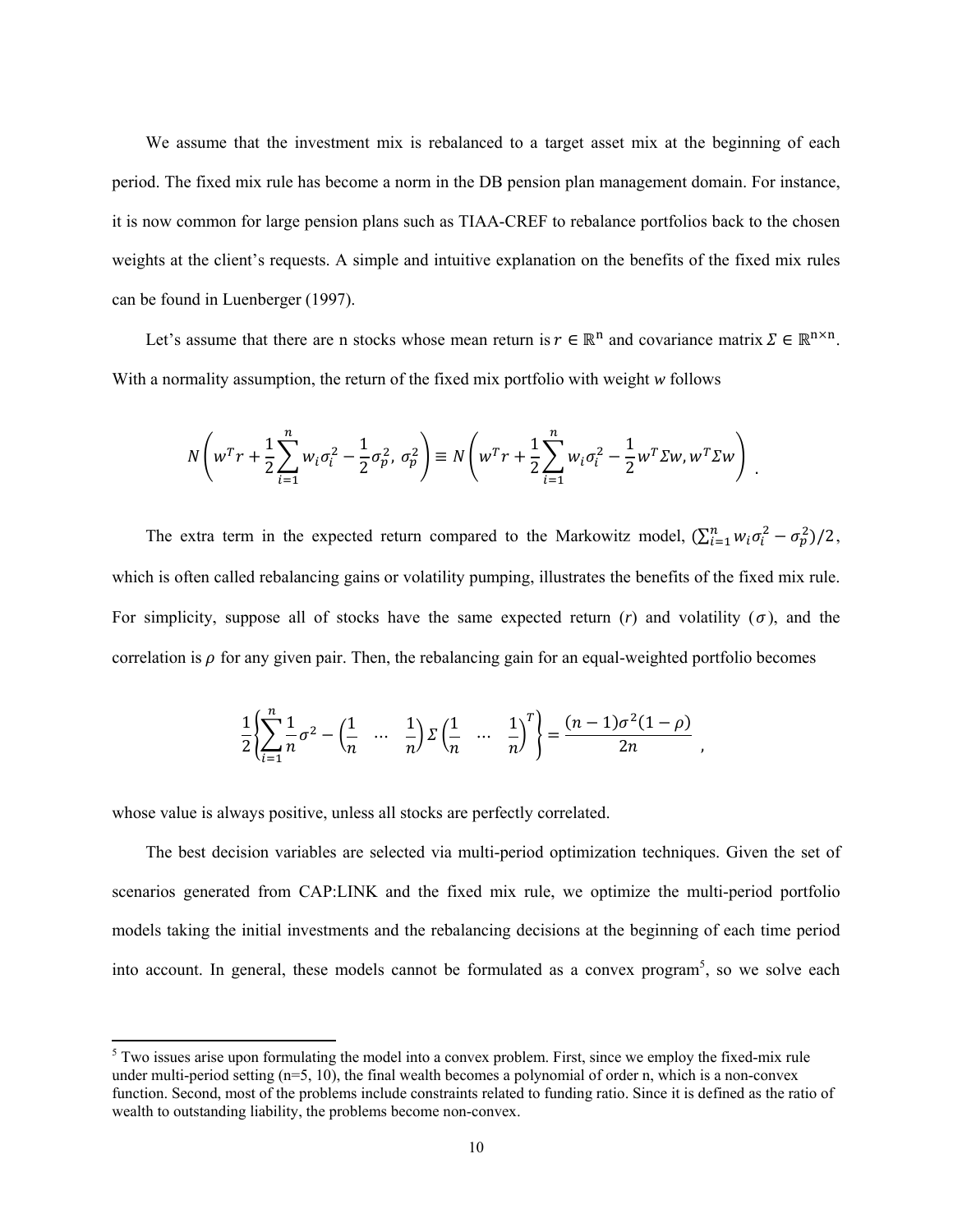problem several thousand times with different initial solutions<sup>6</sup>. This procedure is repeated with several risk aversion levels to generate efficient frontiers.

### **5.1. Data Summary and Problem Settings**

The number of the generated scenarios (paths) is equal to 500 for the empirical tests. In each scenario, annual returns for ten core assets with one DEO strategy are generated for the 10-year sample period. Liabilities and benefit payments are also generated accordingly. Table 3 summarizes the data generated by CAP:LINK system.

| <b>Panel 1:</b> Core assets and DEO strategies |                              |                         |                                               |                            |          |                             |  |  |  |  |  |  |  |
|------------------------------------------------|------------------------------|-------------------------|-----------------------------------------------|----------------------------|----------|-----------------------------|--|--|--|--|--|--|--|
| Core Asset Classes<br>$(10 \text{ Assets})$    |                              |                         | Return $(\%)$ Volatility $(\%)$               | Drawdown<br>$(\%)$         | Duration | Correlation to<br>Liability |  |  |  |  |  |  |  |
| LB Agg. Bond Index                             |                              | 5.66                    | 2.97                                          | 3.31                       | 4.59     | 0.80                        |  |  |  |  |  |  |  |
| Long HQ Bond                                   |                              | 5.85                    | 5.96                                          | 21.34                      | 11.53    | 0.95                        |  |  |  |  |  |  |  |
| 10-Yr Tips                                     |                              | 5.20                    | 3.15                                          | 5.38                       | 6.68     | 0.54                        |  |  |  |  |  |  |  |
| Large-Cap Stock Index                          |                              | 8.20                    | 12.81                                         | 28.61                      | 0.00     | 0.40                        |  |  |  |  |  |  |  |
| Cash Equivalent                                |                              | 4.33                    | 3.80                                          | 0.00                       | 0.25     | $-0.08$                     |  |  |  |  |  |  |  |
| Hi-Yield Bond Index                            |                              | 6.45                    | 11.69                                         | 17.47                      | 6.03     | 0.45                        |  |  |  |  |  |  |  |
| Real Estate Index                              |                              | 7.03                    | 18.10                                         | 21.83                      | 0.00     | 0.02                        |  |  |  |  |  |  |  |
| Mid-Small Stock Index                          |                              | 8.20                    | 17.22                                         | 39.03                      | 0.00     | 0.34                        |  |  |  |  |  |  |  |
| 25-Yr Zero-Coupon Bond                         |                              | 4.68                    | 12.59                                         | 79.01                      | 25.00    | 0.87                        |  |  |  |  |  |  |  |
| 10-Yr T-Bond                                   |                              | 5.28                    | 3.69                                          | 10.53                      | 8.00     | 0.81                        |  |  |  |  |  |  |  |
| Duration-Based Overlay                         |                              | Return $(\% )$          | Volatility $(\%)$                             | Drawdown<br>$\binom{0}{0}$ | Duration | Correlation to<br>Liability |  |  |  |  |  |  |  |
| Long-Short (Agg. Bond - Cash)                  |                              | 1.32                    | 3.45                                          | 11.58                      | 4.34     | 0.83                        |  |  |  |  |  |  |  |
| <b>Panel2</b> : Liabilities                    |                              |                         |                                               |                            |          |                             |  |  |  |  |  |  |  |
| Net Growth Rate $(\% )$                        | to Outstanding Liability (%) | <b>Benefit Payments</b> | <b>Gross Liability</b><br>Growth Rate $(\% )$ |                            |          | Duration                    |  |  |  |  |  |  |  |
| 1.19                                           |                              | 6.06                    | 7.26                                          |                            |          | 12.13                       |  |  |  |  |  |  |  |

**Table 3.3**: Summary statistics of data generated by CAP:LINK

Summary statistics of the data generated from CAP:LINK are illustrated (panel 1: core assets and DEO, panel 2: liability). Compared to the historical data, the DEO strategy is modeled in a more conservative fashion (return: 1.3%, volatility: 3.5%, drawdown: 11.6%). In addition, expected annual returns of fixed income securities are lower than the liability growth rate (7.3%) by 1.4 to 2.6%, respectively. The data generated by the CAP:LINK system reflects current issues of the DB pension plan management properly: high performance assets have shorter durations, and long duration assets have lower performance.

l

 $6$  We employ OptQuest as the solver, which is embedded in the Crystal Ball software package.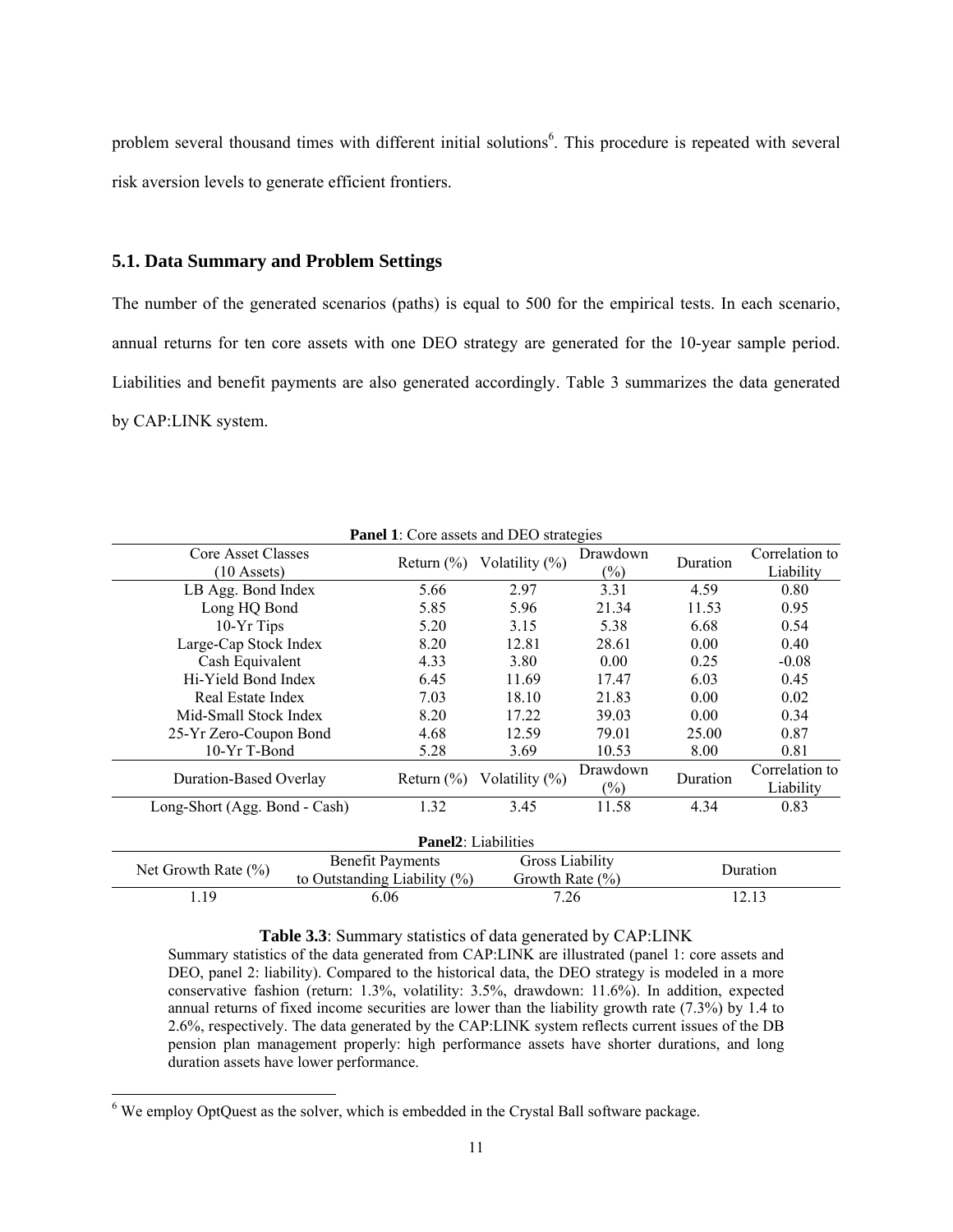Several points are noteworthy. First, compared to the historical data, the DEO strategy is modeled in a more conservative fashion. Its average return is mere 1.3%, while the historical return is almost four times greater (4.6%). Also, the DEO risk measures (volatility: 3.5%, drawdown: 11.6%) are almost the half the historical values (volatility: 8.3%, drawdown: 19.1%). Next, expected annual returns of fixed income securities are lower than the liability growth rate (7.3%) by 1.4 to 2.6%, respectively. Equities (large-cap & mid-small cap stock indices) are the only asset class whose expected returns exceed the liability growth rate. However, non-fixed income securities are assumed to have zero duration causing relatively low correlations to the liabilities. The data generated by the CAP:LINK system reflects current DB pension plan projections: high performance assets have shorter durations, and long duration assets have lower performance.

Regulatory issues are modeled to approximate actuarial practice. Each year, the sponsoring company must contribute a pre-determined amount of money to the pension plan under certain conditions. To replicate the current 6-year smoothing rule<sup>7</sup>, we adopt the following contribution rules.

If  $A \ge L$  (or  $FR \ge 1$ ), then contribution = 0 If  $0.8L \leq A \leq L$  (or  $0.8 \leq FR \leq 1$ ), then contribution =  $(L - A)/6$ If A < 0.8L (or FR < 0.8), then contribution =  $(0.8L - A) + (0.2L)/6^8$ Where, A: asset, L: liability, and FR: funding ratio  $= A/L$ .

Also, we assume the following payout schedules.

- 1. Benefit payments are paid to retirees at the end of each year.
- 2. The contributions are made based on the FR right after benefit payments.
- 3. During the following year, the wealth will change according to performance.

The optimal asset allocations are obtained by solving the following types of optimization problems.

Maximize  $W(x_{asset}, x_{DEO}) - \lambda R(x_{asset}, x_{DEO})$ Subject to  $0 \le x_{\text{DEO}} \le \gamma$  $x_{\text{asset}} \geq 0^9$ 

1

<sup>&</sup>lt;sup>7</sup> When the funding ratio falls below a threshold level, the sponsoring company is generally obliged to make contributions to make up the deficit within the following 6-year period.

 $8 \text{ This is to ensure the funding ratio to be always above } 0.8.$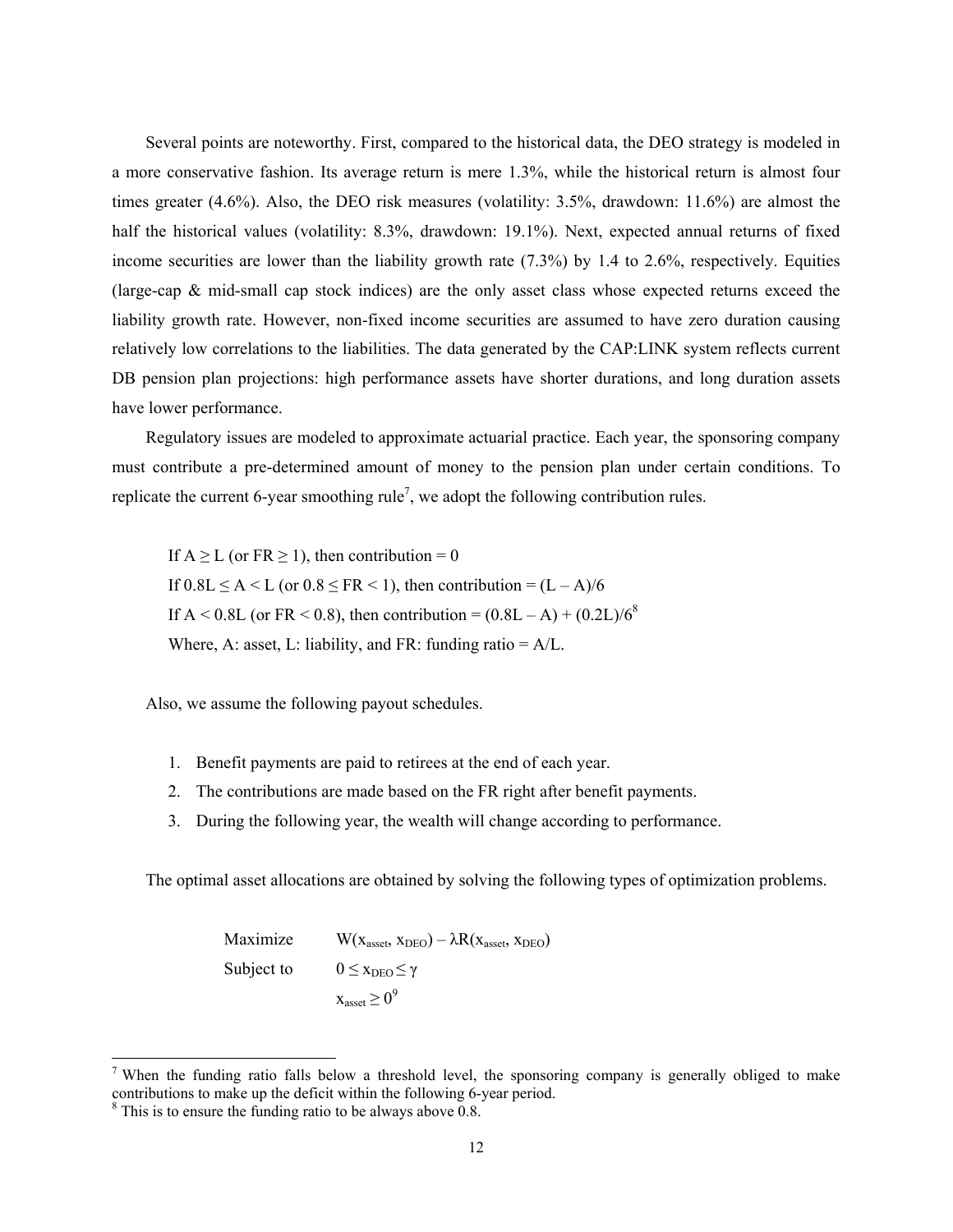where, W: performance measures, R: risk measures, xasset: fixed-mix weights on core assets,  $x<sub>DEO</sub>$ : fixed-mix weight on DEO, λ: risk-aversion factor, and γ: maximum DEO.

Several popular performance and risk measures are employed for W and R (Table 4). Efficient frontiers are generated by changing values of  $\lambda$ , and the effect of DEO is evaluated by observing its outcomes with different values of γ.

| Performance Measures   | <b>Associated Risk Measures</b>                                 |
|------------------------|-----------------------------------------------------------------|
| <b>Expected Return</b> | Volatility, Drawdown, Semi-deviation, and Expected Shortfall    |
| Funding Ratio (FR)     | Volatility, Min FR, VaR, Expected Shortfall, and Semi-deviation |
| Wealth                 | Volatility, VaR, Expected Shortfall, and Semi-deviation         |
| Surplus                | Volatility, VaR, Expected Shortfall, and Semi-deviation         |
| Contribution           | Volatility, and Maximum Contribution                            |
| Economic Value         | Volatility, VaR, Expected Shortfall, and Semi-deviation         |

**Table 3.4**: List of performance-risk measures for ALM model

### **5.2. Applying DEO Strategies within an ALM Model**

To illustrate the advantages of DEO, we provide an example of ALM models with typical conditions of current DB pension plans in the United States. The plan is assumed to be modestly underfunded at the beginning of the sample period (initial funding ratio  $= 0.9$ ). The objective is to maximize the economic value at the end of the horizon  $(T = 10)$ , while controlling the risk of the worst cases. Thus, the ALM model is formulated as follows:

| Maximize   | $EconVal(x_{asset}, x_{DEO}) - \lambda \cdot ES_{5\%}(EconVal(x_{asset}, x_{DEO}))$ |
|------------|-------------------------------------------------------------------------------------|
| Subject to | $0 \leq x_{\text{DEO}} \leq \gamma$                                                 |
|            | $x_{\text{asset}} \geq 0$                                                           |
| where,     | $EconVal = Present Value (Final Surplus - Total Contributions),$                    |
|            | $ES_{5\%}(\cdot)$ = Expected Shortfall at 5% level.                                 |

<sup>-&</sup>lt;br>9 <sup>9</sup> In most cases, DB pension plans do not take short positions on core assets except via hedge funds and related asset categories.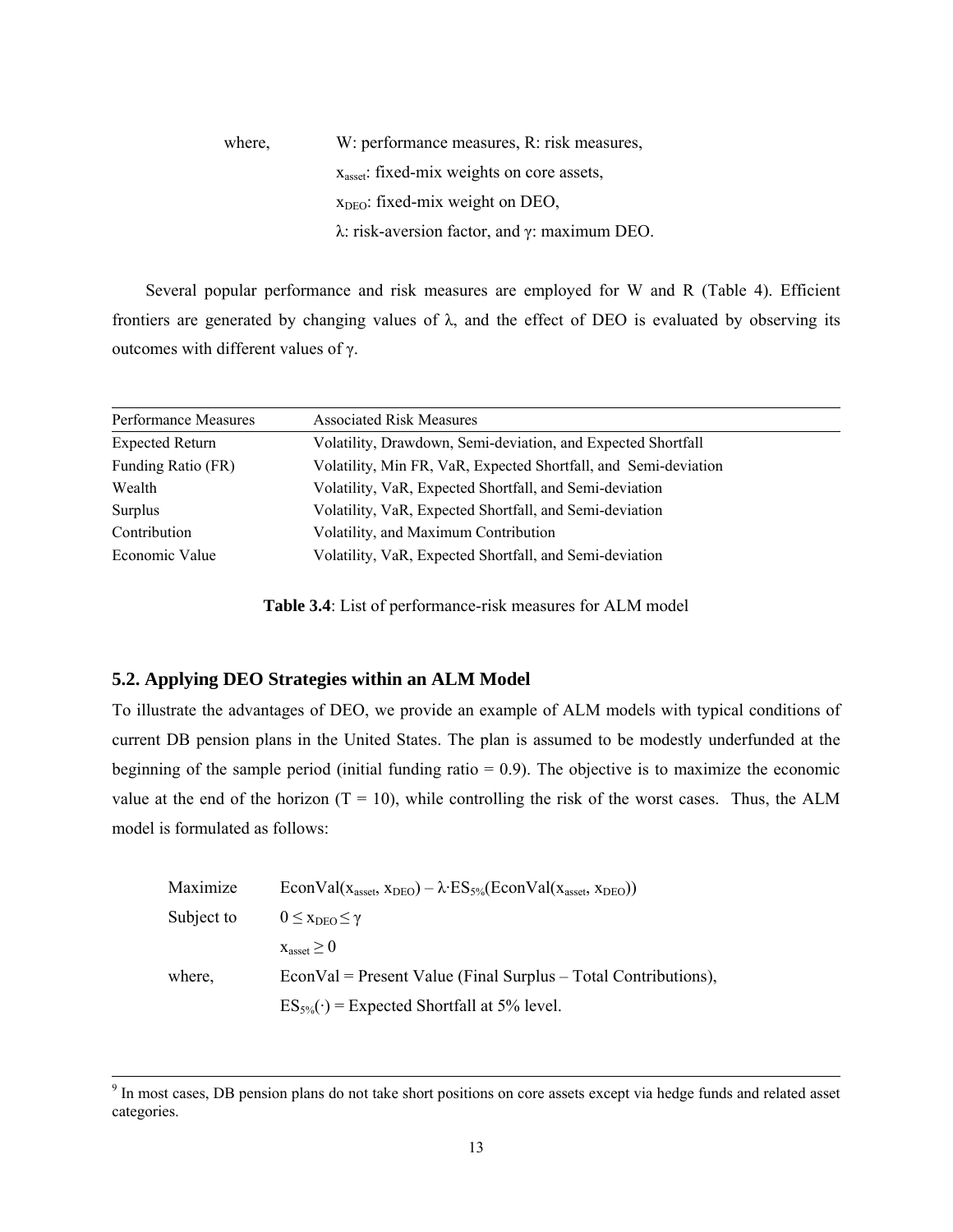Economic value provides a natural objective function for a DB pension plan. It combines the health of the plan and the level of contribution over the planning horizon. Due to the wide set of stakeholders, there are numerous other objective functions for a DB pension plan. Appendix B lists the impact of DEO on several of these objectives. In a similar fashion, DEO strategies improve overall performance.

By maximizing the economic value, we can achieve a healthier plan while reducing excessive contributions to sponsoring companies. Also, as the expected shortfall of the economic value is penalized, the decision rules tend to be more conservative, causing more robust outcomes. Six different levels of maximal DEO ( $\gamma = 0$ , 50, 100, 150, 200 and 250%) are employed to evaluate its effects.

The outcomes from the model are depicted in Figure 3 and Table 5. Indeed, introducing DEO improves performance for the investors possessing long-term goals. As the allowed level of DEO strategies increases, the efficient frontiers in Figure 3 shift to north-west, implying that it is the dominant strategy to apply the DEO. Also, other performance measures can be enhanced by the DEO (Table 5). For instance, as the risk tolerance parameter becomes higher, the final funding ratio increases significantly without causing the rising volatility of the funding ratio.



### **Figure 3**: Efficient frontiers of ALM models

An example of ALM models with different levels of DEO strategies (0% to 250%) is illustrated. The economic value (Final Surplus – Total Contributions) and its expected shortfall at 95% level are employed as the performance-risk measure pair. Numbers in red next to the points on efficient frontiers are the duration match ratios. Consistent with the historical test results, applying 100% to

150% of DEO can increase the duration of core assets enough to match that of the liability.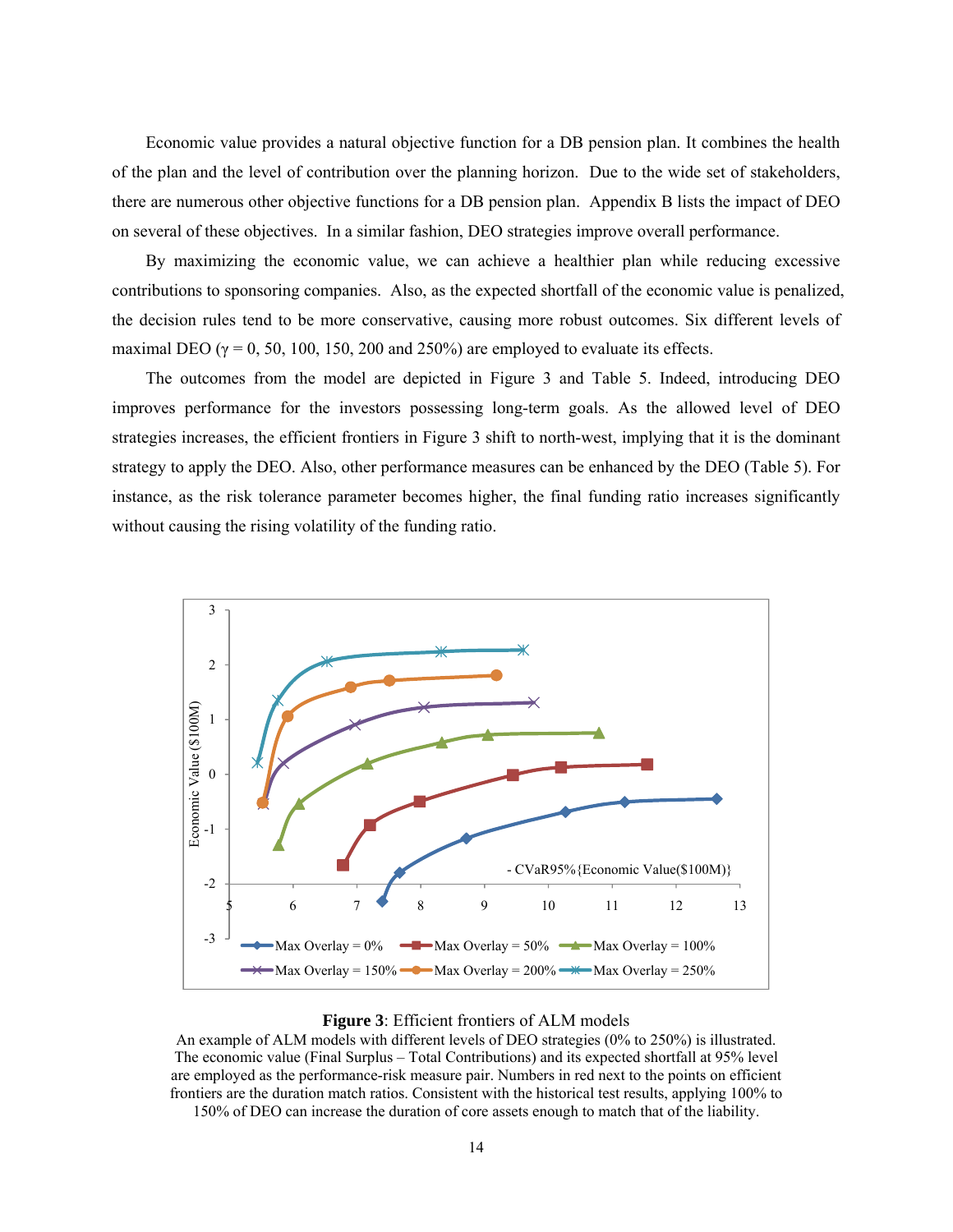|                       |         |              | Max Overlay = $0\%$                                |        |                          | Max Overlay = $100\%$                              |        |        | Max Overlay = $200\%$ |                |                                                    |              |
|-----------------------|---------|--------------|----------------------------------------------------|--------|--------------------------|----------------------------------------------------|--------|--------|-----------------------|----------------|----------------------------------------------------|--------------|
|                       |         |              | $\leftarrow$ aggressive conservative $\rightarrow$ |        |                          | $\leftarrow$ aggressive conservative $\rightarrow$ |        |        |                       |                | $\leftarrow$ aggressive conservative $\rightarrow$ |              |
| DM $(\%)$             | $-100$  | $-38$        | $-7$                                               | 13     | $-47$                    | $-12$                                              | 26     | 35     | 13                    | $\overline{3}$ | 37                                                 | 37           |
|                       |         |              |                                                    |        | Investment on Assets (%) |                                                    |        |        |                       |                |                                                    |              |
| E[R]                  | 8.2     | $8\,$        | 7.5                                                | 7.1    | 9.3                      | 9.1                                                | 8.5    | 7.9    | 10.2                  | 10.3           | 9.8                                                | 8.6          |
| Vol                   | 20.2    | 16.9         | 17.9                                               | 19.2   | 22.3                     | 19.6                                               | 20.5   | 20.1   | 25.1                  | 21             | 21.6                                               | 19.6         |
| DD                    | 38.1    | 26.2         | 28.9                                               | 33.4   | 40.5                     | 32.6                                               | 36.5   | 36     | 49.5                  | 35.3           | 39.2                                               | 33.9         |
| <b>SD</b>             | 13.7    | 11.4         | 11.7                                               | 12.3   | 15.1                     | 13.3                                               | 13.6   | 13.1   | 17.1                  | 14.5           | 14.7                                               | 13           |
|                       |         |              |                                                    |        |                          | Funding Ratio (%)                                  |        |        |                       |                |                                                    |              |
| <b>FR</b>             | 141     | 113          | 103                                                | 98     | 149                      | 125                                                | 113    | 105    | 158                   | 144            | 133                                                | 112          |
| Vol                   | 69      | 32           | 21                                                 | 16     | 69                       | 37                                                 | 25     | 19     | 72                    | 51             | 40                                                 | 23           |
| VaR <sub>95%</sub>    | 76      | 79           | 80                                                 | 79     | 79                       | 81                                                 | 83     | 82     | 83                    | 84             | 84                                                 | 83           |
| $\mathrm{ES}_{95\%}$  | 68      | 74           | 75                                                 | 75     | 71                       | 75                                                 | 76     | 77     | 73                    | 75             | 76                                                 | 78           |
| ${\rm SD}$            | 35      | 17           | 11                                                 | 9      | 36                       | 21                                                 | 15     | 11     | 39                    | 30             | 24                                                 | 14           |
| Min FR                | 77      | 82           | 83                                                 | 82     | 79                       | 83                                                 | 84     | 84     | 80                    | 83             | 84                                                 | 85           |
| Contribution (\$100M) |         |              |                                                    |        |                          |                                                    |        |        |                       |                |                                                    |              |
| Ctbn                  | 3.07    | 2.04         | 1.91                                               | 2.02   | 2.48                     | 1.66                                               | 1.53   | 1.58   | 2.12                  | 1.53           | 1.43                                               | 1.38         |
| Vol                   | 2.89    | 1.72         | 1.39                                               | 1.24   | 2.43                     | 1.48                                               | 1.16   | 1.01   | 2.11                  | 1.48           | 1.27                                               | 1.01         |
| Max                   | 1.45    | 0.81         | 0.67                                               | 0.66   | 1.19                     | 0.73                                               | 0.62   | 0.57   | 1.09                  | 0.76           | 0.69                                               | 0.54         |
|                       |         |              |                                                    |        |                          | Wealth (\$100M)                                    |        |        |                       |                |                                                    |              |
| Wealth                | 27.6    | 22.3         | 20.6                                               | 19.6   | 29.3                     | 24.7                                               | 22.6   | 20.9   | 31.4                  | 28.4           | 26.4                                               | 22.2         |
| Vol                   | 13.4    | 7.4          | 6.3                                                | 5.8    | 14.7                     | 9                                                  | 7.4    | 6.3    | 16.2                  | 11.4           | 9.9                                                | 6.8          |
| VaR <sub>95%</sub>    | 11.7    | 12.1         | 11.6                                               | 11     | 12.5                     | 12.8                                               | 12.1   | 11.8   | 13.3                  | 13.9           | 13.3                                               | 12.6         |
| ES <sub>95%</sub>     | 10.3    | 10.7         | 9.8                                                | 9.2    | 10.8                     | 11                                                 | 9.9    | 9.4    | 10.9                  | 11.7           | 11                                                 | $10\,$       |
| <b>SD</b>             | 7.4     | 4.7          | 4.1                                                | 3.9    | 8.1                      | 5.6                                                | 4.8    | 4.2    | 9.1                   | $\tau$         | 6.2                                                | 4.5          |
|                       |         |              |                                                    |        |                          | Surplus (\$100M)                                   |        |        |                       |                |                                                    |              |
| Surplus               | 3.4     | $\mathbf{1}$ | 0.1                                                | $-0.3$ | 4.2                      | 2.1                                                | 1      | 0.3    | 5.2                   | 3.8            | 2.8                                                | 0.9          |
| Vol                   | 5.7     | 2.5          | 1.7                                                | 1.4    | 6.1                      | 3.2                                                | 2.2    | 1.6    | 6.7                   | 4.4            | 3.5                                                | $\mathbf{2}$ |
|                       |         |              |                                                    |        | Economic Value (\$100M)  |                                                    |        |        |                       |                |                                                    |              |
| EV                    | $-0.4$  | $-1.2$       | $-1.8$                                             | $-2.3$ | 0.8                      | 0.2                                                | $-0.5$ | $-1.3$ | 1.8                   | 1.6            | 1.1                                                | $-0.5$       |
| Vol                   | 5.8     | 3.3          | 2.6                                                | 2.2    | 5.6                      | 3.5                                                | 2.7    | 2.2    | 5.5                   | 4.1            | 3.5                                                | 2.5          |
| $VaR_{95\%}$          | $-10.0$ | $-6.9$       | $-6.3$                                             | $-5.9$ | $-8.2$                   | $-5.7$                                             | $-5.0$ | $-4.9$ | $-6.9$                | $-5.2$         | $-4.6$                                             | $-4.6$       |
| $ES_{95\%}$           | $-12.6$ | $-8.7$       | $-7.7$                                             | $-7.4$ | $-10.8$                  | $-7.2$                                             | $-6.1$ | $-5.8$ | $-9.2$                | $-6.9$         | $-5.9$                                             | $-5.5$       |

**Table 5**: Performance-risk measures of ALM models

(DM: duration matching ratio, E[R]: expected return, FR: funding ratio, Ctbn: contribution, Vol: volatility, DD: max drawdown, SD: semi-deviation)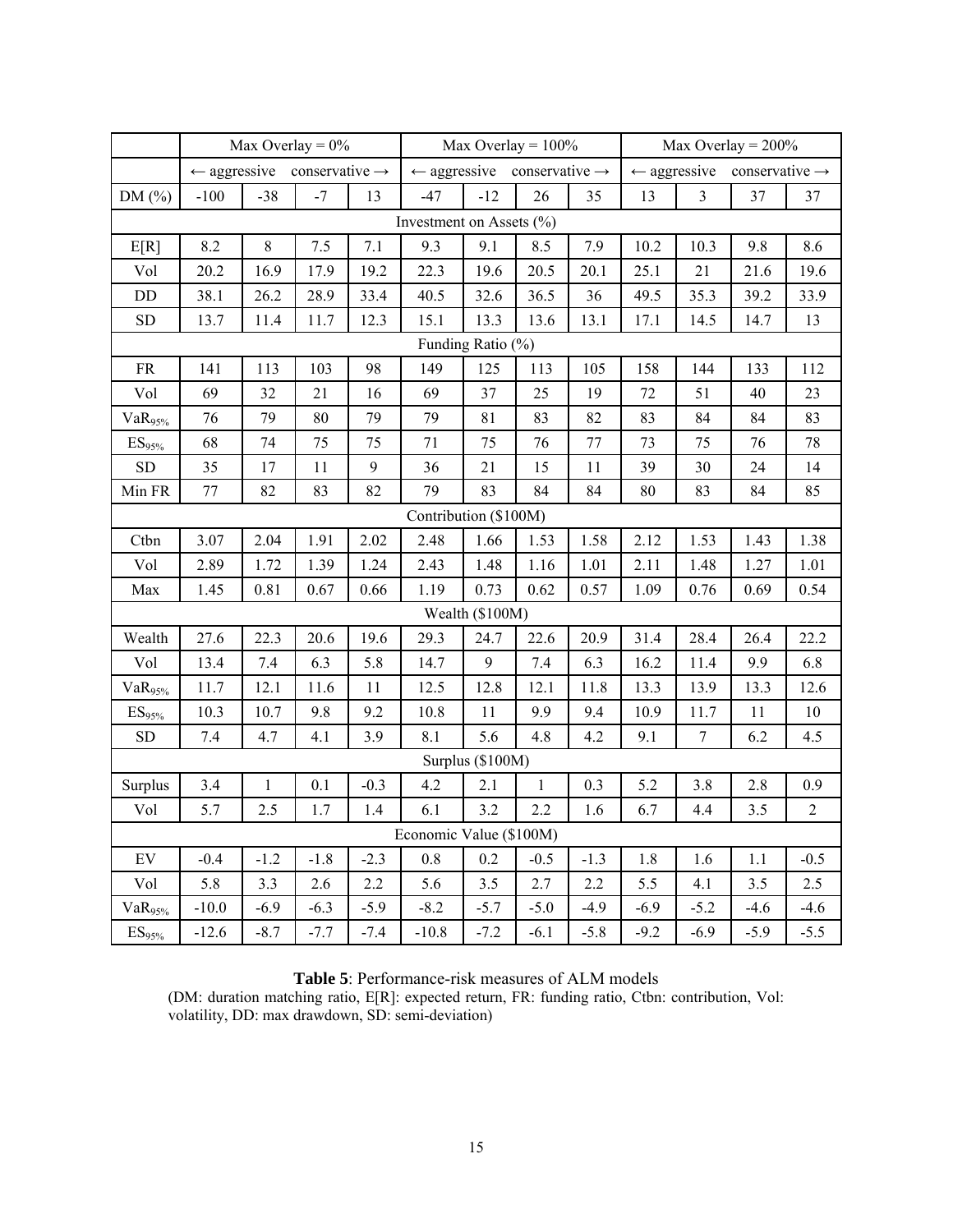Another important feature is the increasing weighted duration match ratio (DM). The weighed duration match ratio is defined as follows.

$$
DM(x_{asset}, x_{DEO}) = (Funding Ratio \cdot D_{asset} - D_{liability})/D_{liability}
$$

Since the change of fixed income security returns due to a parallel yield curve shift is - Duration·∆Yield, the change in wealth is -Duration·∆Yield·Wealth. Thus, by controlling DM close to 0, investors can make the change in the total wealth of the core assets from yield changes similar to that of the liability. Similarly, they can control the volatilities on the contributions, which is an importance risk measure for the sponsoring companies.

Since pensions adopting the ALM framework typically suffer from short duration on their core portfolios than liabilities, their main issue is to increase DM. The test results indicate that DEO could increase DM without compromising other performance measures. When reasonably conservative risk aversion factors are adopted, the DM values of core assets with 100% to 150% of DEO are similar to or greater than that of liability (Table 5). It is consistent with the historical test results provided in the previous section; a modest level of DEO strategies can significantly add duration to the core assets. See Appendix B.2, B.4 and B.5 for ALM models that constrain DM explicitly in the problem formulation.

The DEO strategies can help ALM models under many circumstances, yet the details can vary greatly. Also, the CAP:LINK system is designed for long-term risk management. Thus, short-term risk exposures from sharp yield curve changes are not addressed since the system focuses mainly on the longterm investment analytics. As mentioned, the historical data show that an excessive use of DEO can lead to undesirable consequences especially over short time periods. Therefore, careful analysis procedures should be preceded before implementation. See Appendix B for more test results with different risk measures and settings.

### **6. Conclusions and Future Research**

We have shown that for investors possessing a set of long-term liabilities and future contributions such as DB pension plans, there is much to gain by implementing specialized overlay strategies (in careful doses). Both the empirical evidence with historical returns and the forward looking tests illustrate the advantages of these concepts. The added duration reduces contribution risks while increases expected portfolio performance.

What are possible next steps? First, in order to distinguish the effects of DEO from the traditional leverage, the ALM model should consider the practical issues upon implementing them such as fees for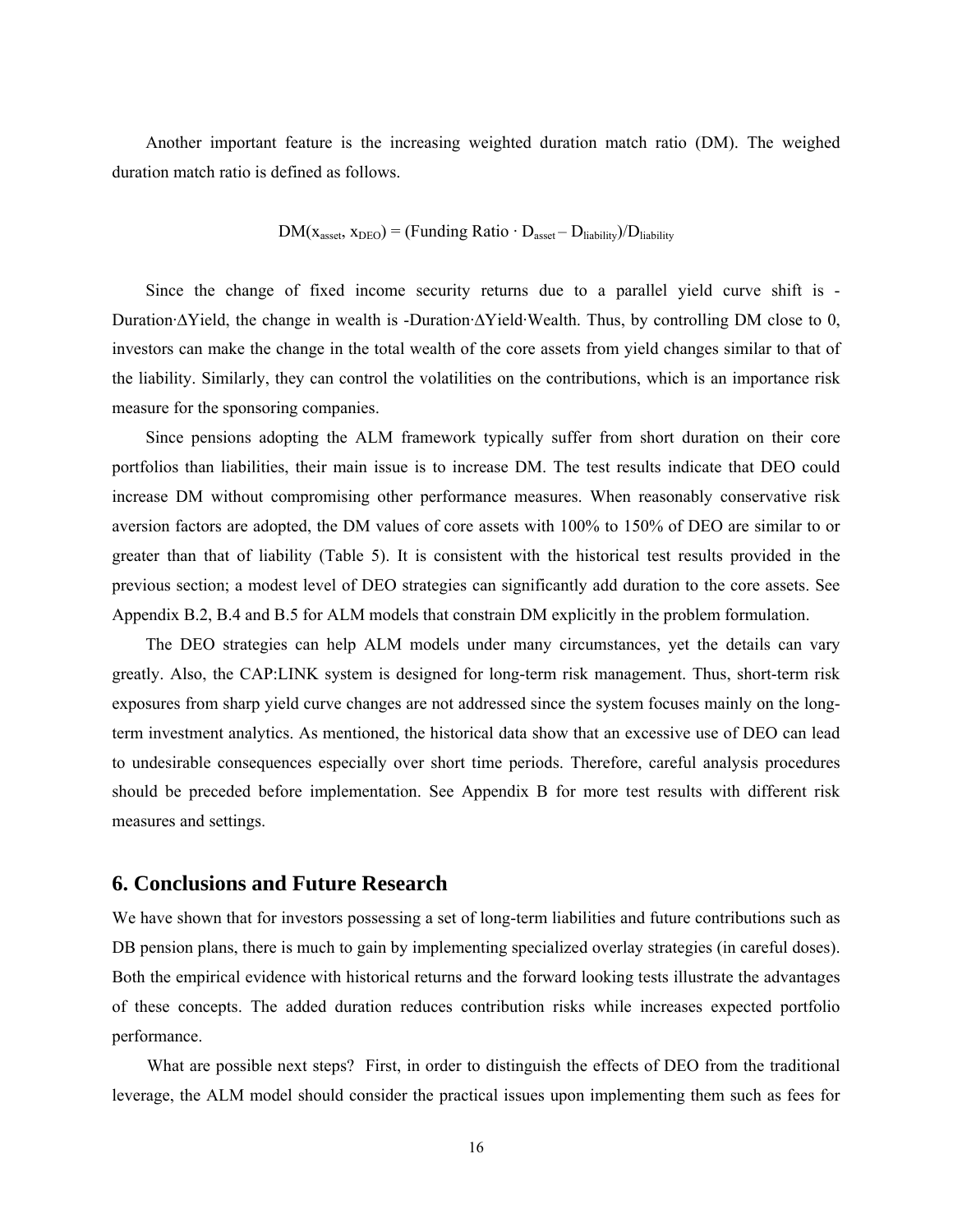leverage, limits on overlay based on the core portfolio characteristics, etc. While the traditional leverage could be less efficient due to the liquidity and the transaction costs, it would be meaningful to identify the usefulness of DEO over the leverage.

Second, short-term effects of DEO should be more carefully analyzed. The main weakness comes from the potential disruption of core asset performance due to the yield curve changes which typically occurs in relatively short time periods, so further analysis via high-frequency data is essential. The recent turmoil in the global financial market could provide a good data source for the empirical tests. Ideally, a dynamic strategy can be developed to improve both short term and long term results. To this end, the investor must be able to execute the overlay strategy in a timely fashion. Other duration enhancing strategies should be evaluated, beyond the fixed-mix and duration-matching rules which have been tested in this report.

Another topic involves combining the duration-based strategy with overlays in other domains, for example, commodities and currencies. Previous research has shown the advantages of diverse overlays (Mulvey, Ural, and Zhang (2007)). The goal in these studies is to improve risk adjusted performance by increasing diversification for the asset portfolios and the ALM portfolios. Wide diversification can lead to higher returns, especially for long-term investors. Again, it is important to implement the strategies with highly liquid assets so that rebalancing can be accomplished efficaciously in concert with careful risk management.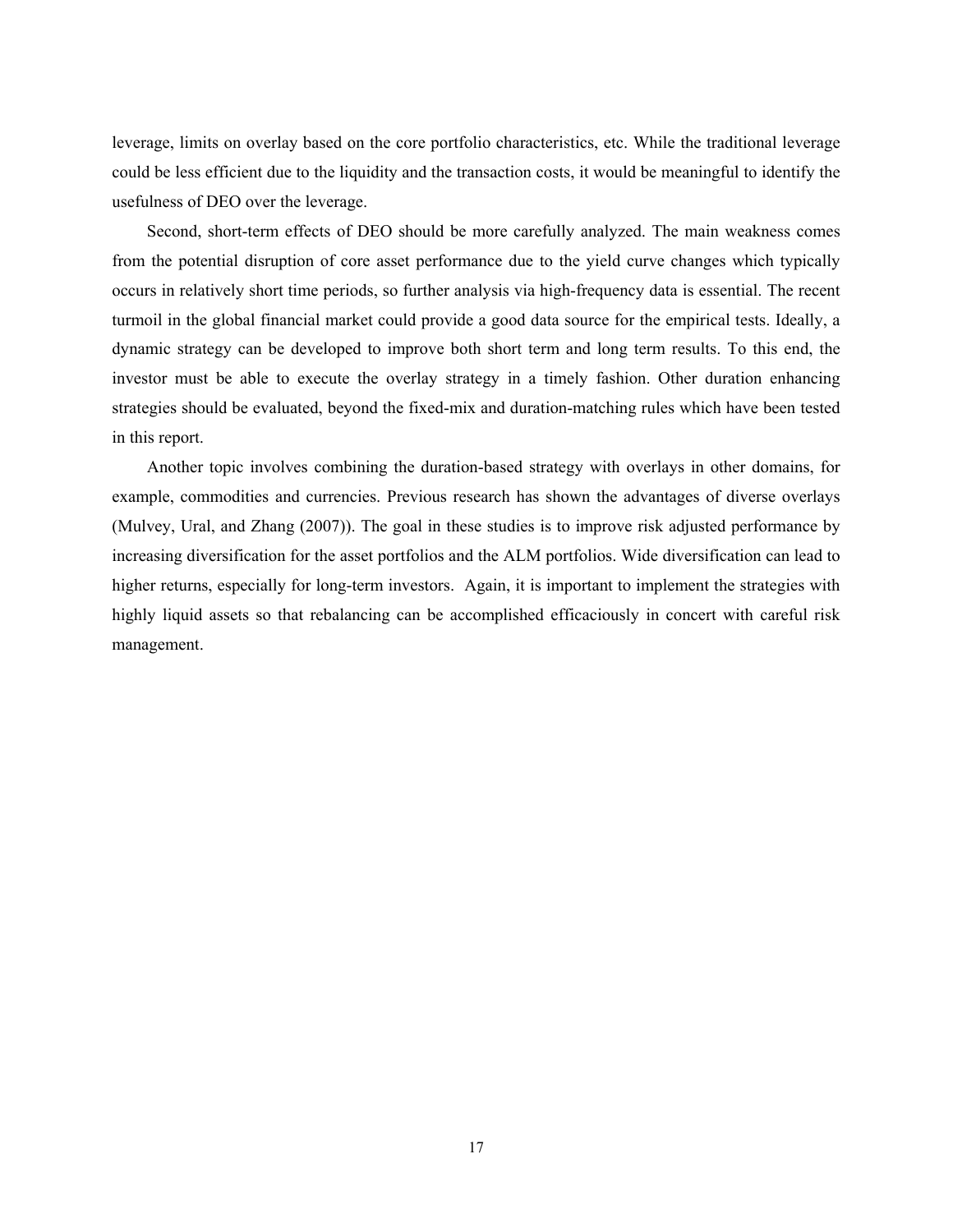### **References**

Boender, G.E.C., van Aalst, P.C., and Heemskerk F. (1998) 'Modelling and management of assets and liabilities of pension plans in the Netherlands', in W.T. Ziemba and J.M. Mulvey (Eds.), *Worldwide Asset and Liability Modeling* (pp. 561–580). UK: Cambridge University Press.

Consigli, G. and Dempster, M. A. H. (1998) 'Dynamic Stochastic Programming for Asset-Liability Management', *Annals of Operations Research*, 81, 131–62.

Dert, C.L. (1995) *Asset Liability Management for Pension Funds.* Ph.D. thesis. Erasmus University, Rotterdam, Netherlands.

Fabozzi, F. J., Focardi, S. and Jonas, C. (2004) 'Can Modeling Help Deal with the Pension Funding Crisis?' Working Paper, The Intertek Group.

Fernholz, R. and Shay, B. (1982) 'Stochastic Portfolio Theory and Stock Market Equilibrium', *The Journal of Finance*, 37, 615–24.

Hilli, P., Koivu, M., Pennanen T. and Ranne, A. (2003) 'A Stochastic Programming Model for Asset Liability Management of a Finnish Pension Company', *Stochastic Programming E-Print Series*

Luenberger, D. (1998) *Investment Science.* Oxford University Press, New York, NY.

Merton, R.C. (1969) 'Lifetime portfolio selection under uncertainty: the continuous-time case', *Review of Economics Statistics* 51, 247-257.

Mulvey, J.M., and Ziemba, W. (1998) 'Asset and Liability Management Systems for Long-Term Investors', in W.T. Ziemba and J.M. Mulvey (Eds.), *Worldwide Asset and Liability Modeling* (pp. 3–38). UK: Cambridge University Press.

Mulvey, J. M., Gould, G. and Morgan, C. (2000) 'An Asset and Liability Management System for Towers Perrin-Tillinghast', *Interfaces*, 30, 96–114.

Mulvey, J. M., Fabozzi, F. J., Pauling, B., Simsek, K. D. and Zhang, Z. (2005a) 'Modernizing the Defined-Benefit Pension System', *Journal of Portfolio Management*, 31, 73–82.

Mulvey, J.M., Simsek, K., and Zhang, Z. (2006) 'Improving Investment Performance for Pension Plans', *Journal of Asset Management* 7, 99-108.

Mulvey, J.M., Ural, C., and Zhang, Z. (2007) 'improving performance for long-term investors: wide diversification, leverage, and overlay strategies', *Quantitative Finance* 7, 175-187.

Mulvey, J.M., Simsek, K., Zhang, Z., and Fabozzi, F. (2008) 'Assisting Defined-Benefit Pension Plans', *Operations Research*, to appear

Muralidhar, A. S. and van der Wouden R. J. P. (1999) 'Optimal ALM Strategies for Defined Benefit Pension Plans', *The Journal of Risk*, Volume 2 Number 2, Winter 1999/2000.

Olson, R. L. (2005) *The School of Hard Knocks: The Evolution of Pension Investing at Eastman Kodak*. RIT Cary Graphic Arts Press, Rochester, New York.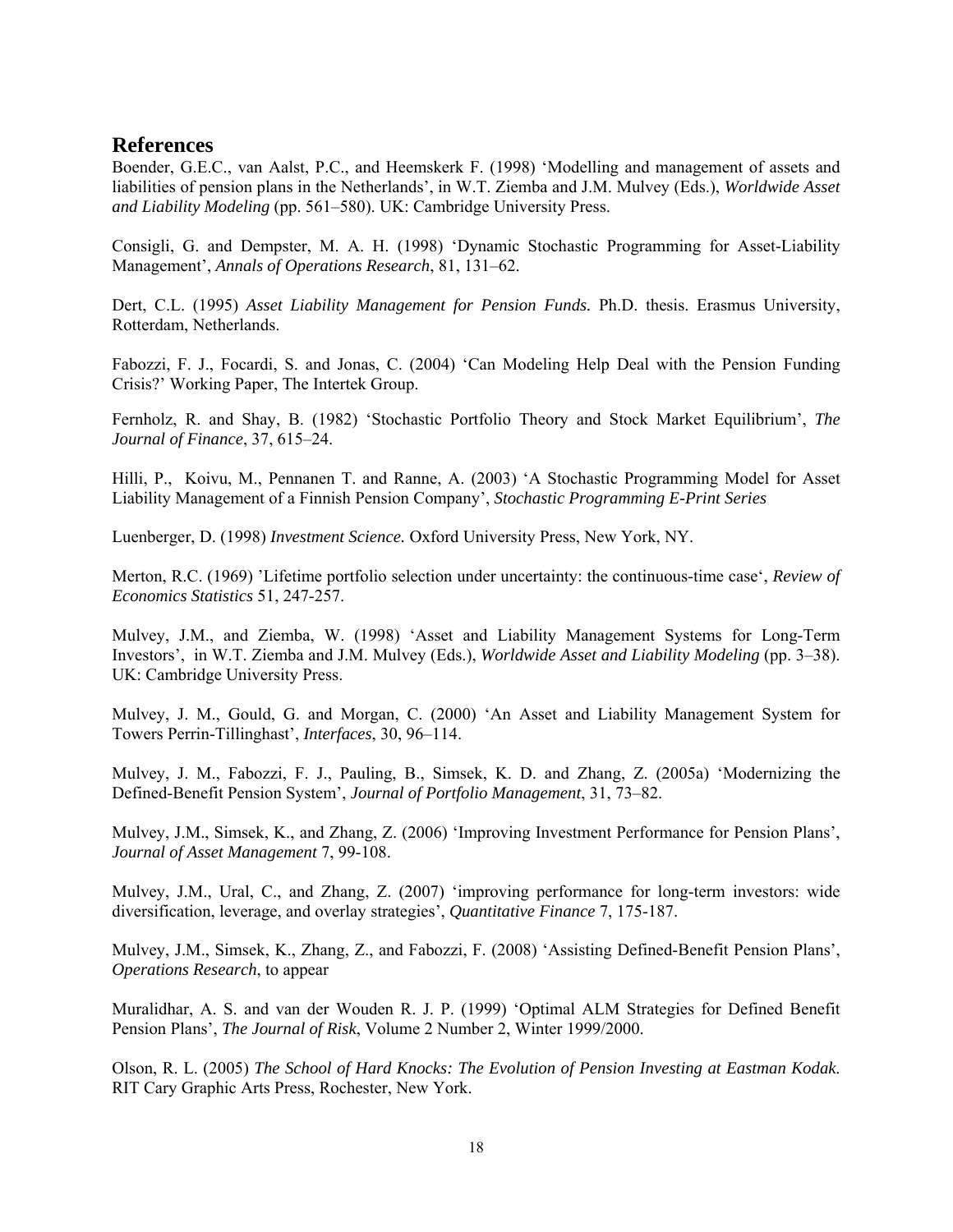Peskin, M. W. (1997) 'Asset Allocation and Funding Policy for Corporate-Sponsored Defined-Benefit Pension Plans', *Journal of Portfolio Management*, 23, 66–73.

Ryan, R. and Fabozzi, F.J. (2003) 'Pension Fund Crisis Revealed', *Journal of Investing* Fall 2003, pp. 43- 48.

Samuelson, P.A. (1969) 'Lifetime portfolio selection by dynamic stochastic programming', *Review of Economics Statistics* 51, 239-246.

Zenios, S. A. and Ziemba, W. T. (2006) *Handbook of Asset and Liability Modeling*. North-Holland, Amsterdam, Netherlands.

Ziemba, W. T. (2003) *The Stochastic Programming Approach to Asset-Liability and Wealth Management*. AIMR-Blackwell.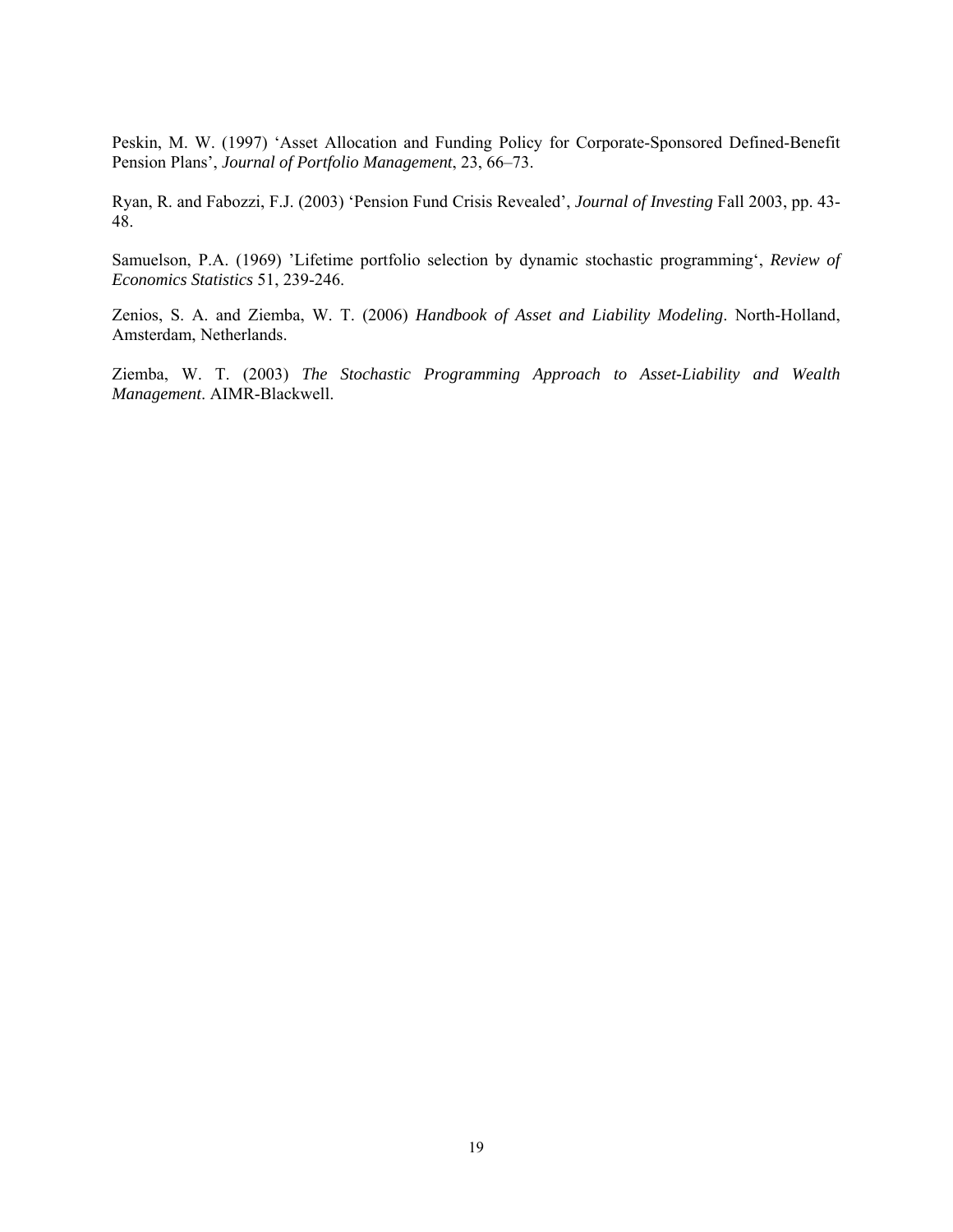# **Appendix A. Test results with 30-yr government bond index as a proxy for liabilities**

# **Appendix A.1. Performance of key strategies over 1982 to 2007 with 30-yr bond index as liability**

|                                                        | 1. Asset-Only Ferrormance Measures |        |           |          |           |           |          |  |  |  |  |  |  |  |
|--------------------------------------------------------|------------------------------------|--------|-----------|----------|-----------|-----------|----------|--|--|--|--|--|--|--|
| Liability<br>Tbill<br>70-30<br>60-40<br>Bond<br>Equity |                                    |        |           |          |           |           |          |  |  |  |  |  |  |  |
| Annual Return                                          | $10.02\%$                          | 13.06% | $10.24\%$ | 5.38%    | $12.26\%$ | $12.50\%$ | $4.63\%$ |  |  |  |  |  |  |  |
| Volatility                                             | 11.13%                             | 14.66% | 8.38%     | $0.70\%$ | 9.88%     | 1093%     | 8.33%    |  |  |  |  |  |  |  |
| Maximal Drawdown                                       | 18.44%                             | 44.73% | $11.64\%$ | $0.00\%$ | 20.80%    | 27.45%    | 19.06%   |  |  |  |  |  |  |  |
| Sharpe Ratio                                           | 0.418                              | 0.524  | 0.584     | N/A      | 0.699     | 0.653     | $-0.090$ |  |  |  |  |  |  |  |
| Excess return/Drawdown                                 | 0.252                              | 0.172  | 0.418     | N/A      | 0.331     | 0.259     | $-0.039$ |  |  |  |  |  |  |  |

1. Asset-Only Performance Measures

2. Short-term risk measures

|                                                                  | Liability | Equity | Bond   | Tbill    | 60-40     | 70-30               | <b>DEO</b> |
|------------------------------------------------------------------|-----------|--------|--------|----------|-----------|---------------------|------------|
| Expected Shortfall at 5% Level -5.84%                            |           | -8.98% | -4.09% | $0.08\%$ | $-5.12\%$ | $-6.03\%$           | $-4.55\%$  |
| Expected Shortfall at $1\%$ Level $-7.69\%$ $-14.00\%$ $-5.33\%$ |           |        |        | $0.08\%$ | $-7.56\%$ | $-9.00\%$           | $-577\%$   |
| Return for Worst Month $-10.99\%$ $-21.53\%$ $-6.71\%$           |           |        |        | $0.07\%$ |           | $-10.45\% -13.22\%$ | $-679%$    |

3. Relative Performance Measures

|                          | Liability | Equity    | Bond     | Tbill     | 60-40     | 70-30     | DEO       |  |
|--------------------------|-----------|-----------|----------|-----------|-----------|-----------|-----------|--|
| Correlation to Liability | 1.000     | 0.159     | 0.947    | 0.065     | 0.462     | 0.367     | 0.947     |  |
| <b>Tracking Error</b>    | $0.00\%$  | $3.03\%$  | $0.22\%$ | $-4.64\%$ | $2.24\%$  | 2.48%     | $-5.39\%$ |  |
| Std(Tracking Error)      | $0.00\%$  | $16.94\%$ | 4.19%    | $11.11\%$ | $10.95\%$ | $12.42\%$ | 4.21%     |  |
| <b>Information Ratio</b> | N/A       | 0.179     | 0.052    | $-0.418$  | 0.204     | 0.200     | $-1.280$  |  |
|                          |           |           |          |           |           |           |           |  |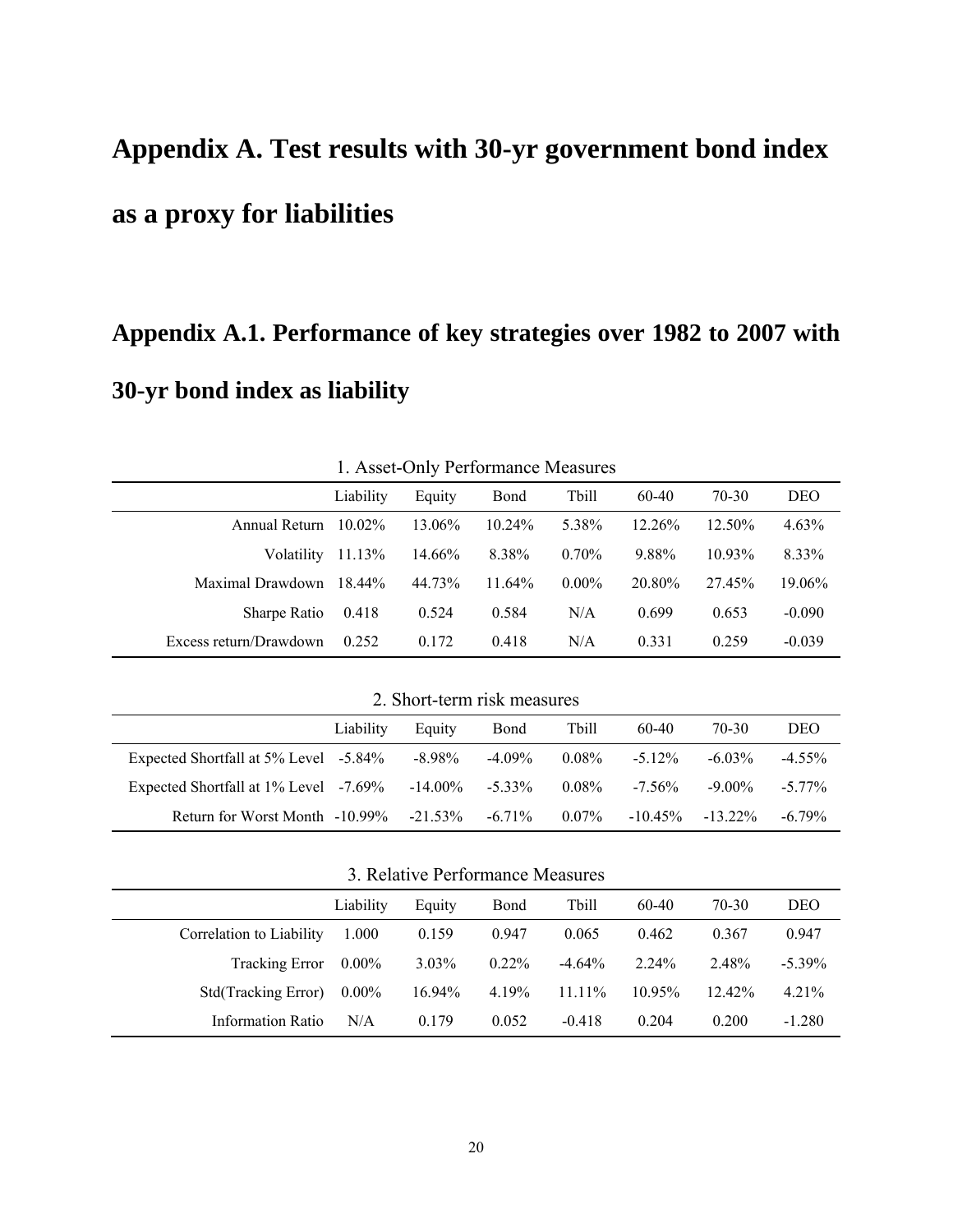## **Appendix A.2. Performance of 60-40 strategies after applying DEO with 30-yr bond index as liability**

1. Asset Performance Measures DEO (%) 0 25 50 75 100 125 150 175 200 Annual Return (%) 12.2 13.5 14.7 15.8 16.9 18.0 19.1 20.1 21.0 Volatility (%) 9.8 11.0 12.4 13.9 15.6 17.4 19.2 21.1 23.0 Maximal Drawdown (%) 20.8 16.8 16.5 20.6 25.0 29.1 33.1 36.9 40.6 Sharpe Ratio 0.69 0.73 0.75 0.75 0.74 0.73 0.71 0.69 0.68 Excess return/Max. Drawdown 0.33 0.48 0.56 0.50 0.46 0.43 0.41 0.39 0.38

2. Short-term risk measures

| DEO $(\% )$                                                                    | 25 | .50 | 75                                                                    | 100 125 | 150 175 | <b>200</b> |
|--------------------------------------------------------------------------------|----|-----|-----------------------------------------------------------------------|---------|---------|------------|
| Return for 5 Worst Month (%) -5.1 -5.4 -6.1 -6.9 -7.8 -8.9 -10.0 -11.1 -12.2   |    |     |                                                                       |         |         |            |
| Return for 1 Worst Month (%) -7.5 -7.6 -8.1 -9.0 -10.0 -11.2 -12.5 -13.8 -15.1 |    |     |                                                                       |         |         |            |
| Return for Worst Month $(\%)$                                                  |    |     | $-10.5$ $-9.0$ $-8.8$ $-10.4$ $-12.1$ $-13.7$ $-15.3$ $-16.9$ $-18.6$ |         |         |            |

3. Relative Performance Measures

| DEO $(\% )$                 | $\theta$ | 25             | 50   | 75   | 100  | 125  | 150    |           | <b>200</b> |
|-----------------------------|----------|----------------|------|------|------|------|--------|-----------|------------|
| Correlation to Liability    |          | $(146 \t 0.54$ | 0.68 | 0.75 | 0.79 | 0.82 | 0.85   | 0.87      | 0.88       |
| Tracking Error $(\% )$      | 22       | 34             | 4.6  | 5.8  | 69   | 80   | 90     | 101       | 110        |
| Std(Tracking Error) $(\% )$ | 10.9     | 99             | 93   | 92   | 9.5  | 10.2 | $-113$ | $126$ 142 |            |
| <b>Information Ratio</b>    | 0.20     | 0.34           | 0.49 | 0.63 | 0.72 | 0.78 | 0.80   | 0.79      | (177)      |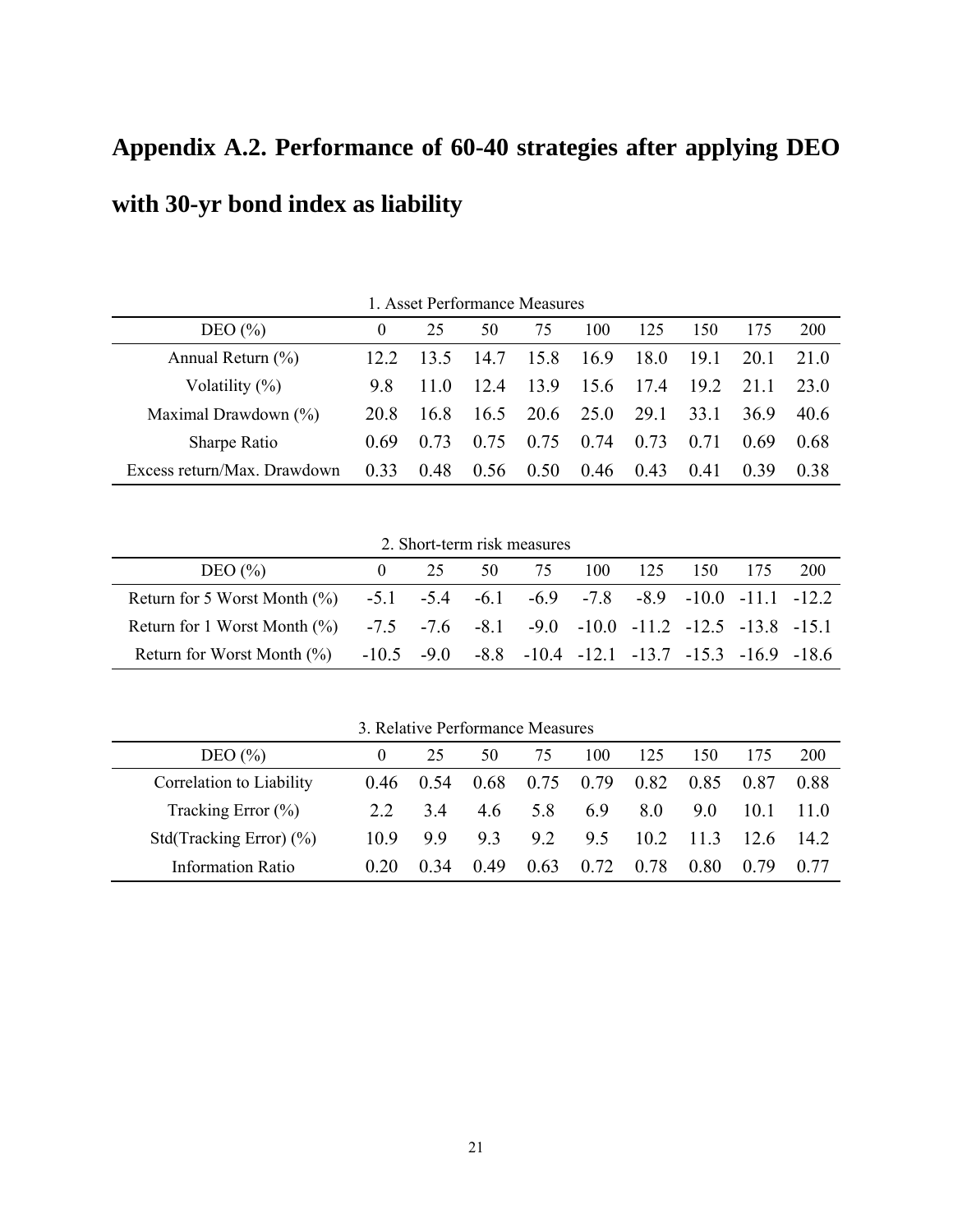## **Appendix A.3. Performance of 70-30 strategies after applying DEO with 30-yr bond index as liability**

1. Asset Performance Measures DEO (%) 0 25 50 75 100 125 150 175 200 Annual Return (%) 12.5 13.7 14.9 16.1 17.3 18.4 19.4 20.4 21.4 Volatility (%) 10.9 11.8 13.0 14.4 16.0 17.6 19.4 21.2 23.0 Maximal Drawdown (%) 27.4 23.4 19.6 20.1 24.4 28.6 32.6 36.4 40.1 Sharpe Ratio 0.65 0.70 0.73 0.74 0.74 0.73 0.72 0.71 0.69 Excess return/Max. Drawdown 0.25 0.35 0.48 0.53 0.48 0.45 0.43 0.41 0.40

2. Short-term risk measures

| DEO $(\% )$                                                                    |                                                                         | 25 | 50 | 75 | 100 125 | 150 | 175                                                              | <b>200</b> |
|--------------------------------------------------------------------------------|-------------------------------------------------------------------------|----|----|----|---------|-----|------------------------------------------------------------------|------------|
| Return for 5 Worst Month $\frac{6}{6}$                                         |                                                                         |    |    |    |         |     | $-6.0$ $-6.1$ $-6.5$ $-7.1$ $-8.0$ $-8.9$ $-9.9$ $-11.0$ $-12.1$ |            |
| Return for 1 Worst Month (%) -9.0 -8.8 -9.1 -9.5 -10.4 -11.4 -12.5 -13.8 -15.0 |                                                                         |    |    |    |         |     |                                                                  |            |
| Return for Worst Month $(\%)$                                                  | $-13.2$ $-11.7$ $-10.3$ $-10.4$ $-12.0$ $-13.7$ $-15.3$ $-16.9$ $-18.5$ |    |    |    |         |     |                                                                  |            |

3. Relative Performance Measures

| DEO $(\% )$                 | $\theta$ | 25   | 50   | 75   | 100               | 125  | 150     |      | <b>200</b>      |
|-----------------------------|----------|------|------|------|-------------------|------|---------|------|-----------------|
| Correlation to Liability    | 0.36     | 0.50 | 0.60 | 0.68 | $0.74$ 0.78       |      | 0.81    | 0.84 | 0.85            |
| Tracking Error $(\% )$      | 24       | 37   | 49   | 6.1  | 7.2               | 83   | 94      | 104  | 114             |
| Std(Tracking Error) $(\% )$ | 124      | 11.4 | 10.8 |      | $10.5 \quad 10.7$ | 11.2 | $-12.1$ | 13.3 | 14 <sub>6</sub> |
| <b>Information Ratio</b>    | 0.20     | 0.32 | 0.45 | 0.57 | 0.67              | 0.74 | 0.77    | 0.78 | 0.78            |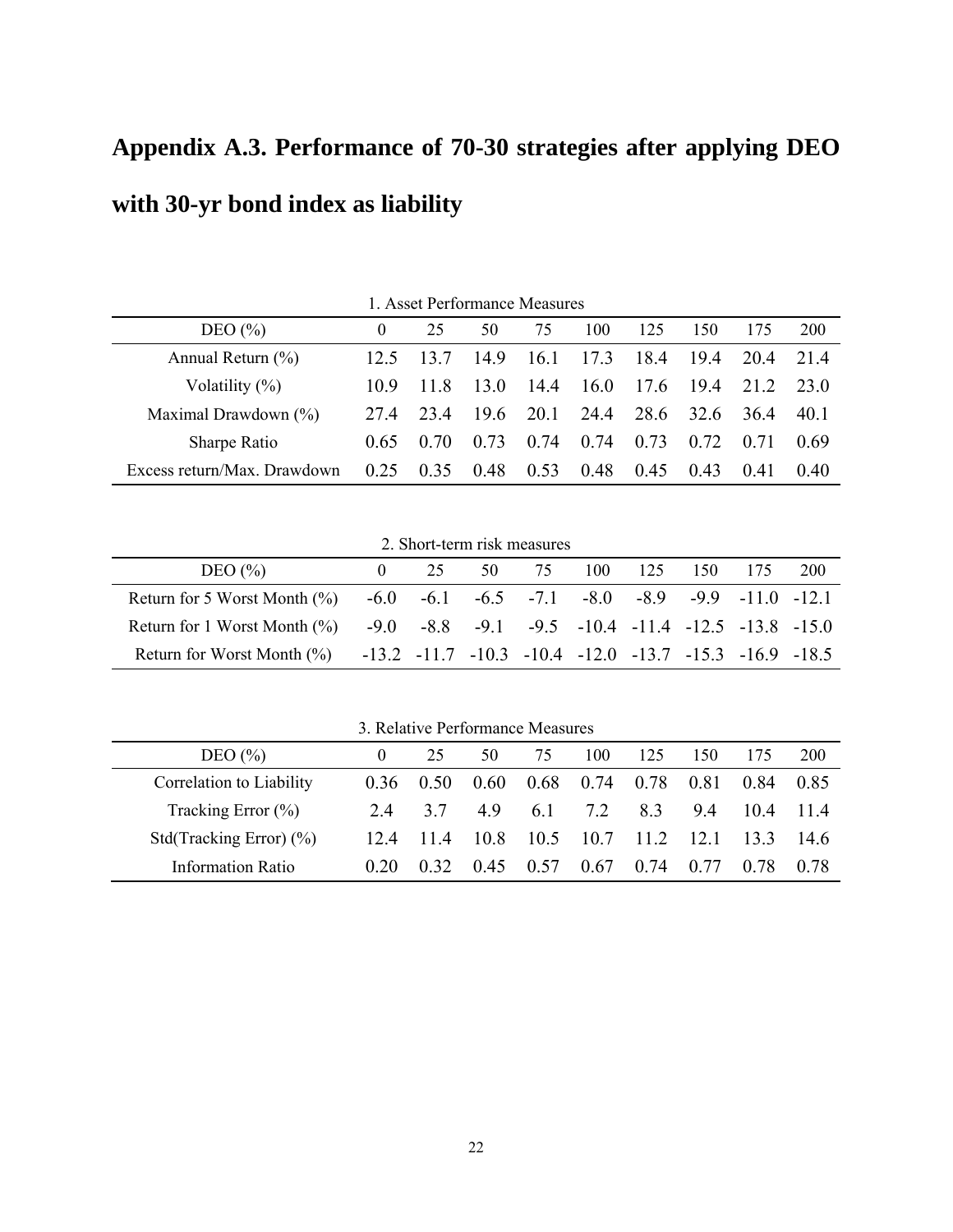# **Appendix B. Additional results on empirical tests with ALM models**

We discuss the positive effects of DEO using various performance-risk measures. The main results indicate that employing a moderate level of DEO can improve the performance-risk tradeoff as in section 5.

Importantly, institutional managers tend to focus on shorter term performance since their performance is evaluated based on short- to mid-term investment outcomes, although the ultimate objective is to achieve long term goals. Therefore, in order to ensure a successful implementation of DEO in practice, it is imperative to examine the investment outcomes with a shorter time horizon as well. Fortunately, the test results show that one can still achieve superior investment performance by applying a moderate level of DEO for a shorter time horizon (T=5).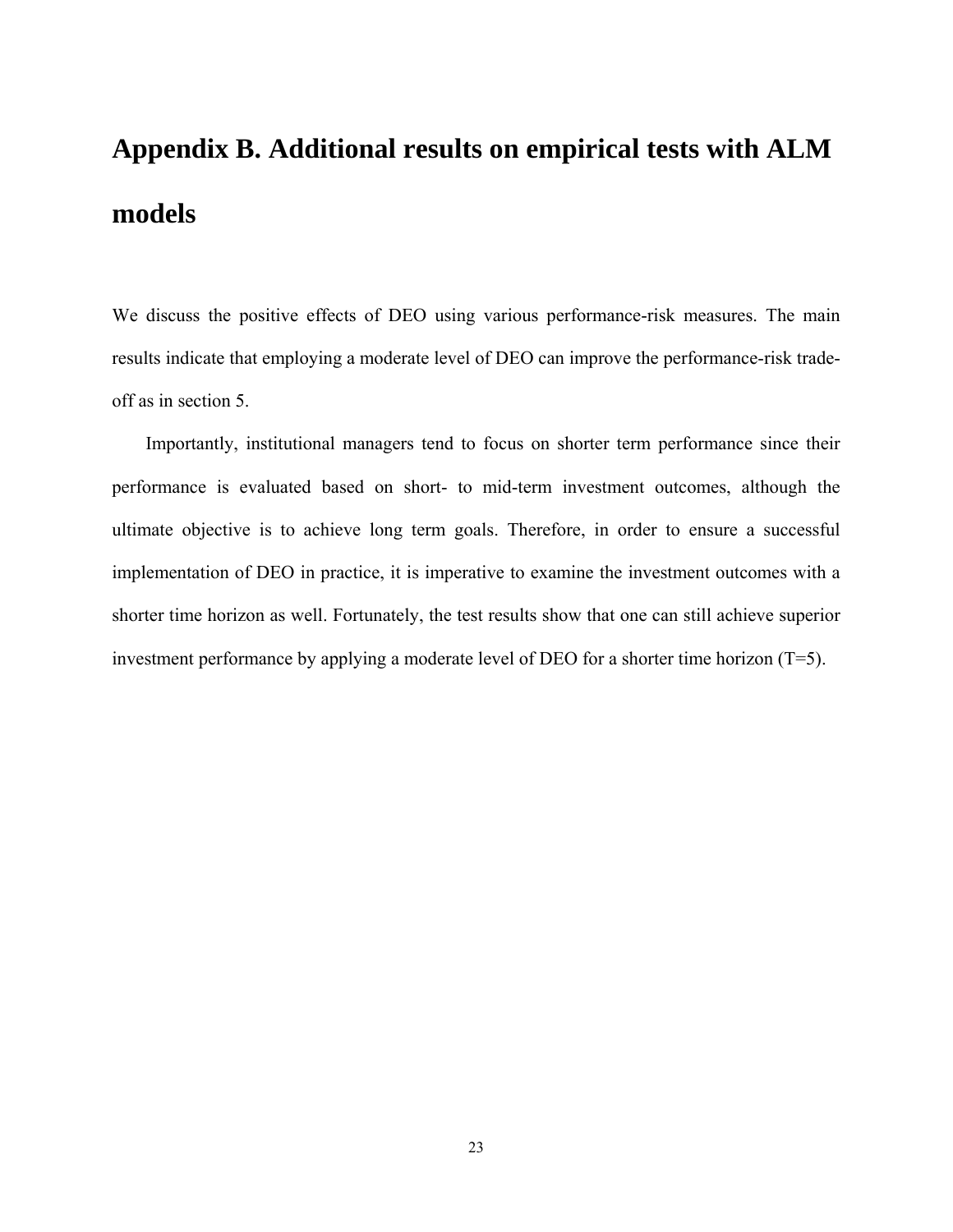## **Appendix B.1. Additional ALM model (1)**

The return and the volatility of core assets are employed as the performance-risk measure pair. Numbers in red next to the points on efficient frontiers are the DM values.

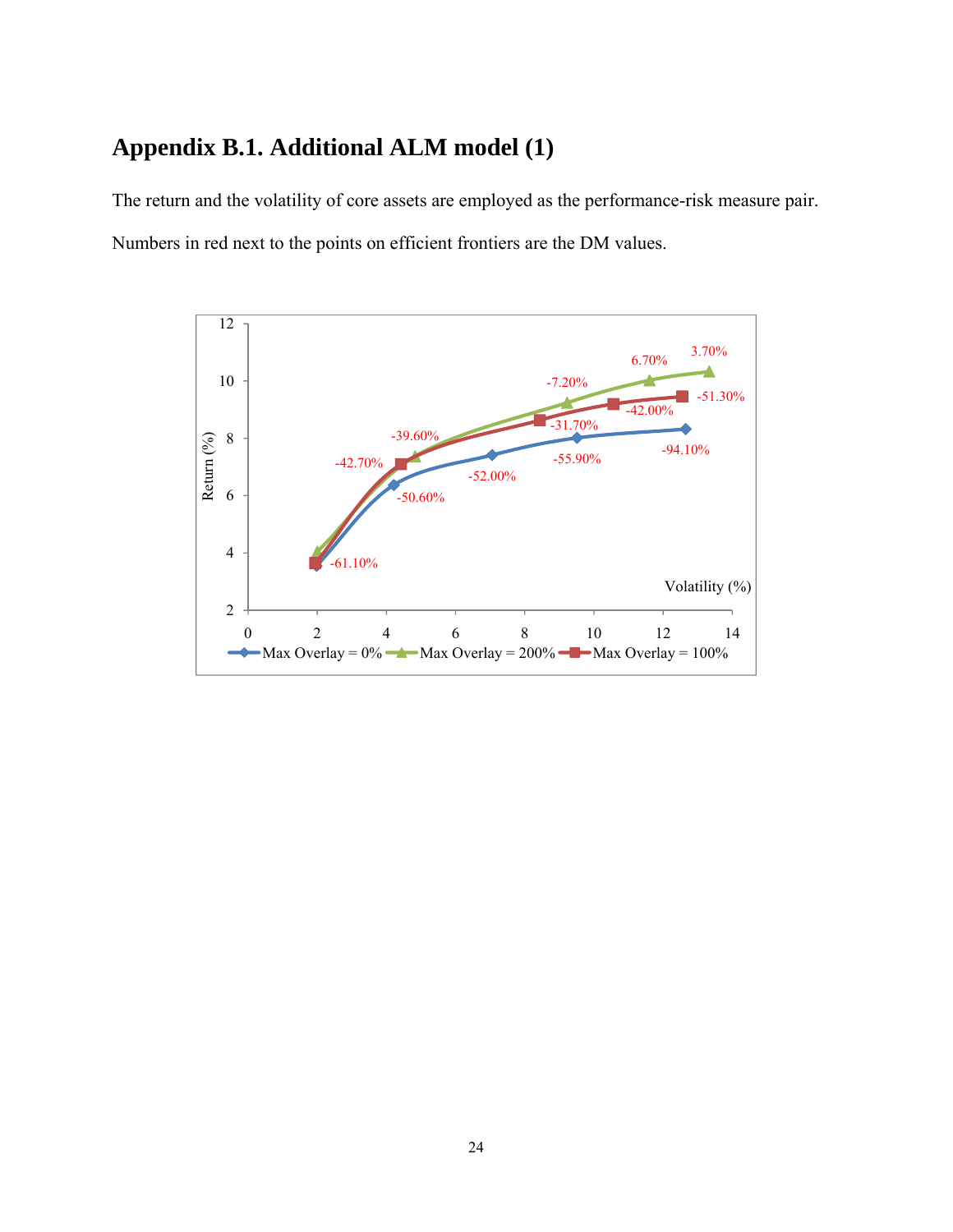|                            |         |        | Max Overlay = $0\%$                                |                |                              |                       | Max Overlay = $100\%$                              |         |                         | Max Overlay = $200\%$ |        |                                                    |
|----------------------------|---------|--------|----------------------------------------------------|----------------|------------------------------|-----------------------|----------------------------------------------------|---------|-------------------------|-----------------------|--------|----------------------------------------------------|
|                            |         |        | $\leftarrow$ aggressive conservative $\rightarrow$ |                |                              |                       | $\leftarrow$ aggressive conservative $\rightarrow$ |         |                         |                       |        | $\leftarrow$ aggressive conservative $\rightarrow$ |
|                            |         |        |                                                    |                | Investment on Assets $(\% )$ |                       |                                                    |         |                         |                       |        |                                                    |
| E[R]                       | 8.3     | 7.4    | 6.4                                                | 3.6            | 9.5                          | 8.6                   | 7.1                                                | 3.6     | 10.3                    | 9.2                   | 7.4    | $\overline{4}$                                     |
| Vol                        | 16      | 11.8   | 8.4                                                | 4.4            | 17.4                         | 13.8                  | 9                                                  | 3.9     | $20\,$                  | 15.8                  | 9.9    | 4.5                                                |
| DD                         | 24.4    | 13.4   | 7.3                                                | 3.5            | 25.2                         | 16.9                  | 8.1                                                | 2.3     | 31.8                    | 21.6                  | 9.7    | 2.9                                                |
| <b>SD</b>                  | 11      | $8\,$  | 5.7                                                | $\overline{3}$ | 12                           | 9.5                   | 6.1                                                | 2.6     | 13.8                    | 10.9                  | 6.7    | $\overline{3}$                                     |
|                            |         |        |                                                    |                |                              | Funding Ratio (%)     |                                                    |         |                         |                       |        |                                                    |
| <b>FR</b>                  | 128     | 104    | 95                                                 | 87             | 136                          | 115                   | 99                                                 | 88      | 145                     | 121                   | 101    | 88                                                 |
| Vol                        | 54      | 34     | 27                                                 | 19             | 54                           | 35                    | 24                                                 | 19      | 55                      | 34                    | 24     | 19                                                 |
| VaR <sub>95%</sub>         | 77      | 78     | 77                                                 | 72             | 79                           | 81                    | 79                                                 | 71      | 82                      | 81                    | 79     | 72                                                 |
| $\mathrm{ES}_{95\%}$       | 71      | 75     | 75                                                 | 69             | 74                           | 76                    | 76                                                 | 68      | 75                      | 78                    | 76     | 69                                                 |
| <b>SD</b>                  | 26      | 13     | 9                                                  | $\overline{7}$ | 28                           | 17                    | 10                                                 | $\,8\,$ | 31                      | 19                    | 11     | $8\,$                                              |
| Min FR                     | $80\,$  | 84     | 82                                                 | 74             | 82                           | 85                    | 83                                                 | 74      | 83                      | 85                    | 84     | 75                                                 |
|                            |         |        |                                                    |                |                              | Contribution (\$100M) |                                                    |         |                         |                       |        |                                                    |
| Ctbn                       | 2.46    | 1.97   | 2.51                                               | 4.97           | 1.85                         | 1.53                  | 2.10                                               | 4.93    | 1.52                    | 1.34                  | 1.95   | 4.57                                               |
| Vol                        | 2.29    | 1.57   | 1.70                                               | 2.56           | 1.82                         | 1.35                  | 1.56                                               | 2.61    | 1.50                    | 1.17                  | 1.50   | 2.53                                               |
| Max                        | 1.14    | 0.62   | 0.72                                               | 1.58           | 0.85                         | 0.55                  | 0.65                                               | 1.62    | 0.72                    | 0.51                  | 0.58   | 1.49                                               |
|                            |         |        |                                                    |                |                              | Wealth (\$100M)       |                                                    |         |                         |                       |        |                                                    |
| Wealth                     | 24.9    | 20     | 18.4                                               | 17.1           | 26.5                         | 22.3                  | 19.2                                               | 17.2    | 28.4                    | 23.6                  | 19.5   | 17.3                                               |
| Vol                        | 9.2     | 4.8    | 3.9                                                | 4.2            | $10\,$                       | 6                     | 3.9                                                | 4.2     | 11.6                    | 6.8                   | 3.9    | 4.2                                                |
| VaR <sub>95%</sub>         | 13.1    | 13.1   | 12.9                                               | 10.8           | 13.3                         | 13.7                  | 13.6                                               | 10.8    | 13.8                    | 14                    | 13.8   | 11.2                                               |
| $\mathrm{ES}_{95\%}$       | 11.2    | 11.8   | 11.9                                               | 10             | 11.8                         | 12.4                  | 12.5                                               | 10.2    | 11.8                    | 12                    | 12.6   | 10.5                                               |
| <b>SD</b>                  | 5.6     | 3.1    | 2.5                                                | $2.8\,$        | 6                            | 3.9                   | 2.6                                                | 2.8     | $\overline{7}$          | 4.4                   | 2.6    | 2.7                                                |
|                            |         |        |                                                    |                |                              | Surplus (\$100M)      |                                                    |         |                         |                       |        |                                                    |
| Surplus                    | 2.1     | $-0.1$ | $-0.9$                                             | $-1.5$         | 2.9                          | 0.9                   | $-0.5$                                             | $-1.4$  | 3.8                     | 1.5                   | $-0.4$ | $-1.4$                                             |
| Vol                        | 3.7     | 1.7    | 1.3                                                | 1.3            | 4.1                          | 2.2                   | 1.4                                                | 1.3     | 4.6                     | 2.5                   | 1.5    | 1.3                                                |
|                            |         |        |                                                    |                | Economic Value (\$100M)      |                       |                                                    |         |                         |                       |        |                                                    |
| $\mathop{\rm EV}\nolimits$ | $-0.7$  | $-2.1$ | $-3.4$                                             | $-6.5$         | 0.5                          | $-0.7$                | $-2.6$                                             | $-6.4$  | 1.6                     | 0.1                   | $-2.3$ | $-6.0$                                             |
| Vol                        | 4.4     | 2.9    | 2.7                                                | 3.4            | 4.3                          | 3.0                   | 2.7                                                | $3.5$   | 4.2                     | 3.1                   | 2.7    | 3.4                                                |
| $VaR_{95\%}$               | $-8.0$  | $-6.9$ | $-8.1$                                             | $-12.0$        | $-6.8$                       | $-5.7$                | $-7.2$                                             | $-12.2$ | $-5.5$                  | $-4.9$                | $-7.0$ | $-11.6$                                            |
| $\mathrm{ES}_{95\%}$       | $-10.6$ | $-8.6$ | $-9.9$                                             | $-14.7$        | $-8.8$                       | $-7.4$<br>$\cdot$     | $-9.2$<br>$T$ $T$ $T$ $T$                          | $-14.8$ | $-7.4$<br><sub>DD</sub> | $-6.5$                | $-8.9$ | $-14.2$                                            |

## **Appendix B.1. (continued) Additional ALM model (1)**

E[R]: expected return, FR: funding ratio, Ctbn: contribution, Vol: volatility, DD: max drawdown, SD: semideviation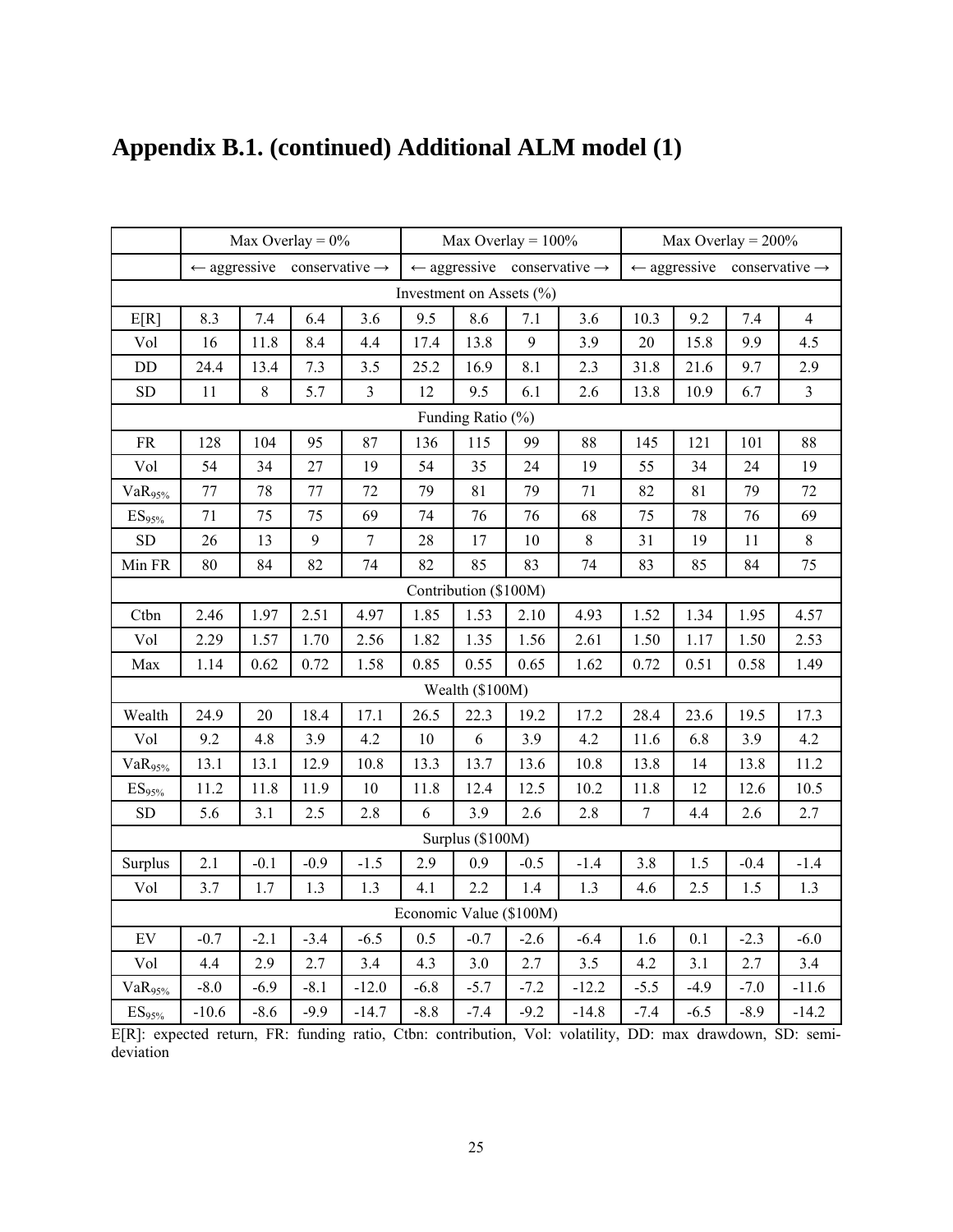## **Appendix B.2. Additional ALM model (2)**

The return and the volatility of core assets are employed as the performance-risk measure pair. A constraint on duration matching ratio is introduced ( $DM \ge 0.9$ ). Numbers in red next to the points on efficient frontiers are the DM values.

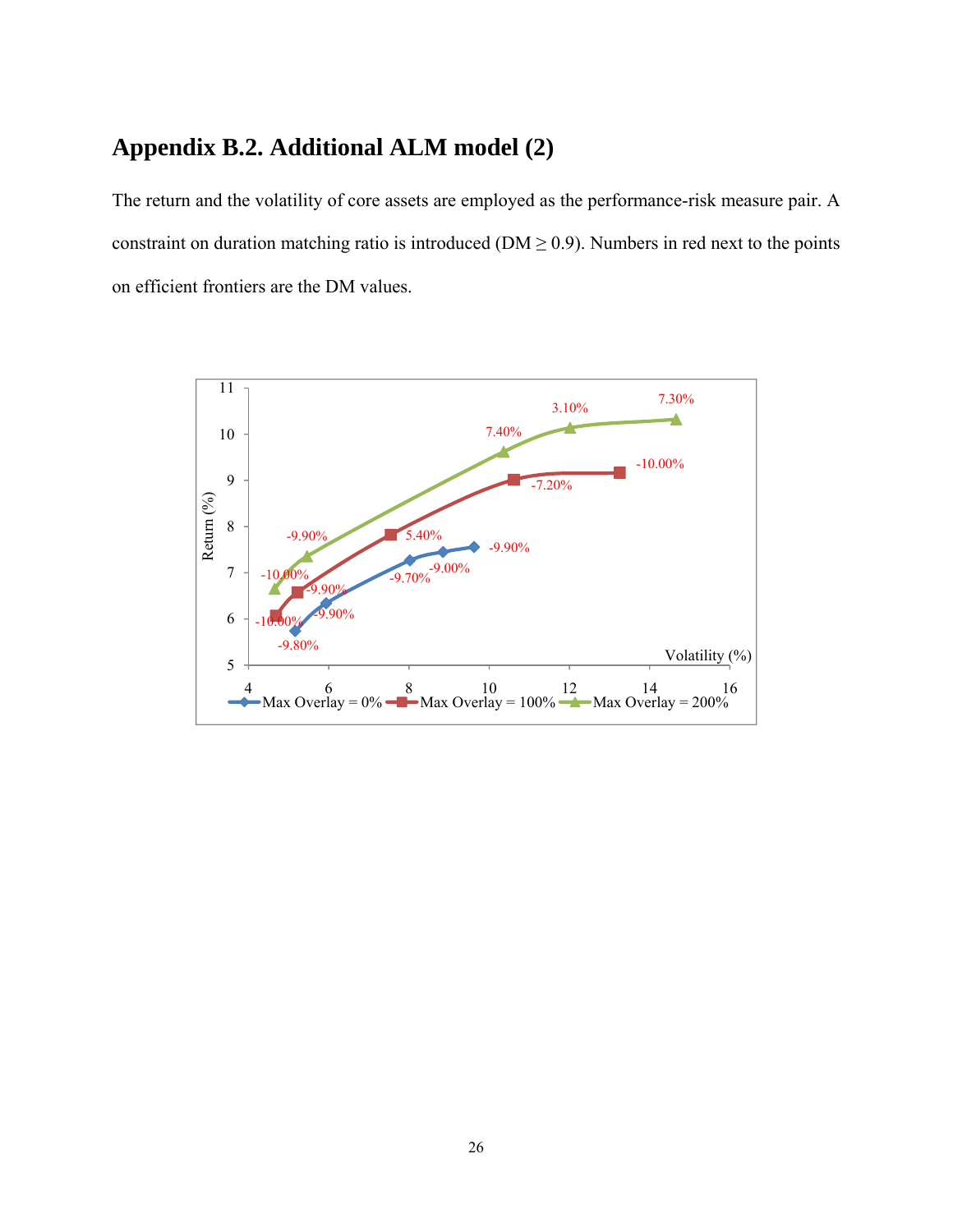|                      |        |        | Max Overlay = $0\%$                                |              |                          |                   | Max Overlay = $100\%$                              |            |        |        | Max Overlay = $200\%$                              |         |
|----------------------|--------|--------|----------------------------------------------------|--------------|--------------------------|-------------------|----------------------------------------------------|------------|--------|--------|----------------------------------------------------|---------|
|                      |        |        | $\leftarrow$ aggressive conservative $\rightarrow$ |              |                          |                   | $\leftarrow$ aggressive conservative $\rightarrow$ |            |        |        | $\leftarrow$ aggressive conservative $\rightarrow$ |         |
|                      |        |        |                                                    |              | Investment on Assets (%) |                   |                                                    |            |        |        |                                                    |         |
| E[R]                 | 7.6    | 7.3    | 6.3                                                | 5.7          | 9.2                      | 7.8               | 6.6                                                | 6.1        | 10.3   | 9.6    | 7.4                                                | 6.7     |
| Vol                  | 17.7   | 16.1   | 13.2                                               | 12.5         | 20.3                     | 15                | 11.9                                               | 11.5       | 20.7   | 17.1   | 12                                                 | 11.1    |
| $\rm DD$             | 28.5   | 23.7   | 17.4                                               | 16.9         | 34                       | 20.8              | 14.5                                               | 14.5       | 33.6   | 24.9   | 14.8                                               | 13.5    |
| <b>SD</b>            | 11.6   | 10.4   | 8.5                                                | 8.1          | 13.7                     | 9.9               | 7.8                                                | $7.6\,$    | 14.1   | 11.8   | 8.2                                                | $7.5\,$ |
|                      |        |        |                                                    |              |                          | Funding Ratio (%) |                                                    |            |        |        |                                                    |         |
| ${\rm FR}$           | 104    | 98     | 91                                                 | 87           | 131                      | 102               | 92                                                 | 90         | 150    | 127    | 98                                                 | 95      |
| Vol                  | 21     | 18     | 12                                                 | 11           | 45                       | 20                | 15                                                 | 11         | 65     | 37     | 17                                                 | 15      |
| $VaR_{95\%}$         | 79     | 80     | 78                                                 | 77           | 80                       | 80                | 79                                                 | $77 \,$    | 81     | 82     | 80                                                 | 78      |
| $\mathrm{ES}_{95\%}$ | 75     | 77     | 76                                                 | 75           | 75                       | 77                | 76                                                 | 74         | 74     | 78     | 77                                                 | 75      |
| SD                   | 12     | 9      | 6                                                  | 5            | 25                       | 11                | $\boldsymbol{7}$                                   | $\epsilon$ | 35     | 22     | 9                                                  | $8\,$   |
| Min FR               | 83     | 84     | 83                                                 | 82           | 82                       | 86                | 84                                                 | 82         | 82     | 85     | 85                                                 | 82      |
|                      |        |        |                                                    |              | Contribution (\$100M)    |                   |                                                    |            |        |        |                                                    |         |
| Ctbn                 | 1.83   | 1.78   | 2.26                                               | 2.67         | 1.84                     | 1.57              | 2.17                                               | 2.51       | 1.72   | 1.31   | 1.79                                               | 2.27    |
| Vol                  | 1.34   | 1.17   | 1.23                                               | 1.35         | 1.74                     | 1.13              | 1.29                                               | 1.37       | 1.75   | 1.17   | 1.21                                               | 1.44    |
| Max                  | 0.64   | 0.49   | 0.53                                               | 0.56         | 0.82                     | 0.44              | 0.51                                               | 0.63       | 0.81   | 0.54   | 0.50                                               | 0.67    |
|                      |        |        |                                                    |              |                          | Wealth (\$100M)   |                                                    |            |        |        |                                                    |         |
| Wealth               | 20.6   | 19.4   | 17.9                                               | 17.3         | 25.9                     | 20.1              | 18.1                                               | 17.7       | 29.4   | 24.8   | 19.2                                               | 18.6    |
| Vol                  | 6.3    | 5.2    | 4.5                                                | 4.2          | 10.4                     | 5.1               | 4.2                                                | 4.2        | 13.2   | $8\,$  | 4.3                                                | 4.2     |
| $VaR_{95\%}$         | 11.6   | 11.5   | 11                                                 | 11.3         | 13                       | 12.7              | 11.8                                               | 11.7       | 13.8   | 13.7   | 12.9                                               | 12.5    |
| $ES_{95\%}$          | 9.9    | 10.1   | 9.5                                                | 9.4          | 11                       | 10.4              | 10.2                                               | 9.7        | 11.5   | 11.8   | 11.1                                               | 10.7    |
| ${\rm SD}$           | 4.1    | 3.5    | $\overline{3}$                                     | 2.8          | 6.2                      | 3.4               | 2.8                                                | 2.8        | 7.6    | 5.1    | 2.9                                                | 2.8     |
|                      |        |        |                                                    |              |                          | Surplus (\$100M)  |                                                    |            |        |        |                                                    |         |
| Surplus              | 0.2    | $-0.4$ | $-1.1$                                             | $-1.4$       | 2.6                      | $-0.1$            | $-1$                                               | $-1.2$     | 4.2    | 2.1    | $-0.5$                                             | $-0.8$  |
| Vol                  | 1.8    | 1.4    | $\mathbf{1}$                                       | $\mathbf{1}$ | $\overline{4}$           | 1.6               | 1.1                                                | 1.1        | 5.5    | 2.9    | 1.3                                                | 1.3     |
|                      |        |        |                                                    |              | Economic Value (\$100M)  |                   |                                                    |            |        |        |                                                    |         |
| EV                   | $-1.7$ | $-2.2$ | $-3.3$                                             | $-4.1$       | 0.4                      | $-1.7$            | $-3.2$                                             | $-3.7$     | 1.6    | 0.6    | $-2.3$                                             | $-3.1$  |
| Vol                  | 2.6    | 2.2    | 2.1                                                | 2.2          | 4.2                      | 2.4               | 2.2                                                | 2.2        | 4.8    | 3.2    | 2.3                                                | 2.4     |
| $VaR_{95\%}$         | $-6.0$ | $-6.0$ | $-6.6$                                             | $-7.5$       | $-6.3$                   | $-5.5$            | $-6.8$                                             | $-7.5$     | $-6.3$ | $-4.6$ | $-5.9$                                             | $-6.9$  |
| $\mathrm{ES}_{95\%}$ | $-7.4$ | $-7.4$ | $-8.4$                                             | $-9.4$       | $-8.4$                   | $-7.2$            | $-8.7$                                             | $-9.4$     | $-8.6$ | $-6.2$ | $-7.9$                                             | $-9.2$  |

## **Appendix B.2. (continued) Additional ALM model (2)**

E[R]: expected return, FR: funding ratio, Ctbn: contribution, Vol: volatility, DD: max drawdown, SD: semideviation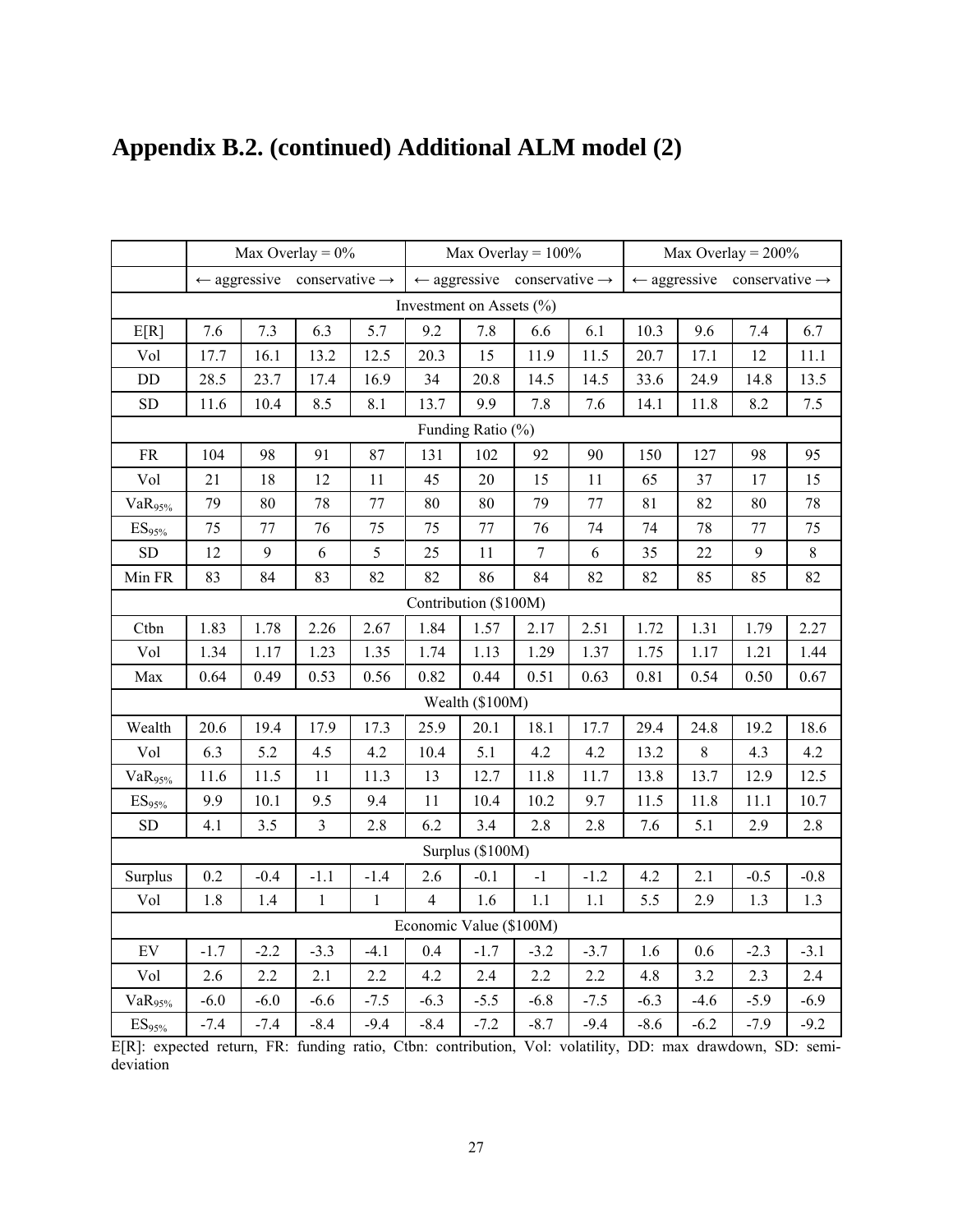## **Appendix B.3. Additional ALM model (3)**

The funding ratio and its volatility are employed as the performance-risk measure pair. Numbers in red next to the points on efficient frontiers are the DM values.

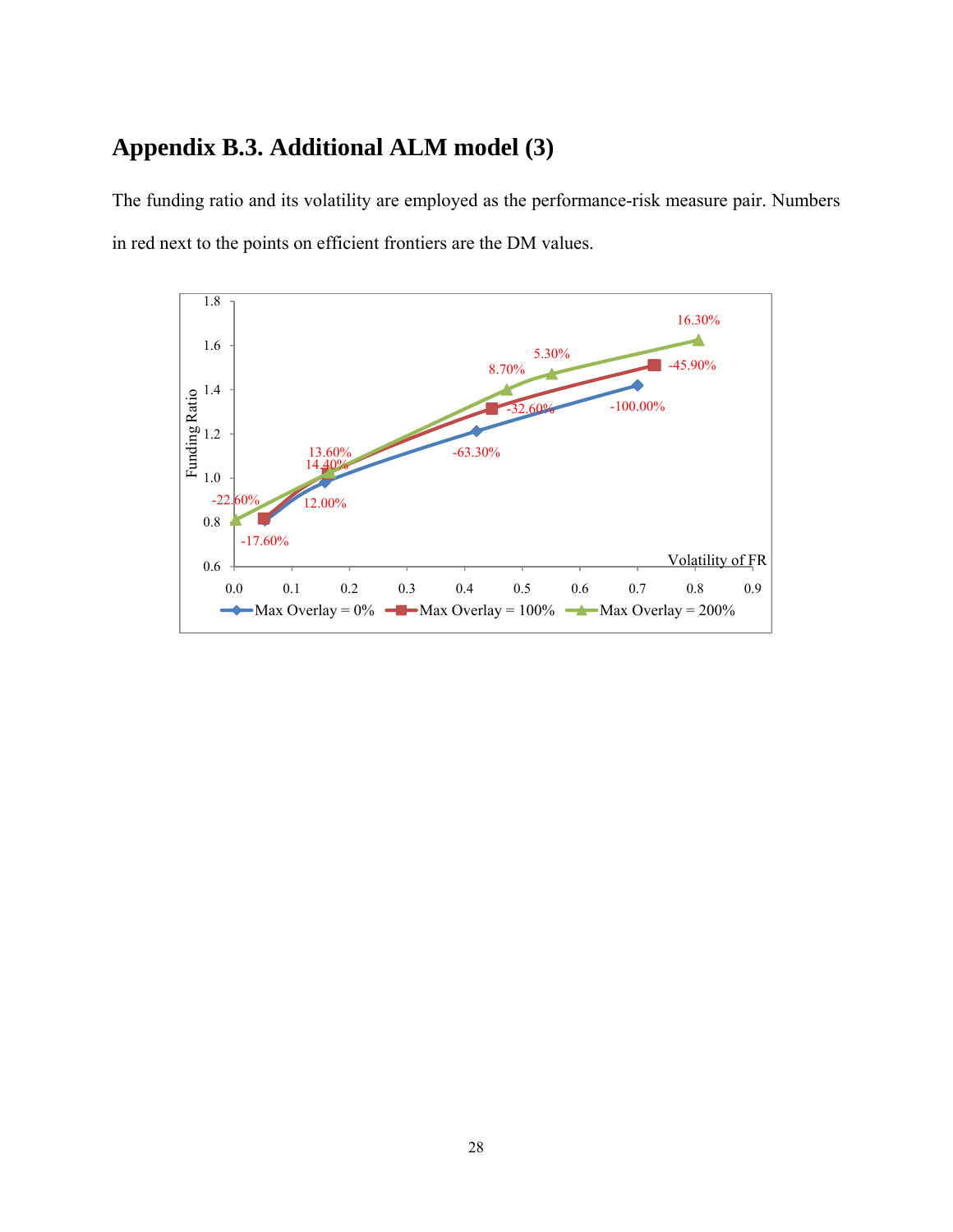|                            |         |                        | Max Overlay = $0\%$                                |                |                              | Max Overlay = $100\%$                              |                           |                      |                         |        | Max Overlay = $200\%$      |                |
|----------------------------|---------|------------------------|----------------------------------------------------|----------------|------------------------------|----------------------------------------------------|---------------------------|----------------------|-------------------------|--------|----------------------------|----------------|
|                            |         |                        | $\leftarrow$ aggressive conservative $\rightarrow$ |                |                              | $\leftarrow$ aggressive conservative $\rightarrow$ |                           |                      | $\leftarrow$ aggressive |        | conservative $\rightarrow$ |                |
|                            |         |                        |                                                    |                | Investment on Assets $(\% )$ |                                                    |                           |                      |                         |        |                            |                |
| E[R]                       | 8.2     | 8.2                    | 7.1                                                | 2.4            | 9.3                          | 9.3                                                | 7.8                       | 3.3                  | 10.1                    | 10.1   | 7.9                        | 2.6            |
| Vol                        | 20.5    | 16.9                   | 19                                                 | 11.4           | 22.8                         | 19.7                                               | 17.5                      | 12.2                 | 26.1                    | 21.4   | 17.3                       | 10.8           |
| $\rm DD$                   | 39      | 26.5                   | 33                                                 | 24             | 42.5                         | 32.7                                               | 27.8                      | 24.2                 | 53.5                    | 37.4   | 27.2                       | 22.3           |
| ${\rm SD}$                 | 13.9    | 11.6                   | 12.2                                               | $7.2\,$        | 15.5                         | 13.5                                               | 11.6                      | 7.9                  | 17.7                    | 14.8   | 11.5                       | 7.1            |
|                            |         |                        |                                                    |                |                              | Funding Ratio (%)                                  |                           |                      |                         |        |                            |                |
| ${\rm FR}$                 | 142     | 121                    | 98                                                 | 81             | 151                          | 132                                                | 102                       | 82                   | 163                     | 140    | 103                        | 81             |
| Vol                        | 70      | 42                     | 16                                                 | 5              | 73                           | 45                                                 | 16                        | 5                    | 81                      | 47     | 17                         | 5              |
| VaR <sub>95%</sub>         | 75      | 78                     | 79                                                 | 74             | 78                           | 80                                                 | 81                        | 75                   | 80                      | 83     | 82                         | 74             |
| $\mathrm{ES}_{95\%}$       | 67      | 72                     | 75                                                 | 72             | 70                           | 74                                                 | 78                        | 74                   | 72                      | 75     | 78                         | 73             |
| ${\rm SD}$                 | 36      | 22                     | $\mathbf{9}$                                       | $\mathfrak{Z}$ | 38                           | 25                                                 | 10                        | $\mathfrak{Z}$       | 42                      | 28     | 10                         | $\mathfrak{Z}$ |
| Min FR                     | 77      | 81                     | 82                                                 | 76             | 79                           | 82                                                 | 85                        | 78                   | 79                      | 83     | 85                         | 76             |
|                            |         |                        |                                                    |                | Contribution (\$100M)        |                                                    |                           |                      |                         |        |                            |                |
| Ctbn                       | 3.14    | 2.20                   | 1.93                                               | 5.67           | 2.59                         | 1.83                                               | 1.52                      | 4.81                 | 2.35                    | 1.54   | 1.49                       | 5.52           |
| Vol                        | 3.00    | 2.01                   | 1.13                                               | 2.10           | 2.58                         | 1.71                                               | 1.00                      | 1.95                 | 2.37                    | 1.44   | 0.99                       | 2.25           |
| Max                        | 1.49    | 0.97                   | 0.62                                               | 1.18           | 1.25                         | 0.84                                               | 0.48                      | 0.96                 | 1.20                    | 0.76   | 0.47                       | 1.12           |
|                            |         |                        |                                                    |                |                              | Wealth (\$100M)                                    |                           |                      |                         |        |                            |                |
| Wealth                     | 27.8    | 23.8                   | 19.6                                               | 16.2           | 29.8                         | 26                                                 | 20.3                      | 16.4                 | 32.4                    | 27.8   | 20.4                       | 16.3           |
| Vol                        | 13.7    | 8.6                    | 5.8                                                | 4.4            | 15.5                         | 10.1                                               | 5.8                       | 4.4                  | 18.1                    | 11     | 5.8                        | 4.4            |
| VaR <sub>95%</sub>         | 11.7    | 12.4                   | 11.2                                               | 9.7            | 12.6                         | 13                                                 | 11.7                      | 9.7                  | 13.2                    | 13.4   | 11.9                       | 9.7            |
| ES <sub>95%</sub>          | 10.2    | 11.1                   | 9.2                                                | 7.8            | 10.6                         | 11.4                                               | 9.7                       | $\,8\,$              | 10.7                    | 11.5   | 9.8                        | 7.9            |
| SD                         | 7.5     | 5.2                    | 3.9                                                | 2.9            | 8.4                          | 6.2                                                | 3.9                       | $\overline{3}$       | 9.7                     | 6.8    | 3.9                        | 2.9            |
|                            |         |                        |                                                    |                |                              | Surplus (\$100M)                                   |                           |                      |                         |        |                            |                |
| Surplus                    | 3.5     | 1.6                    | $-0.3$                                             | $-1.9$         | 4.4                          | 2.6                                                | $\boldsymbol{0}$          | $-1.8$               | 5.6                     | 3.5    | 0.1                        | $-1.9$         |
| Vol                        | 5.8     | 3.2                    | 1.4                                                | 0.9            | 6.5                          | 3.8                                                | 1.4                       | 0.9                  | 7.6                     | 4.1    | 1.4                        | 0.9            |
|                            |         |                        |                                                    |                | Economic Value (\$100M)      |                                                    |                           |                      |                         |        |                            |                |
| $\mathop{\rm EV}\nolimits$ | $-0.5$  | $-0.8$                 | $-2.3$                                             | $-7.6$         | 0.8                          | 0.5                                                | $-1.5$                    | $-6.6$               | 1.8                     | 1.4    | $-1.4$                     | $-7.4$         |
| Vol                        | 5.9     | 4.0                    | 2.1                                                | 2.8            | 5.9                          | 4.0                                                | 2.1                       | 2.7                  | 6.1                     | 3.9    | 2.1                        | 3.0            |
| $VaR_{95\%}$               | $-10.3$ | $-7.4$                 | $-5.8$                                             | $-12.0$        | $-8.5$                       | $-6.0$                                             | $-5.0$                    | $-10.8$              | $-7.4$                  | $-5.1$ | $-4.9$                     | $-12.0$        |
| ES <sub>95%</sub>          | $-12.8$ | $-9.5$<br>$\mathbf{m}$ | $-6.8$                                             | $-14.2$        | $-11.2$                      | $-8.0$                                             | $-6.0$<br>$T$ $T$ $T$ $T$ | $-13.0$<br>$1 - 111$ | $-10.1$<br>$\mathbf{D}$ | $-6.7$ | $-6.0$                     | $-14.4$        |

## **Appendix B.3. (continued) Additional ALM model (3)**

E[R]: expected return, FR: funding ratio, Ctbn: contribution, Vol: volatility, DD: max drawdown, SD: semideviation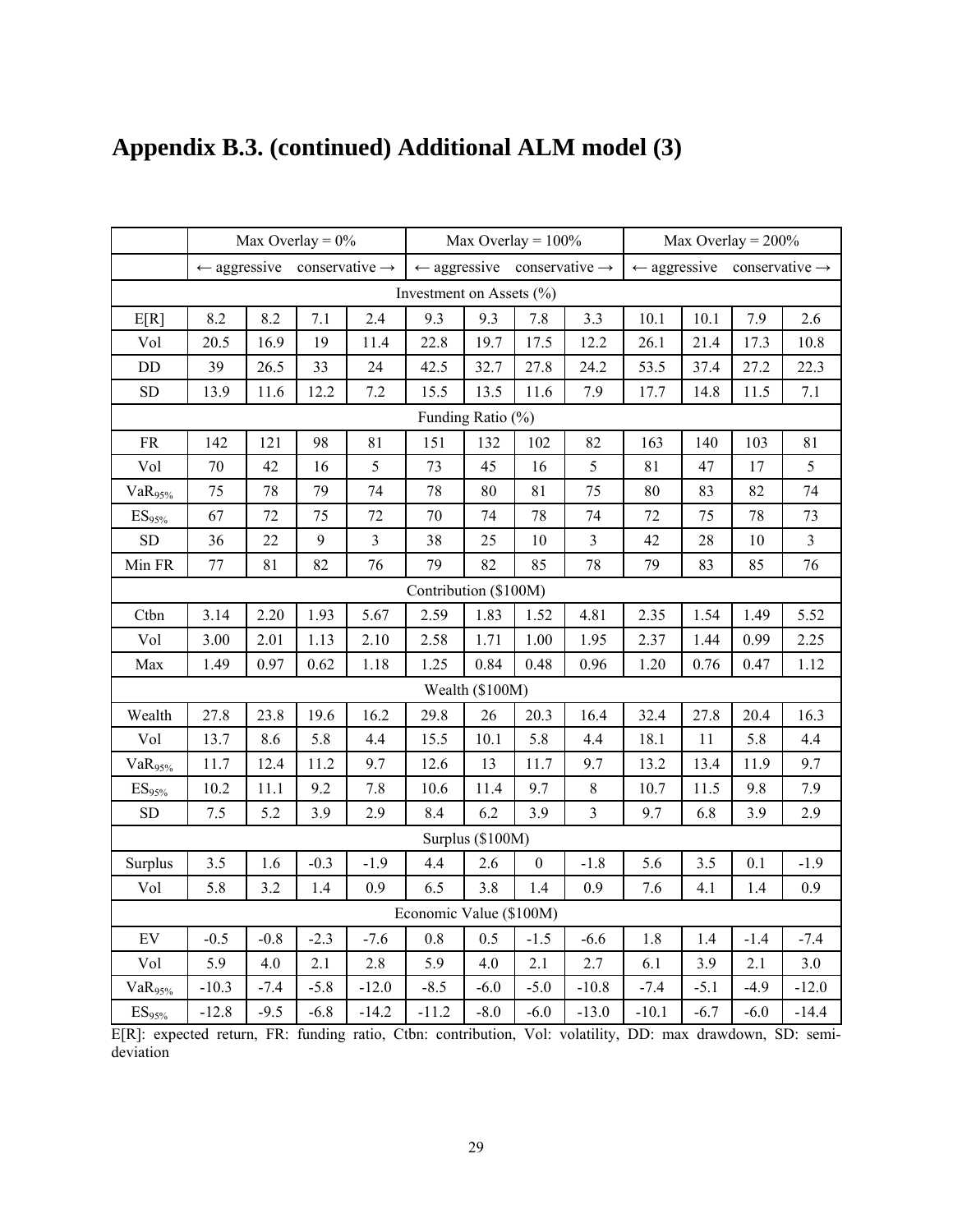### **Appendix B.4. Additional ALM model (4)**

The funding ratio and its volatility are employed as the performance-risk measure pair. A constraint on duration matching ratio is introduced ( $DM \ge 0.9$ ). Numbers in red next to the points on efficient frontiers are the DM values.

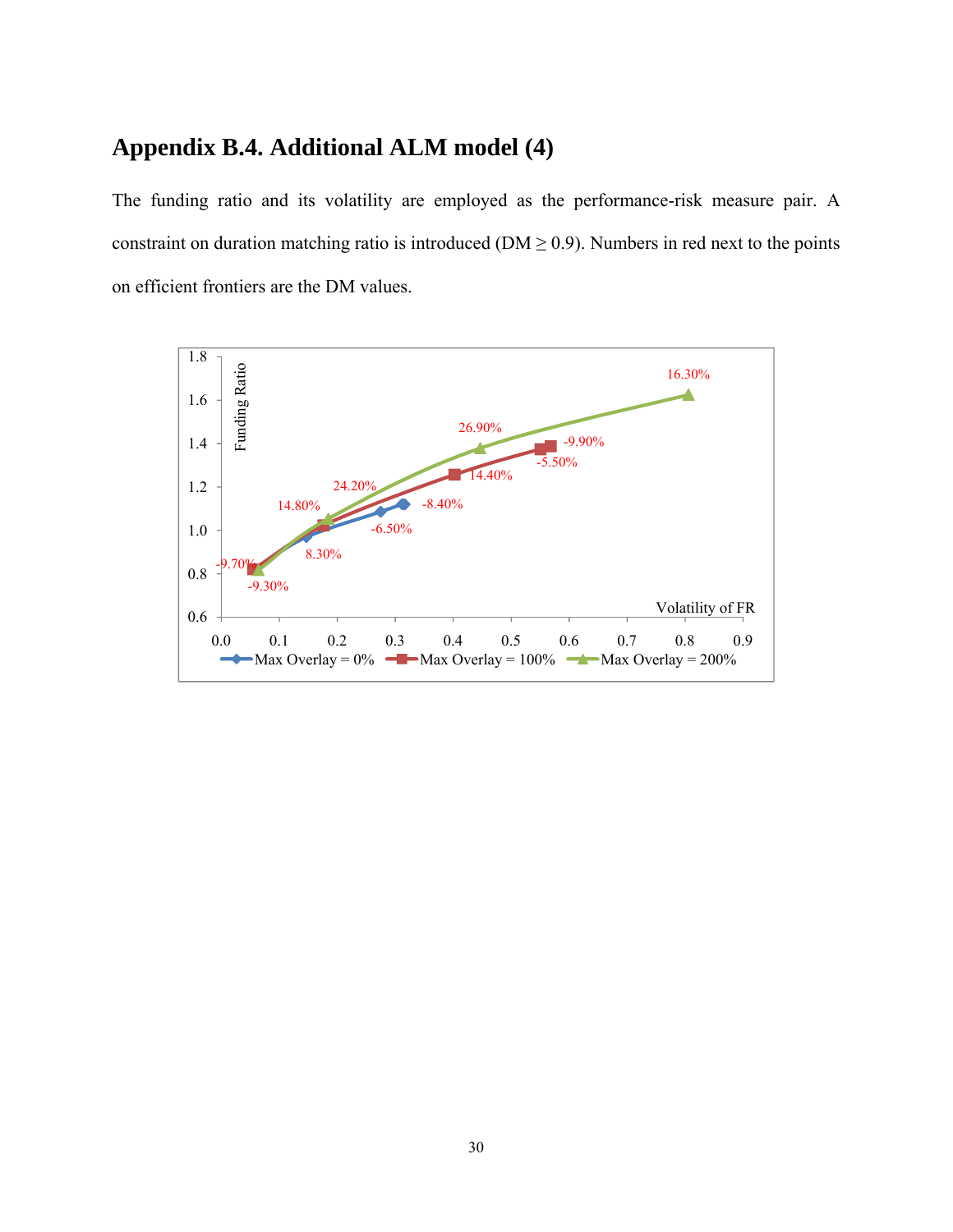|                      |        |        | Max Overlay = $0\%$                                |                |                              |                   | Max Overlay = $100\%$ |                                                    |         |        | Max Overlay = $200\%$                              |                |
|----------------------|--------|--------|----------------------------------------------------|----------------|------------------------------|-------------------|-----------------------|----------------------------------------------------|---------|--------|----------------------------------------------------|----------------|
|                      |        |        | $\leftarrow$ aggressive conservative $\rightarrow$ |                |                              |                   |                       | $\leftarrow$ aggressive conservative $\rightarrow$ |         |        | $\leftarrow$ aggressive conservative $\rightarrow$ |                |
|                      |        |        |                                                    |                | Investment on Assets $(\% )$ |                   |                       |                                                    |         |        |                                                    |                |
| E[R]                 | 7.7    | 7.6    | $\boldsymbol{7}$                                   | 3.6            | 9.1                          | 8.9               | 7.8                   | 3.4                                                | 10.1    | 9.9    | 8.2                                                | 2.4            |
| Vol                  | 19     | 18.4   | 18.3                                               | 13.6           | 22.2                         | 21.4              | 19                    | 13.2                                               | 26.1    | 22.5   | 17.3                                               | 12.7           |
| $\rm DD$             | 32     | 30.2   | 30.7                                               | 26.6           | 40.5                         | 38.2              | 32.4                  | 26.2                                               | 53.5    | 41.7   | 27.6                                               | 30.9           |
| <b>SD</b>            | 12.4   | 12     | 11.7                                               | 8.6            | 14.9                         | 14.3              | 12.5                  | 8.4                                                | 17.7    | 15.4   | 11.6                                               | 8.5            |
|                      |        |        |                                                    |                |                              | Funding Ratio (%) |                       |                                                    |         |        |                                                    |                |
| <b>FR</b>            | 112    | 109    | 97                                                 | 82             | 137                          | 126               | 102                   | 82                                                 | 163     | 138    | 105                                                | 82             |
| Vol                  | 31     | 28     | 15                                                 | 6              | 55                           | 40                | 18                    | 6                                                  | 81      | 45     | 19                                                 | 6              |
| VaR <sub>95%</sub>   | 77     | 78     | 79                                                 | 75             | 80                           | 81                | 81                    | 75                                                 | 80      | 83     | 82                                                 | 73             |
| $\mathrm{ES}_{95\%}$ | 74     | 74     | 76                                                 | 74             | 73                           | 75                | 77                    | 74                                                 | 72      | 75     | 79                                                 | 71             |
| <b>SD</b>            | $17\,$ | 15     | $\,8\,$                                            | $\overline{3}$ | 30                           | 23                | 10                    | $\overline{\mathbf{3}}$                            | 42      | 26     | 11                                                 | $\overline{4}$ |
| Min FR               | 82     | 82     | 83                                                 | 78             | 81                           | 82                | 84                    | 78                                                 | 79      | 83     | 85                                                 | 76             |
|                      |        |        |                                                    |                | Contribution (\$100M)        |                   |                       |                                                    |         |        |                                                    |                |
| Ctbn                 | 2.13   | 2.08   | 1.92                                               | 4.52           | 2.19                         | 1.84              | 1.59                  | 4.70                                               | 2.35    | 1.57   | 1.40                                               | 5.66           |
| Vol                  | 1.80   | 1.69   | 1.10                                               | 1.81           | 2.12                         | 1.67              | 1.05                  | 1.87                                               | 2.37    | 1.43   | 0.96                                               | 2.40           |
| Max                  | 0.82   | 0.76   | 0.59                                               | 0.90           | 1.00                         | 0.80              | 0.51                  | 0.94                                               | 1.20    | 0.78   | 0.46                                               | 1.19           |
|                      |        |        |                                                    |                |                              | Wealth (\$100M)   |                       |                                                    |         |        |                                                    |                |
| Wealth               | 22.3   | 21.6   | 19.3                                               | 16.5           | 27.3                         | 25.1              | 20.4                  | 16.4                                               | 32.4    | 27.5   | 20.9                                               | 16.4           |
| Vol                  | $8\,$  | 7.3    | 5.6                                                | 4.4            | 12.7                         | 10.1              | 5.9                   | 4.4                                                | 18.1    | 11.1   | 5.8                                                | 4.4            |
| VaR <sub>95%</sub>   | 11.8   | 11.6   | 11.3                                               | 9.9            | 12.4                         | 12.5              | 11.6                  | 9.9                                                | 13.2    | 13     | 12.3                                               | 9.5            |
| ES <sub>95%</sub>    | 10     | 9.9    | 9.2                                                | $8\,$          | 10.5                         | 10.4              | 9.8                   | $8\,$                                              | 10.7    | 11     | 10                                                 | 7.9            |
| ${\rm SD}$           | 4.9    | 4.6    | 3.7                                                | $\overline{3}$ | 7.2                          | 6                 | 3.9                   | $\overline{3}$                                     | 9.7     | 6.8    | 3.9                                                | $\overline{3}$ |
|                      |        |        |                                                    |                |                              | Surplus (\$100M)  |                       |                                                    |         |        |                                                    |                |
| Surplus              | 0.9    | 0.6    | $-0.4$                                             | $-1.8$         | 3.3                          | 2.2               | $\boldsymbol{0}$      | $-1.8$                                             | 5.6     | 3.3    | 0.3                                                | $-1.8$         |
| Vol                  | 2.7    | 2.4    | 1.3                                                | 0.9            | 5                            | 3.7               | 1.5                   | 0.9                                                | 7.6     | 4.1    | 1.6                                                | $\,1\,$        |
|                      |        |        |                                                    |                | Economic Value (\$100M)      |                   |                       |                                                    |         |        |                                                    |                |
| EV                   | $-1.3$ | $-1.5$ | $-2.4$                                             | $-6.3$         | 0.4                          | 0.1               | $-1.6$                | $-6.5$                                             | 1.8     | 1.3    | $-1.1$                                             | $-7.5$         |
| Vol                  | 3.6    | 3.4    | $2.0\,$                                            | 2.5            | 4.9                          | 4.0               | 2.2                   | 2.6                                                | 6.1     | 3.9    | 2.2                                                | 3.1            |
| VaR <sub>95%</sub>   | $-7.0$ | $-6.8$ | $-5.8$                                             | $-10.3$        | $-7.4$                       | $-6.2$            | $-5.2$                | $-10.6$                                            | $-7.4$  | $-5.2$ | $-4.8$                                             | $-12.6$        |
| ES <sub>95%</sub>    | $-9.1$ | $-8.8$ | $-6.9$                                             | $-12.2$        | $-9.7$                       | $-8.1$<br>$\cdot$ | $-6.2$<br>$x - 1$     | $-12.6$                                            | $-10.1$ | $-6.5$ | $-5.8$                                             | $-14.8$        |

## **Appendix B.4. (continued) Additional ALM model (4)**

E[R]: expected return, FR: funding ratio, Ctbn: contribution, Vol: volatility, DD: max drawdown, SD: semideviation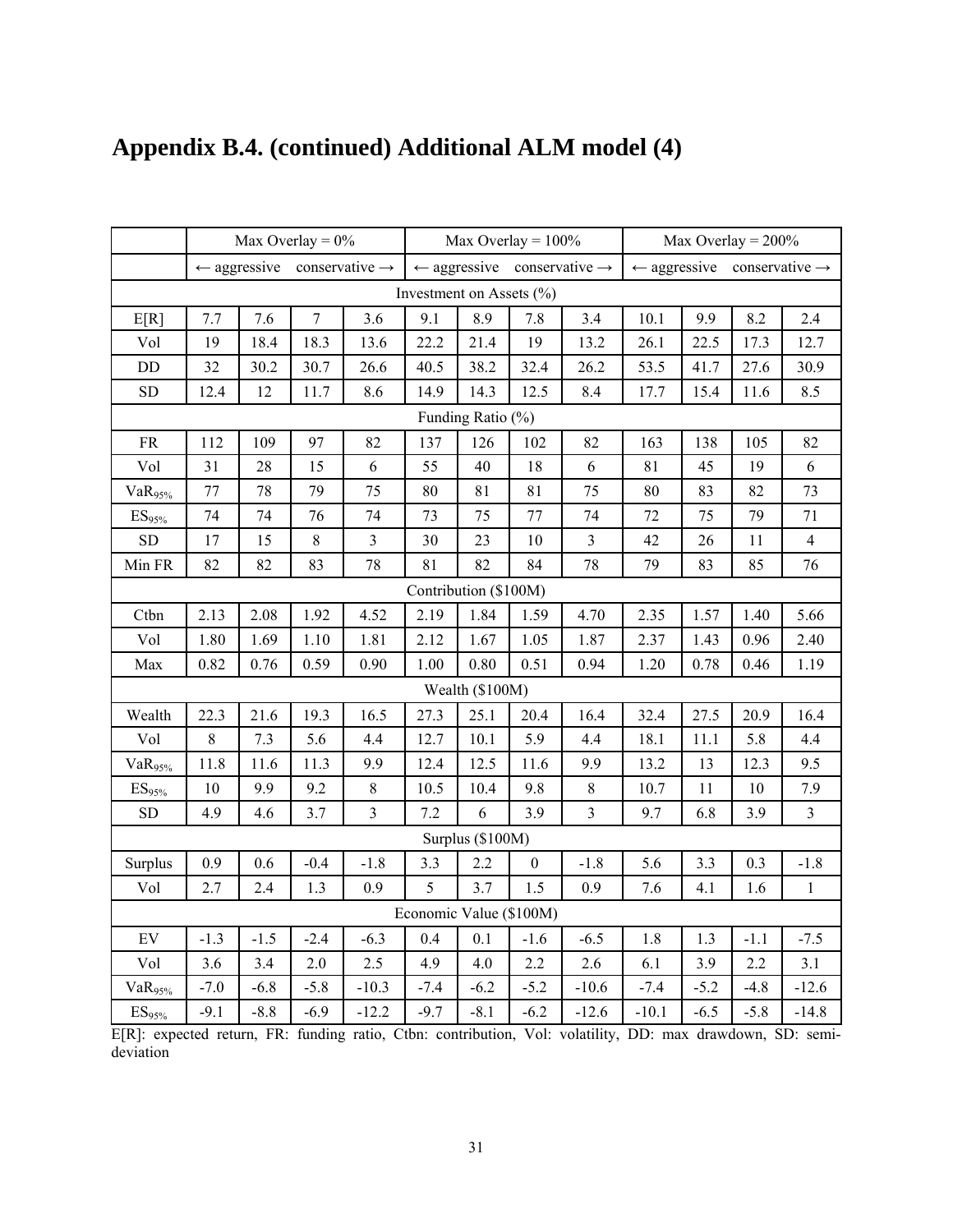### **Appendix B.5. Additional ALM model (5)**

The economic value (Final Surplus – Total Contributions) and its expected shortfall at 95% level are employed as the performance-risk measure pair. A constraint on duration matching ratio is introduced ( $DM \ge 0.9$ ). Numbers in red next to the points on efficient frontiers are the DM values.

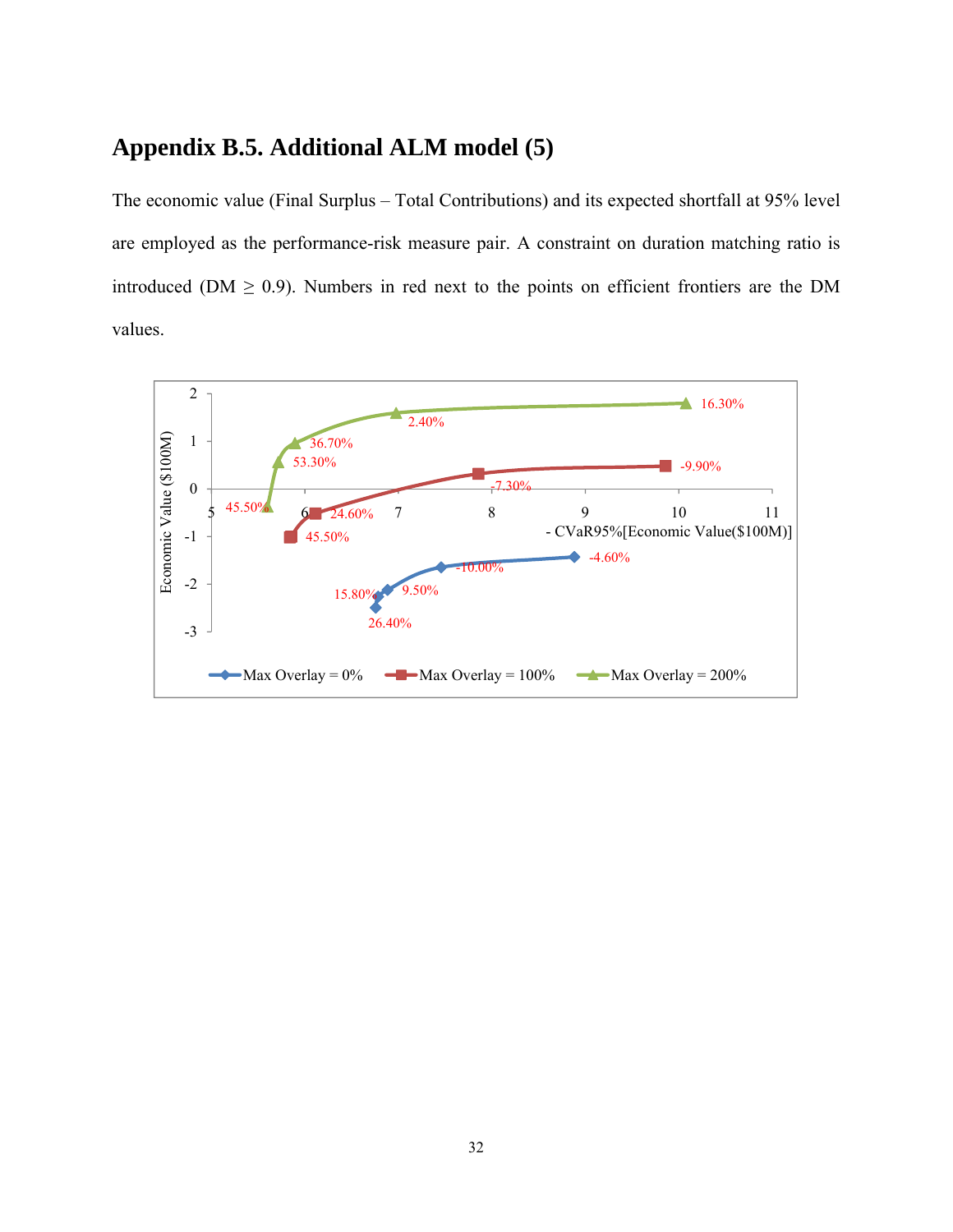|                            |        |                | Max Overlay = $0\%$                                |        |                              |                   | Max Overlay = $100\%$                              |         |                         |        | Max Overlay = $200\%$      |        |
|----------------------------|--------|----------------|----------------------------------------------------|--------|------------------------------|-------------------|----------------------------------------------------|---------|-------------------------|--------|----------------------------|--------|
|                            |        |                | $\leftarrow$ aggressive conservative $\rightarrow$ |        |                              |                   | $\leftarrow$ aggressive conservative $\rightarrow$ |         | $\leftarrow$ aggressive |        | conservative $\rightarrow$ |        |
|                            |        |                |                                                    |        | Investment on Assets $(\% )$ |                   |                                                    |         |                         |        |                            |        |
| E[R]                       | 7.7    | 7.2            | $\boldsymbol{7}$                                   | 6.8    | 9.1                          | 8.5               | 7.9                                                | 7.4     | 10.1                    | 9.8    | 9.3                        | 8.7    |
| Vol                        | 18.9   | 19.1           | 19.6                                               | 20.5   | 22.2                         | 20.5              | 21                                                 | 17.6    | 26.1                    | 20.8   | 22.5                       | 20.4   |
| $\rm DD$                   | 31.9   | 33             | 34.9                                               | 38.4   | 40.5                         | 36.2              | 38.8                                               | 28.1    | 53.5                    | 36.4   | 43.3                       | 37     |
| ${\rm SD}$                 | 12.4   | 12.3           | 12.5                                               | 13     | 15                           | 13.6              | 13.6                                               | 11.4    | 17.7                    | 14.1   | 15.1                       | 13.6   |
|                            |        |                |                                                    |        |                              | Funding Ratio (%) |                                                    |         |                         |        |                            |        |
| ${\rm FR}$                 | 110    | 99             | 98                                                 | 97     | 139                          | 113               | 107                                                | 100     | 163                     | 131    | 126                        | 114    |
| Vol                        | 29     | 17             | 16                                                 | 16     | 57                           | 25                | 21                                                 | 18      | 81                      | 39     | 34                         | 25     |
| $VaR_{95\%}$               | 78     | 79             | 79                                                 | 78     | 79                           | 83                | 81                                                 | 79      | 80                      | 85     | 84                         | 83     |
| $ES_{95\%}$                | $74\,$ | 75             | 75                                                 | 74     | 73                           | 76                | 76                                                 | 76      | 72                      | 77     | 76                         | 77     |
| <b>SD</b>                  | 16     | 10             | 9                                                  | 9      | 31                           | 15                | 12                                                 | 10      | 42                      | 23     | 21                         | 15     |
| Min FR                     | 82     | 82             | 82                                                 | 81     | 80                           | 84                | 83                                                 | 84      | 79                      | 84     | 83                         | 84     |
| Contribution (\$100M)      |        |                |                                                    |        |                              |                   |                                                    |         |                         |        |                            |        |
| Ctbn                       | 2.10   | 1.91           | 1.97                                               | 2.10   | 2.23                         | 1.53              | 1.65                                               | 1.77    | 2.35                    | 1.37   | 1.48                       | 1.41   |
| Vol                        | 1.74   | 1.17           | 1.13                                               | 1.08   | 2.18                         | 1.16              | 1.10                                               | 1.17    | 2.37                    | 1.22   | 1.24                       | 1.06   |
| Max                        | 0.79   | 0.64           | 0.65                                               | 0.69   | 1.03                         | 0.62              | 0.62                                               | 0.56    | 1.20                    | 0.64   | 0.70                       | 0.58   |
|                            |        |                |                                                    |        |                              | Wealth (\$100M)   |                                                    |         |                         |        |                            |        |
| Wealth                     | 21.9   | 19.8           | 19.7                                               | 19.5   | 27.6                         | 22.6              | 21.3                                               | 20      | 32.4                    | 26     | 25.1                       | 22.6   |
| Vol                        | 7.6    | 5.9            | 5.9                                                | 5.8    | 13                           | 7.5               | 6.7                                                | 5.8     | 18.1                    | 9.4    | 9                          | 7.1    |
| VaR <sub>95%</sub>         | 11.7   | 11.3           | 11                                                 | 10.9   | 12.4                         | 12.1              | 11.8                                               | 11.7    | 13.2                    | 13.4   | 13                         | 12.6   |
| ES <sub>95%</sub>          | $10\,$ | 9.3            | 9.1                                                | 8.8    | 10.5                         | 10                | 9.4                                                | 9.8     | 10.7                    | 11     | 10.3                       | 10.1   |
| <b>SD</b>                  | 4.7    | $\overline{4}$ | 3.9                                                | 3.9    | 7.3                          | 4.9               | 4.4                                                | 3.8     | 9.7                     | 6      | 5.8                        | 4.7    |
|                            |        |                |                                                    |        |                              | Surplus (\$100M)  |                                                    |         |                         |        |                            |        |
| Surplus                    | 0.8    | $-0.2$         | $-0.3$                                             | $-0.4$ | 3.4                          | 1.1               | 0.5                                                | $-0.2$  | 5.6                     | 2.7    | 2.2                        | 1.1    |
| Vol                        | 2.6    | 1.5            | 1.4                                                | 1.4    | 5.2                          | 2.2               | 1.8                                                | $1.5\,$ | 7.6                     | 3.4    | $\overline{3}$             | 2.1    |
|                            |        |                |                                                    |        | Economic Value (\$100M)      |                   |                                                    |         |                         |        |                            |        |
| $\mathop{\rm EV}\nolimits$ | $-1.4$ | $-2.1$         | $-2.3$                                             | $-2.5$ | 0.5                          | $-0.5$            | $-1.0$                                             | $-1.0$  | 1.8                     | 1.0    | 0.6                        | $-0.4$ |
| Vol                        | 3.5    | 2.2            | 2.1                                                | 1.9    | 5.1                          | 2.7               | 2.3                                                | 2.2     | 6.1                     | 3.4    | 3.2                        | 2.6    |
| $VaR_{95\%}$               | $-6.9$ | $-5.6$         | $-5.6$                                             | $-5.8$ | $-7.5$                       | $-4.9$            | $-5.0$                                             | $-5.6$  | $-7.4$                  | $-4.6$ | $-4.6$                     | $-4.8$ |
| $\mathrm{ES}_{95\%}$       | $-8.9$ | $-6.9$         | $-6.8$                                             | $-6.8$ | $-9.9$                       | $-6.1$<br>$\cdot$ | $-5.9$<br>$T$ $T$ $T$                              | $-5.8$  | $-10.1$<br><b>DD</b>    | $-5.9$ | $-5.7$                     | $-5.6$ |

## **Appendix B.5. (continued) Additional ALM model (5)**

E[R]: expected return, FR: funding ratio, Ctbn: contribution, Vol: volatility, DD: max drawdown, SD: semideviation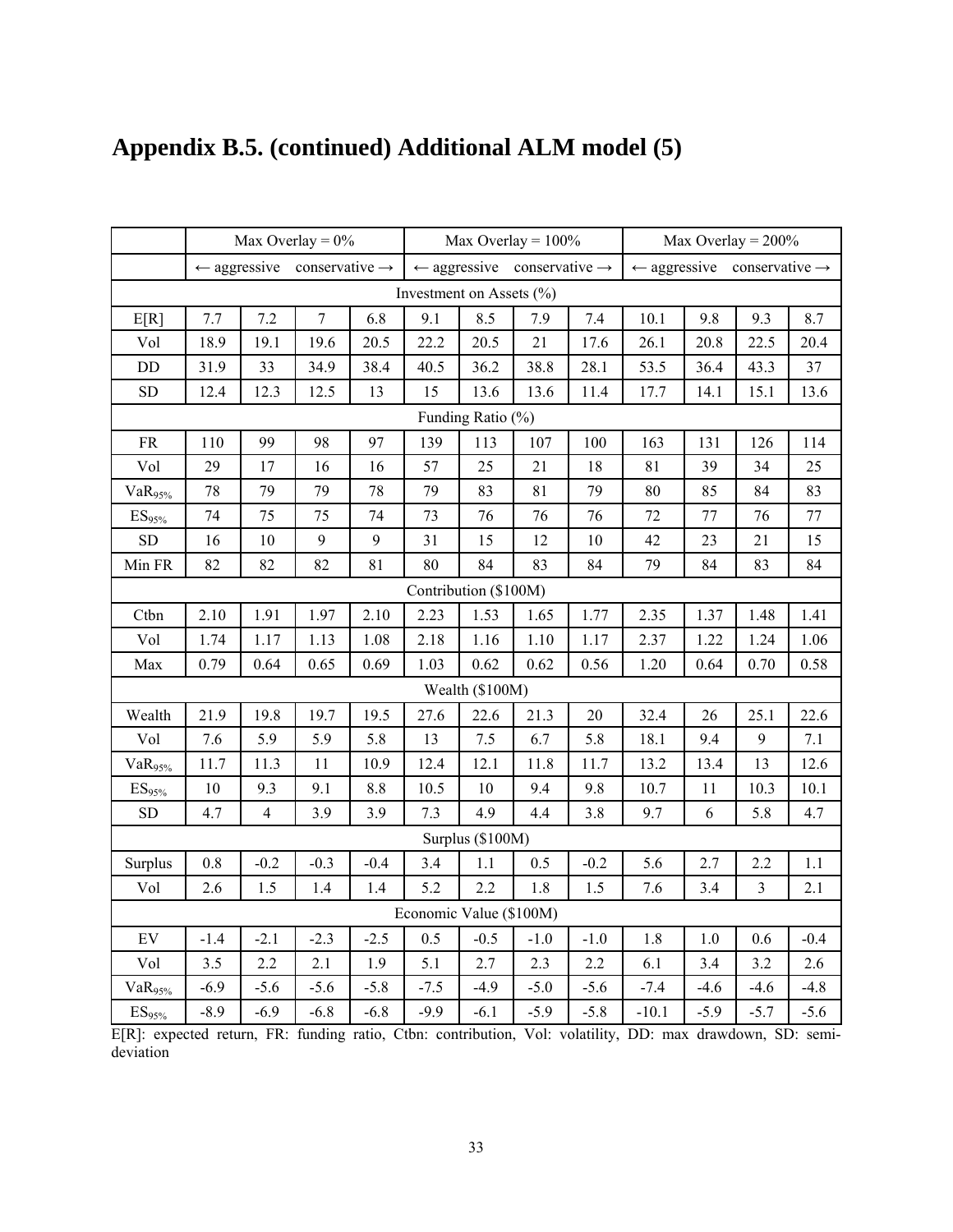### **Appendix B.6. (continued) Additional ALM model (6)**

An example of ALM models with different levels of DEO strategies (0% to 250%) is illustrated for a shorter time period  $(T=5)$ . The economic value (Final Surplus – Total Contributions) and its expected shortfall at 95% level are employed as the performance-risk measure pair. Numbers in red next to the points on efficient frontiers are the DM values. Consistent with the historical test results with a long term horizon, applying 100% to 150% of DEO can increase the duration of core assets enough to match that of the liability for a shorter period.